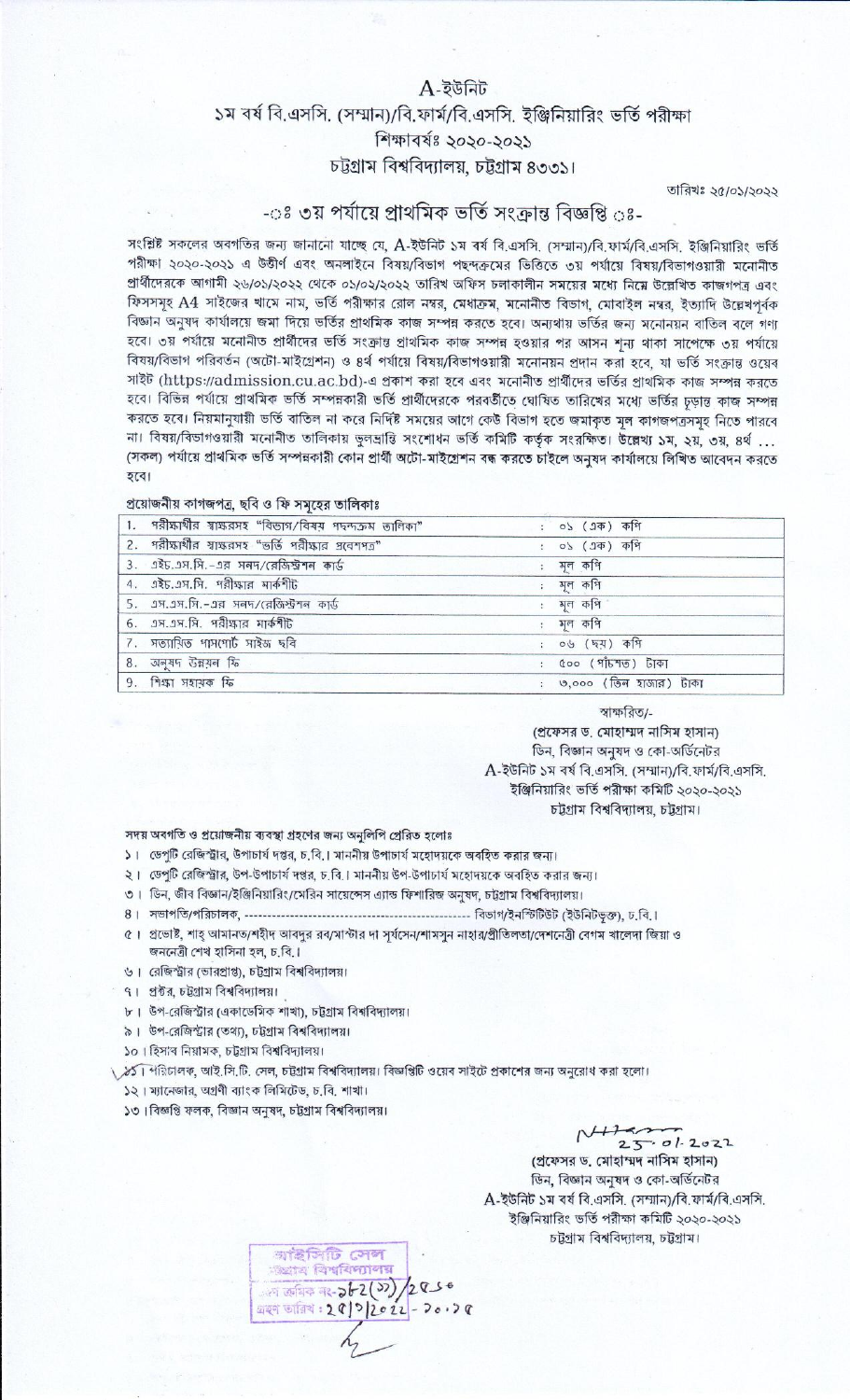| <b>Exam Roll</b> | <b>Name</b>                | Merit | <b>Department</b>                              | <b>Status</b>  |
|------------------|----------------------------|-------|------------------------------------------------|----------------|
| 127929           | <b>SAMIA MAHBUB</b>        | 1     | Dept. of Computer Science and Engineering      | Admitted (1)   |
| 119303           | <b>SOYADA AKTER</b>        | 11    | Dept. of Pharmacy                              | Admitted (1)   |
| 161791           | MD. HABIBUL ABRAR          | 14    | Dept. of Pharmacy                              | Admitted (1)   |
| 120635           | <b>SADIA KALAM</b>         | 18    | Dept. of Pharmacy                              | Admitted (1)   |
| 142670           | AFROZA KHANAM SHATI        | 19    | Dept. of Computer Science and Engineering      | Admitted (1)   |
| 151591           | <b>AL-AMIN AHMED</b>       | 28    | Dept. of Computer Science and Engineering      | Admitted (1)   |
| 165776           | <b>TAHSIN ISLAM ISFA</b>   | 30    | Dept. of Pharmacy                              | Admitted (1)   |
| 119893           | ATA-UN-NESA SAMANTA        | 37    | Dept. of Electrical and Electronic Engineering | Admitted (1)   |
| 109826           | TASNIM MUBARAK HISMA       | 38    | Dept. of Pharmacy                              | Admitted (1)   |
| 162618           | <b>THOUHID ISLAM</b>       | 39    | Dept. of Pharmacy                              | Admitted (1)   |
| 134359           | <b>SAIMA</b>               | 42    | Dept. of Pharmacy                              | Admitted (1)   |
| 156437           | KHADIZATUJ JOHORA SHORNA   | 43    | Dept. of Pharmacy                              | Admitted (1)   |
| 119310           | <b>SAJIB CHANDRO DAS</b>   | 47    | Dept. of Pharmacy                              | Admitted (1)   |
| 153929           | <b>SAJEDA AKTER</b>        | 48    | Dept. of Pharmacy                              | Admitted (1)   |
| 128332           | <b>SADIA HOSNA RONY</b>    | 49    | Dept. of Pharmacy                              | Admitted (1)   |
| 136213           | <b>SAMSUN NAHAR</b>        | 50    | Dept. of Pharmacy                              | Admitted (1)   |
| 141095           | <b>MD. SABBIR HOSSAIN</b>  | 53    | Dept. of Pharmacy                              | Admitted (1)   |
| 129450           | MEHARUN NESA KHANOM        | 54    | Dept. of Chemistry                             | Admitted (1)   |
| 111720           | <b>SALMAN HOSSAIN</b>      | 56    | Dept. of Pharmacy                              | Admitted (1)   |
| 125497           | MD. ASHRAFUL ISLAM         | 57    | Dept. of Computer Science and Engineering      | Admitted (1)   |
| 132051           | <b>RASHADUL ISLAM</b>      | 60    | Dept. of Pharmacy                              | Admitted (1)   |
| 117980           | <b>SAJNIN NEWAJ</b>        | 62    | Dept. of Pharmacy                              | Admitted (1)   |
| 124663           | MD. ALI                    | 68    | Dept. of Pharmacy                              | Migrated $(1)$ |
| 156808           | MOHAMMED BURHEN UDDIN      | 70    | Dept. of Pharmacy                              | Migrated $(1)$ |
| 122476           | RAKIBUL HASAN RAIHAN       | 71    | Dept. of Pharmacy                              | Migrated $(1)$ |
| 157574           | ZAKARIA ISLAM              | 74    | Dept. of Computer Science and Engineering      | Admitted (1)   |
| 125220           | <b>FARHANA AKTER TANIA</b> | 76    | Dept. of Pharmacy                              | Migrated $(1)$ |
| 162065           | MD. HASIBUL KABIR HIMEL    | 77    | Dept. of Pharmacy                              | Migrated $(1)$ |
| 146616           | SADIKA JAMAN SAJPIA        | 78    | Dept. of Pharmacy                              | Migrated $(1)$ |
| 118005           | MD. SHAHEEN MIA            | 79    | Dept. of Electrical and Electronic Engineering | Admitted (1)   |
| 118562           | <b>RIPA AKTER</b>          | 82    | Dept. of Pharmacy                              | Migrated $(1)$ |
| 120471           | MD. YEASIN ARAFAT          | 85    | Dept. of Pharmacy                              | Migrated (1)   |
| 110967           | <b>MONIR KHAN</b>          | 89    | Dept. of Pharmacy                              | Migrated $(1)$ |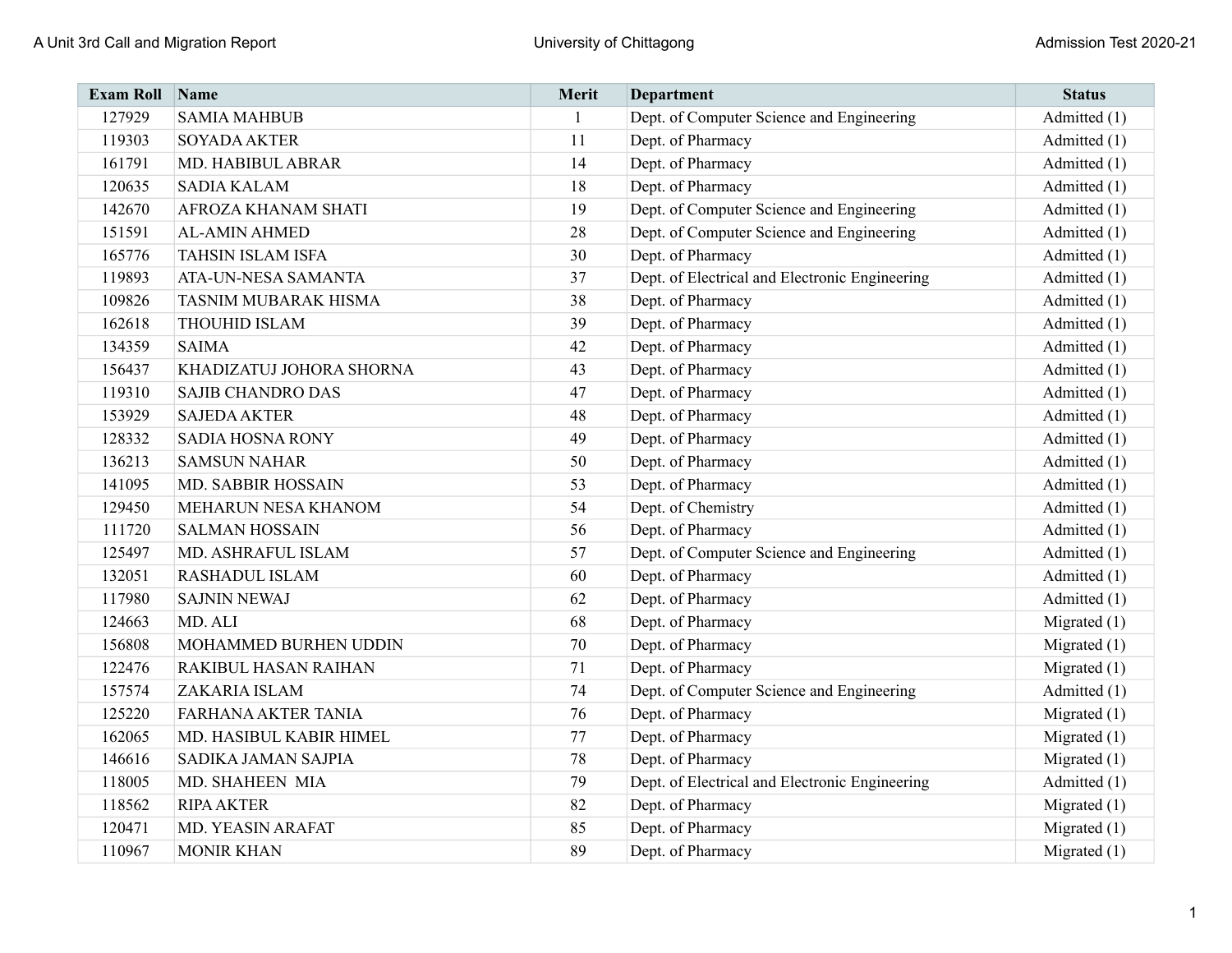| <b>Exam Roll Name</b> |                              | Merit | <b>Department</b>                                   | <b>Status</b>  |
|-----------------------|------------------------------|-------|-----------------------------------------------------|----------------|
| 164189                | NADIM MAHMUD SATEJ           | 90    | Dept. of Pharmacy                                   | Migrated $(1)$ |
| 129384                | ZONNA - RAIN AL - NUMAN      | 98    | Dept. of Computer Science and Engineering           | Admitted (1)   |
| 155856                | TANJINA SULTANA              | 99    | Dept. of Pharmacy                                   | Migrated $(1)$ |
| 167296                | <b>MD.SAIDUL BHUIYAN</b>     | 100   | Dept. of Computer Science and Engineering           | Admitted (1)   |
| 158489                | <b>NAZIA SULTANA</b>         | 101   | Dept. of Applied Chemsitry and Chemical Engineering | Admitted (1)   |
| 149788                | MEHNAZ NUR MIHA              | 102   | Dept. of Pharmacy                                   | Migrated $(1)$ |
| 142191                | MD. KHOLILUR RAHMAN          | 103   | Dept. of Pharmacy                                   | Migrated $(1)$ |
| 127390                | <b>SADIA AFROJ</b>           | 104   | Dept. of Computer Science and Engineering           | Admitted (1)   |
| 128722                | <b>SAIDUN NAHAR</b>          | 105   | Dept. of Pharmacy                                   | Migrated $(1)$ |
| 113053                | ROWNOK JAHAN EILA            | 107   | Dept. of Computer Science and Engineering           | Admitted (1)   |
| 124010                | <b>KASFIA RAH NUMA</b>       | 108   | Dept. of Genetic Engineering and Biotechnology      | Admitted (1)   |
| 102323                | FATEMA MALLIK TANZIM         | 110   | Dept. of Computer Science and Engineering           | Admitted (1)   |
| 100414                | <b>IKRAM WAHID TOHA</b>      | 111   | Dept. of Biochemistry and Molecular Biology         | Admitted (1)   |
| 125465                | MD. SAIFUR RAHMAN SAIEF      | 112   | Dept. of Genetic Engineering and Biotechnology      | Admitted (1)   |
| 100403                | <b>JANNATUL FARDAUS ISPA</b> | 113   | Dept. of Biochemistry and Molecular Biology         | Admitted (1)   |
| 143007                | NOWSHIN NOWER NABILA         | 114   | Dept. of Genetic Engineering and Biotechnology      | Admitted (1)   |
| 142872                | MD. TOHIDUZZAMAN MUSA        | 115   | Dept. of Computer Science and Engineering           | Admitted (1)   |
| 108680                | <b>REHENA AKHTER</b>         | 116   | Dept. of Biochemistry and Molecular Biology         | Admitted (1)   |
| 134744                | <b>JOBAIAT MOLLA</b>         | 117   | Dept. of Genetic Engineering and Biotechnology      | Admitted (1)   |
| 112358                | <b>UMMEH SALMA SADIA</b>     | 119   | Dept. of Biochemistry and Molecular Biology         | Admitted (1)   |
| 120496                | MD. SOHEL RANA               | 120   | Dept. of Computer Science and Engineering           | Admitted (1)   |
| 136569                | <b>SURANJOY BARUA</b>        | 121   | Dept. of Computer Science and Engineering           | Admitted (1)   |
| 119296                | <b>TASMIM TABASSUM</b>       | 123   | Dept. of Genetic Engineering and Biotechnology      | Admitted (1)   |
| 159619                | <b>SADIA AKTER</b>           | 125   | Dept. of Applied Chemsitry and Chemical Engineering | Admitted (1)   |
| 129094                | ALOCK CHANDRA SARKER         | 127   | Dept. of Biochemistry and Molecular Biology         | Admitted (1)   |
| 126801                | <b>SADIA JAHAN</b>           | 130   | Dept. of Genetic Engineering and Biotechnology      | Admitted (1)   |
| 118921                | <b>SAKIB HOSSAIN</b>         | 131   | Dept. of Genetic Engineering and Biotechnology      | Admitted (1)   |
| 135661                | MD. AHSANUL HAQUE            | 135   | Dept. of Genetic Engineering and Biotechnology      | Admitted (1)   |
| 130418                | <b>NASRIN ISRAT</b>          | 137   | Dept. of Genetic Engineering and Biotechnology      | Admitted (1)   |
| 107504                | <b>JANNATUT TASNIM</b>       | 139   | Dept. of Electrical and Electronic Engineering      | Admitted (1)   |
| 144264                | ANITA AHONA PROTIVA          | 141   | Dept. of Applied Chemsitry and Chemical Engineering | Admitted (1)   |
| 142434                | MD. MOTALEB HOSSAIN          | 142   | Dept. of Biochemistry and Molecular Biology         | Admitted (1)   |
| 121644                | <b>AYNUL ABEDIN</b>          | 143   | Dept. of Computer Science and Engineering           | Admitted (1)   |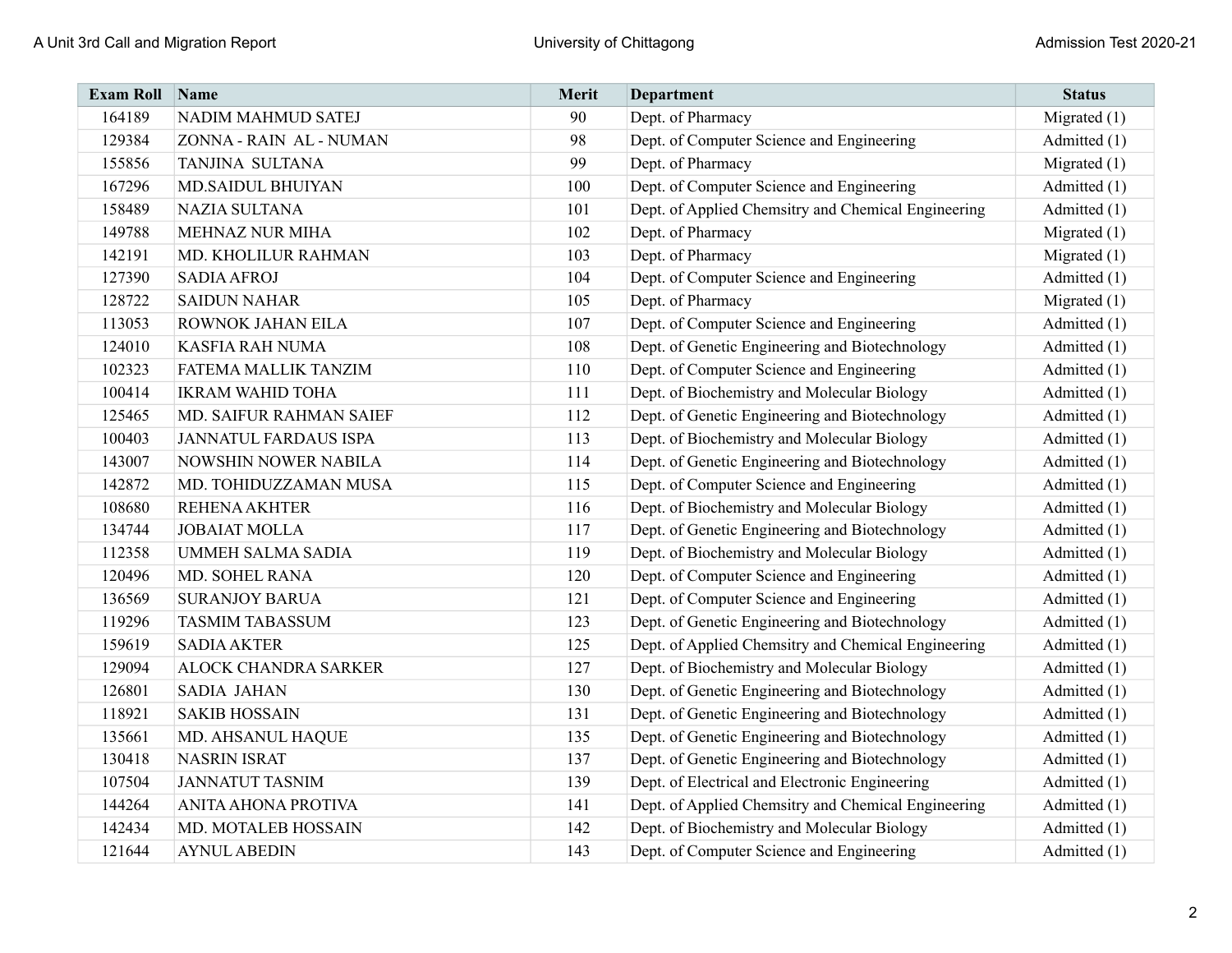| <b>Exam Roll</b> | Name                      | Merit | <b>Department</b>                              | <b>Status</b> |
|------------------|---------------------------|-------|------------------------------------------------|---------------|
| 118607           | MD. ABU SIAM              | 144   | Dept. of Genetic Engineering and Biotechnology | Admitted (1)  |
| 124848           | <b>ISHRAT JAHAN URMI</b>  | 145   | Dept. of Microbiology                          | Admitted (1)  |
| 140324           | <b>ABDULLAH AL MAHIN</b>  | 147   | Dept. of Computer Science and Engineering      | Admitted (1)  |
| 129061           | ZANNATUN NAIM SOMAYA      | 150   | Dept. of Electrical and Electronic Engineering | Admitted (1)  |
| 164773           | <b>MONIR HOSSEN</b>       | 151   | Dept. of Computer Science and Engineering      | Admitted (1)  |
| 123451           | MAHAMUD HASAN MUNNA       | 152   | Dept. of Genetic Engineering and Biotechnology | Admitted (1)  |
| 165867           | S.M. SHAHINUL KARIM       | 153   | Dept. of Computer Science and Engineering      | Admitted (1)  |
| 126078           | <b>TANZIM HASAN TAMIM</b> | 156   | Dept. of Biochemistry and Molecular Biology    | Admitted (1)  |
| 137422           | <b>JANNATUL FERDOUS</b>   | 157   | Dept. of Computer Science and Engineering      | Admitted (1)  |
| 151624           | <b>MARIA AKTER</b>        | 158   | Dept. of Genetic Engineering and Biotechnology | Admitted (1)  |
| 146150           | <b>SUMAIYA MUNTAHA</b>    | 159   | Dept. of Computer Science and Engineering      | Admitted (1)  |
| 113189           | <b>SHAHIN AKTER</b>       | 164   | Dept. of Genetic Engineering and Biotechnology | Admitted (1)  |
| 155438           | NUSRAT JAHAN RUBINA       | 169   | Dept. of Computer Science and Engineering      | Admitted (1)  |
| 146179           | SHEKRITI MONDAL SHUCHI    | 171   | Dept. of Genetic Engineering and Biotechnology | Admitted (1)  |
| 141590           | TANJILATUL MAWA ZARIN     | 173   | Dept. of Genetic Engineering and Biotechnology | Admitted (1)  |
| 144091           | MD. TAKBIR HOSSAN         | 174   | Dept. of Electrical and Electronic Engineering | Admitted (1)  |
| 146981           | <b>AYASHA AKTHER</b>      | 175   | Dept. of Genetic Engineering and Biotechnology | Admitted (1)  |
| 148560           | <b>ASADUZZAMAN RIEM</b>   | 179   | Dept. of Electrical and Electronic Engineering | Admitted (1)  |
| 153897           | MD. SAJJAD HOSSAIN        | 181   | Dept. of Computer Science and Engineering      | Admitted (1)  |
| 133580           | MOSAMMAT SADIA AKTER MOON | 182   | Dept. of Computer Science and Engineering      | Admitted (1)  |
| 131661           | <b>DIPIKA CHANDA</b>      | 183   | Dept. of Biochemistry and Molecular Biology    | Admitted (1)  |
| 162130           | THAIFUL ISLAM ZIHAD       | 185   | Dept. of Electrical and Electronic Engineering | Admitted (1)  |
| 145459           | SANJIDA ISLAM AFRA        | 186   | Dept. of Biochemistry and Molecular Biology    | Admitted (1)  |
| 117591           | MD. TANVIR HOSSAIN        | 188   | Dept. of Genetic Engineering and Biotechnology | Admitted (1)  |
| 108279           | <b>NASRIN AKTER MIM</b>   | 195   | Dept. of Genetic Engineering and Biotechnology | Admitted (1)  |
| 103905           | NIROB DEVNATH             | 199   | Dept. of Electrical and Electronic Engineering | Admitted (1)  |
| 119122           | MUHD. RIPAT UDDIN         | 200   | Dept. of Computer Science and Engineering      | Admitted (1)  |
| 120485           | SAIMA ALAM CHOWDHURY      | 202   | Dept. of Computer Science and Engineering      | Admitted (1)  |
| 128424           | MD. POLASH MIA            | 203   | Dept. of Biochemistry and Molecular Biology    | Admitted (1)  |
| 137845           | NAIMUR RAHMAN TANJIR      | 204   | Dept. of Microbiology                          | Admitted (1)  |
| 133137           | MISKATUL JAHAN MISBA      | 206   | Dept. of Computer Science and Engineering      | Admitted (1)  |
| 106035           | <b>RAMISA TAJNIM</b>      | 207   | Dept. of Microbiology                          | Admitted (1)  |
| 137206           | MD. ABDUR RAHIM SIEAM     | 209   | Dept. of Biochemistry and Molecular Biology    | Admitted (1)  |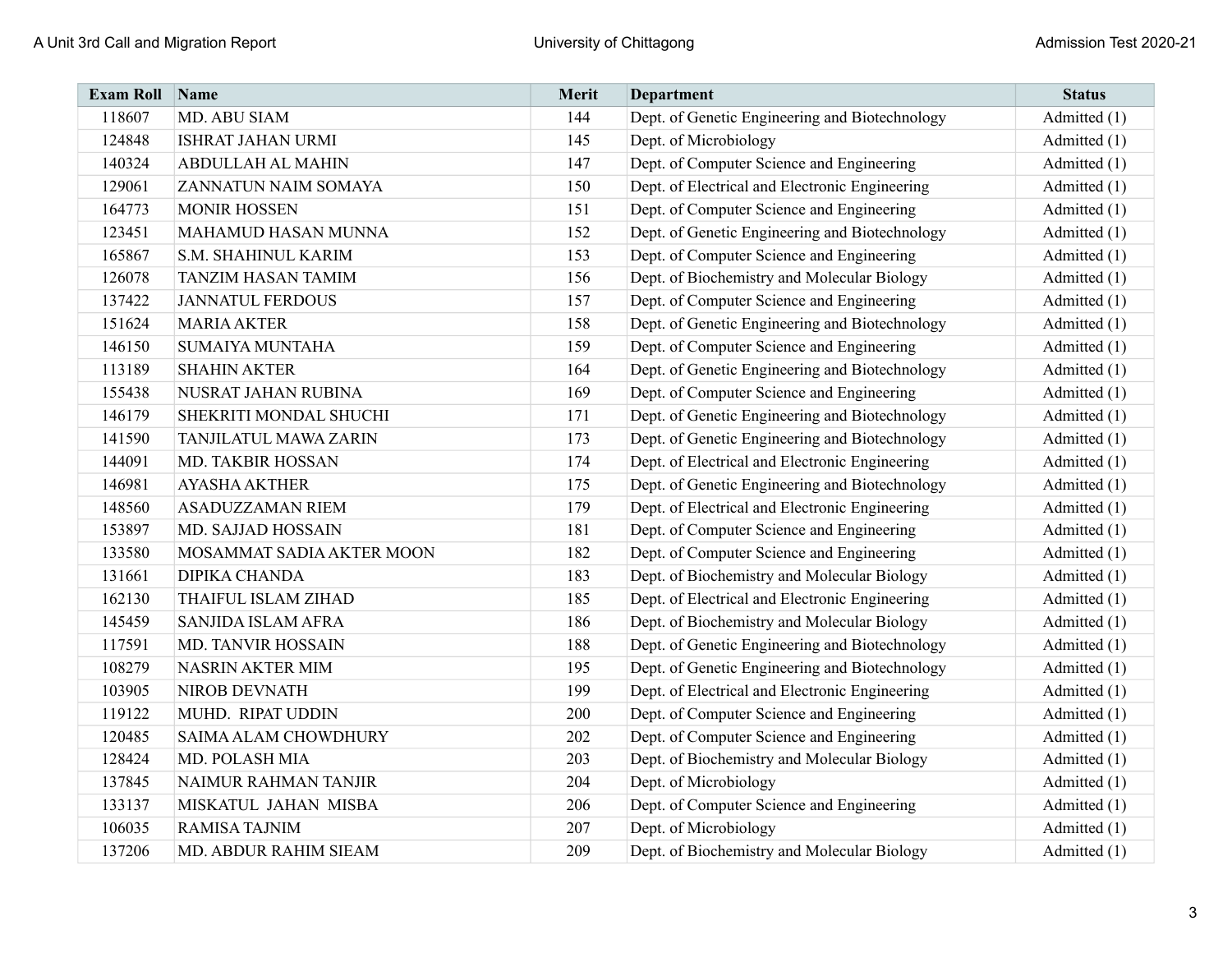| <b>Exam Roll</b> | Name                         | Merit | <b>Department</b>                                   | <b>Status</b>  |
|------------------|------------------------------|-------|-----------------------------------------------------|----------------|
| 123711           | <b>TASNIM TABASSUM</b>       | 215   | Dept. of Genetic Engineering and Biotechnology      | Migrated $(1)$ |
| 161490           | MD. SHAIFUL ISLAM SHOHAG     | 216   | Dept. of Genetic Engineering and Biotechnology      | Migrated $(1)$ |
| 123860           | <b>JAHIRUL ISLAM</b>         | 219   | Dept. of Computer Science and Engineering           | Admitted (1)   |
| 101212           | <b>ARPA DEY</b>              | 220   | Dept. of Biochemistry and Molecular Biology         | Admitted (1)   |
| 165786           | MONJUSHA RAY                 | 221   | Dept. of Genetic Engineering and Biotechnology      | Migrated $(1)$ |
| 140943           | MST. AFRUZA AKTER MITU       | 224   | Dept. of Biochemistry and Molecular Biology         | Admitted (1)   |
| 161022           | MD. ABDULLA AL IMRAN SARKER  | 225   | Dept. of Applied Chemsitry and Chemical Engineering | Admitted (1)   |
| 104942           | MD. ABDULLAH                 | 228   | Dept. of Electrical and Electronic Engineering      | Admitted (1)   |
| 115775           | KAZI MD. AHNAF ABID          | 230   | Dept. of Genetic Engineering and Biotechnology      | Migrated $(1)$ |
| 120515           | <b>SHAJALAL</b>              | 232   | Dept. of Computer Science and Engineering           | Migrated $(1)$ |
| 148656           | TASNIHA RUBAIYAT SMITA       | 234   | Dept. of Biochemistry and Molecular Biology         | Admitted (1)   |
| 144901           | RAIHANUL ISLAM RAFI          | 235   | Dept. of Biochemistry and Molecular Biology         | Admitted (1)   |
| 132572           | MD. SIFAT HOSSAIN            | 236   | Dept. of Biochemistry and Molecular Biology         | Admitted (1)   |
| 141050           | <b>BARNA DAS PRIYA</b>       | 237   | Dept. of Genetic Engineering and Biotechnology      | Migrated $(1)$ |
| 119254           | <b>JAKIA SULTANA</b>         | 238   | Dept. of Computer Science and Engineering           | Migrated $(1)$ |
| 134412           | <b>JILLUR RAHMAN</b>         | 242   | Dept. of Genetic Engineering and Biotechnology      | Migrated $(1)$ |
| 141171           | UTSHA KUMER SAHA             | 246   | Dept. of Biochemistry and Molecular Biology         | Admitted (1)   |
| 131358           | <b>ASIF MAHMUD ANTAR</b>     | 247   | Dept. of Biochemistry and Molecular Biology         | Admitted (1)   |
| 103416           | <b>IMRAN HOSSAIN</b>         | 249   | Dept. of Computer Science and Engineering           | Migrated $(1)$ |
| 123005           | MD. SHOPON HOSSAIN           | 255   | Dept. of Computer Science and Engineering           | Migrated $(1)$ |
| 115479           | MD. SHAKIL MIA               | 256   | Dept. of Electrical and Electronic Engineering      | Admitted (1)   |
| 137669           | MD. MAMUN                    | 257   | Dept. of Computer Science and Engineering           | Migrated $(1)$ |
| 131278           | <b>REHENA BEGUM</b>          | 259   | Dept. of Microbiology                               | Admitted (1)   |
| 135474           | <b>BIBI FATIMA</b>           | 260   | Dept. of Biochemistry and Molecular Biology         | Migrated $(1)$ |
| 140702           | <b>MST. ERINA AKTER</b>      | 261   | Dept. of Computer Science and Engineering           | Migrated $(1)$ |
| 131514           | <b>UMMUL WARA</b>            | 262   | Dept. of Genetic Engineering and Biotechnology      | Migrated $(1)$ |
| 133228           | TAHSINA RAHMAN ENA           | 264   | Dept. of Biochemistry and Molecular Biology         | Migrated $(1)$ |
| 111179           | MD. TASFIQUR RAHMAN SIDDIQUE | 265   | Dept. of Computer Science and Engineering           | Migrated $(1)$ |
| 108245           | FAYSAL BIN ALAUDDIN          | 267   | Dept. of Computer Science and Engineering           | Migrated $(1)$ |
| 156023           | HUMAYRATUL EKRA              | 268   | Dept. of Computer Science and Engineering           | Migrated $(1)$ |
| 127741           | <b>SAKIBUR ROHMAN</b>        | 270   | Dept. of Computer Science and Engineering           | Migrated $(1)$ |
| 122150           | <b>SADIK HASAN</b>           | 271   | Dept. of Electrical and Electronic Engineering      | Admitted (1)   |
| 152547           | MD. MONIRUZZAMAN MONIR       | 274   | Dept. of Computer Science and Engineering           | Migrated $(1)$ |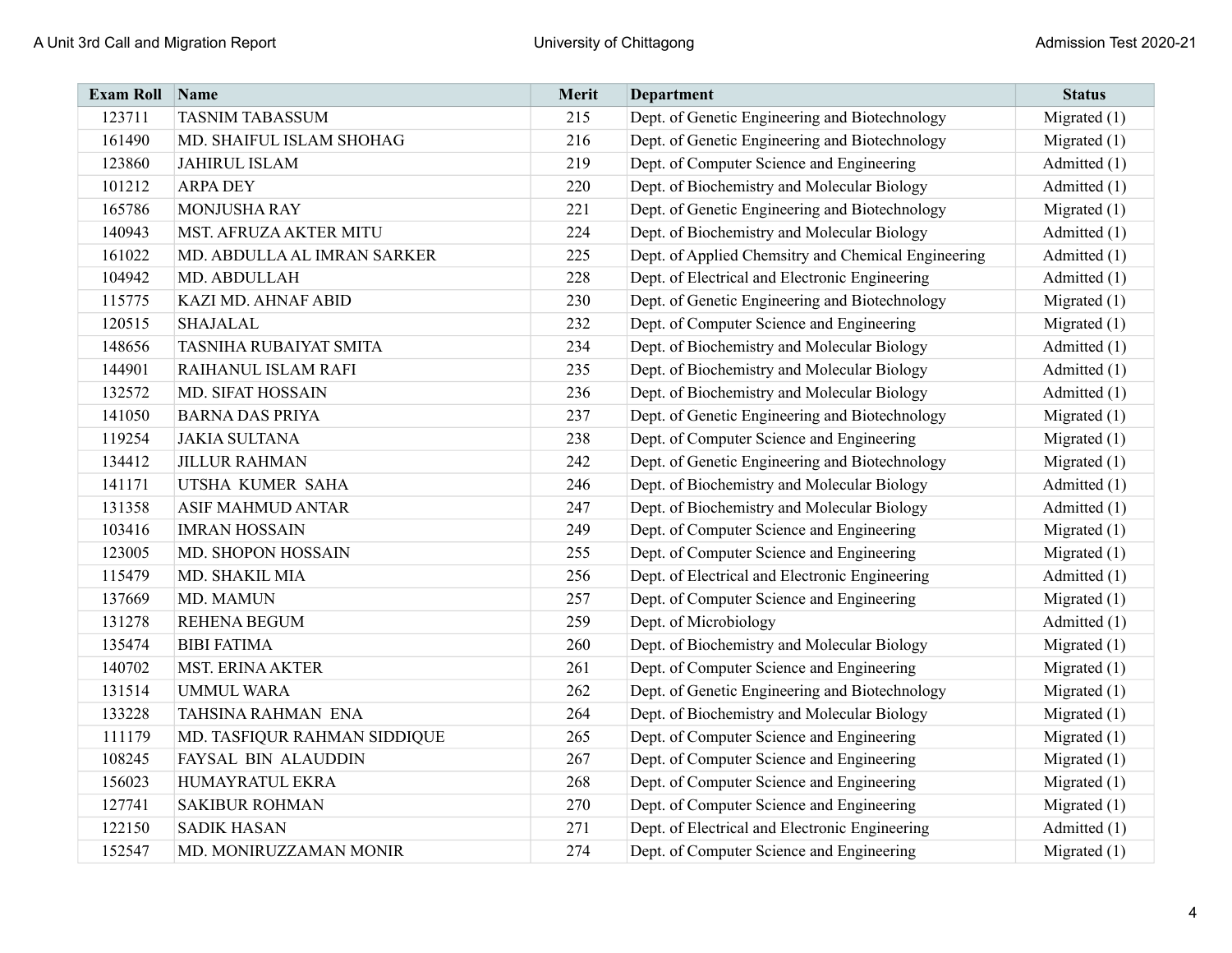| <b>Exam Roll</b> | Name                           | Merit | Department                                          | <b>Status</b>  |
|------------------|--------------------------------|-------|-----------------------------------------------------|----------------|
| 139942           | MD. JAMSHEDUL ISLAM            | 276   | Dept. of Microbiology                               | Admitted (1)   |
| 163565           | SAHIB ABBAS BAHAR CHOWDHURY    | 277   | Dept. of Computer Science and Engineering           | Migrated $(1)$ |
| 157640           | MD. JOHIRUL ISLAM              | 278   | Dept. of Computer Science and Engineering           | Migrated $(1)$ |
| 133851           | <b>ASHIKUR RAHAMAN</b>         | 282   | Dept. of Genetic Engineering and Biotechnology      | Migrated $(1)$ |
| 153380           | MD. SAKIL ALI                  | 284   | Dept. of Computer Science and Engineering           | Migrated $(1)$ |
| 107323           | MD. GOLAM MURSHED              | 287   | Dept. of Computer Science and Engineering           | Migrated $(1)$ |
| 147792           | <b>MEHEBUBA PARVIN</b>         | 288   | Dept. of Genetic Engineering and Biotechnology      | Migrated $(1)$ |
| 156915           | <b>KANIZ FATEMA</b>            | 293   | Dept. of Microbiology                               | Admitted (1)   |
| 129451           | MD. RAKIBUL ISLAM              | 296   | Dept. of Biochemistry and Molecular Biology         | Migrated $(1)$ |
| 131846           | <b>TONMOY MOHAJAN</b>          | 297   | Dept. of Computer Science and Engineering           | Migrated $(1)$ |
| 149309           | <b>INTEFAR SAMIM SAMI</b>      | 300   | Dept. of Electrical and Electronic Engineering      | Admitted (1)   |
| 119327           | SHEIKH SALMAN AHMED RAFI       | 302   | Dept. of Microbiology                               | Admitted (1)   |
| 149859           | SYEDA FARJANA JAHAN EMA        | 304   | Dept. of Computer Science and Engineering           | Migrated $(1)$ |
| 101540           | I V HASSAN SIDDIQUE            | 305   | Dept. of Applied Chemsitry and Chemical Engineering | Admitted (1)   |
| 129030           | NAIMA SULTANA JERIN            | 313   | Dept. of Biochemistry and Molecular Biology         | Migrated $(1)$ |
| 122855           | <b>MST. TAKIA TABASSUM</b>     | 316   | Dept. of Biochemistry and Molecular Biology         | Migrated $(1)$ |
| 136699           | SHEIKH KHATUNE JANNAT SHAMEEMA | 317   | Dept. of Biochemistry and Molecular Biology         | Migrated $(1)$ |
| 132701           | S. M. PAVEL                    | 320   | Dept. of Biochemistry and Molecular Biology         | Migrated $(1)$ |
| 157105           | MD ANOWAR HOSSAIN REAZ         | 321   | Dept. of Computer Science and Engineering           | Migrated $(1)$ |
| 101307           | <b>MD. NAHIN MUNKAR</b>        | 323   | Dept. of Computer Science and Engineering           | Migrated $(1)$ |
| 113801           | <b>TASNIA AKHTER</b>           | 325   | Dept. of Genetic Engineering and Biotechnology      | Migrated $(1)$ |
| 102707           | <b>RIMON CHOWDHURY</b>         | 333   | Dept. of Applied Chemsitry and Chemical Engineering | Admitted (1)   |
| 107190           | <b>RAFIA JANNAT</b>            | 334   | Dept. of Genetic Engineering and Biotechnology      | Migrated $(1)$ |
| 113487           | MD. MEHEDY HASAN               | 336   | Dept. of Computer Science and Engineering           | Migrated $(1)$ |
| 113025           | MD. MOIN UDDIN                 | 339   | Dept. of Computer Science and Engineering           | Migrated $(1)$ |
| 102919           | <b>ABDUL MANNAN</b>            | 341   | Dept. of Electrical and Electronic Engineering      | Migrated $(1)$ |
| 136803           | MD. ABUL KALAM AZAD            | 342   | Dept. of Genetic Engineering and Biotechnology      | Migrated $(1)$ |
| 122580           | <b>IKHUAN HASSAN ASHIK</b>     | 345   | Dept. of Computer Science and Engineering           | Migrated $(1)$ |
| 160292           | RIAJUL ISLAM                   | 347   | Dept. of Genetic Engineering and Biotechnology      | Migrated $(1)$ |
| 119489           | <b>FAHMIDA AKTER</b>           | 348   | Dept. of Computer Science and Engineering           | Migrated $(1)$ |
| 123580           | MD. TAOFIQUR RAHMAN            | 351   | Dept. of Genetic Engineering and Biotechnology      | Migrated $(1)$ |
| 136913           | MOHAMMAD FUWAD HASAN           | 352   | Dept. of Genetic Engineering and Biotechnology      | Migrated $(1)$ |
| 164873           | MAFRUHA ABIR                   | 356   | Dept. of Genetic Engineering and Biotechnology      | Migrated $(1)$ |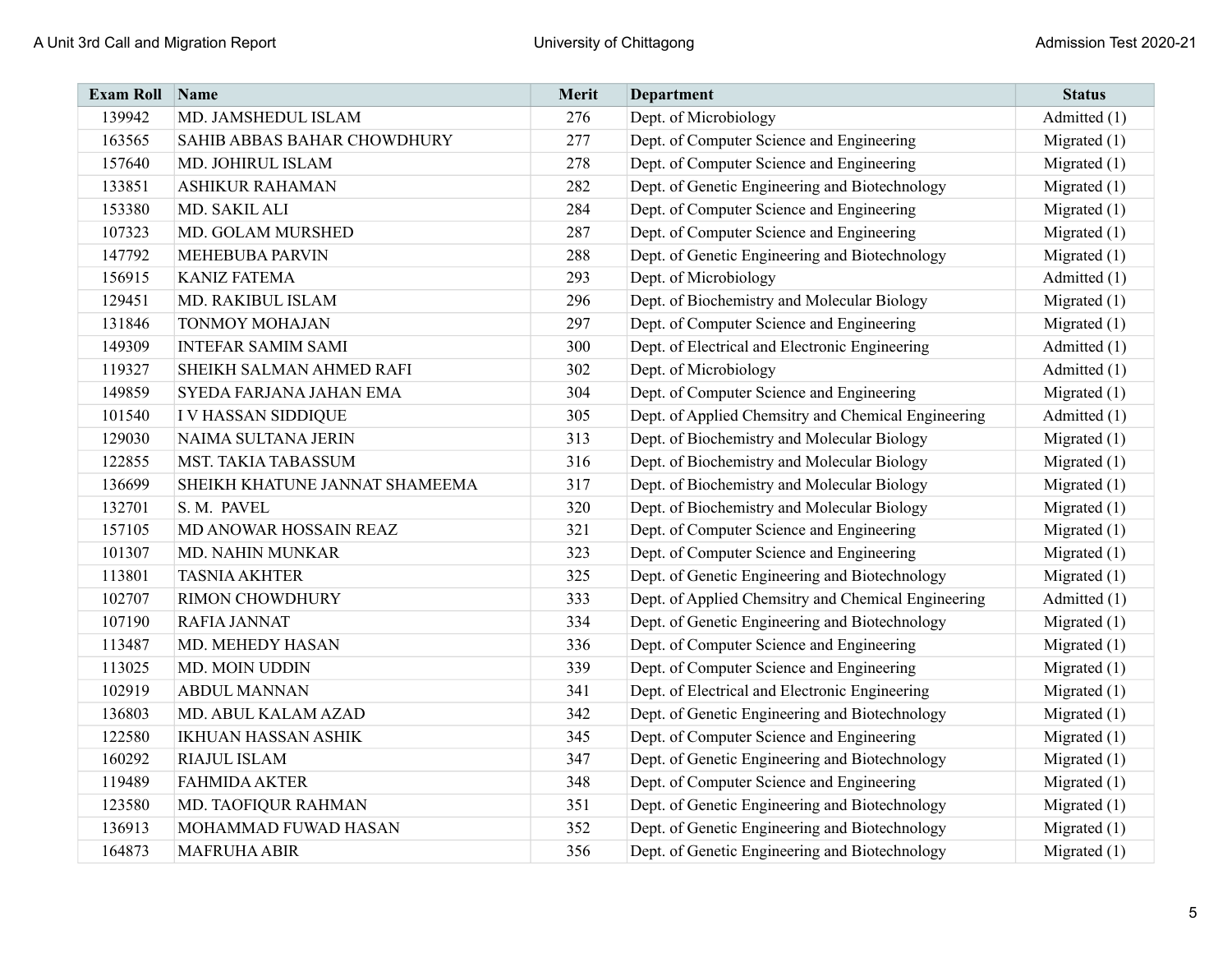| <b>Exam Roll</b> | Name                         | Merit | <b>Department</b>                              | <b>Status</b>  |
|------------------|------------------------------|-------|------------------------------------------------|----------------|
| 166592           | <b>MD. BORHAN UDDIN</b>      | 358   | Dept. of Biochemistry and Molecular Biology    | Migrated $(1)$ |
| 107486           | <b>JAFRINA AKTER EVA</b>     | 359   | Dept. of Biochemistry and Molecular Biology    | Migrated $(1)$ |
| 113332           | SHAHADAT HOSSAIN             | 360   | Dept. of Computer Science and Engineering      | Migrated $(1)$ |
| 106613           | MD.TOUHID SHARKER FAHIM      | 362   | Dept. of Microbiology                          | Migrated $(1)$ |
| 107245           | MOHAMMAD AL AMIN             | 364   | Dept. of Electrical and Electronic Engineering | Migrated $(1)$ |
| 129541           | TONMOY ROY                   | 368   | Dept. of Computer Science and Engineering      | Migrated $(1)$ |
| 150332           | MUSFIKA AKHTER TURNA         | 371   | Dept. of Biochemistry and Molecular Biology    | Migrated $(1)$ |
| 143991           | MD. MAHBUBUR RAHMAN          | 373   | Dept. of Computer Science and Engineering      | Migrated $(1)$ |
| 117450           | <b>UMMAY KULSOM</b>          | 375   | Dept. of Biochemistry and Molecular Biology    | Migrated $(1)$ |
| 131489           | MD. SALIM MIAH               | 376   | Dept. of Genetic Engineering and Biotechnology | Migrated (2)   |
| 122931           | <b>BIBI MORIOM</b>           | 377   | Dept. of Microbiology                          | Migrated $(1)$ |
| 123506           | MOHAMMAD ABDUR RAHAMAN RAHI  | 381   | Dept. of Computer Science and Engineering      | Migrated $(1)$ |
| 142071           | MD. ARMAN HOSEN              | 382   | Dept. of Microbiology                          | Migrated $(1)$ |
| 119333           | SIRAJUM MONIR CHYAN          | 384   | Dept. of Computer Science and Engineering      | Migrated $(1)$ |
| 154673           | <b>DURJOY DEBNATH</b>        | 386   | Dept. of Electrical and Electronic Engineering | Migrated $(1)$ |
| 117024           | <b>TONWI RANI DAS</b>        | 387   | Dept. of Computer Science and Engineering      | Migrated $(1)$ |
| 110232           | <b>IFTEKHAIRUL CHOWDHURY</b> | 393   | Dept. of Biochemistry and Molecular Biology    | Migrated $(1)$ |
| 110294           | <b>TANJIM AHMED</b>          | 394   | Dept. of Chemistry                             | Admitted (1)   |
| 138283           | <b>ARPON ADHIKARY</b>        | 395   | Dept. of Electrical and Electronic Engineering | Migrated $(1)$ |
| 119643           | UMMA HANI SUMAIYA            | 396   | Dept. of Electrical and Electronic Engineering | Migrated $(1)$ |
| 152866           | MD. ABDULLAH                 | 397   | Dept. of Computer Science and Engineering      | Migrated $(1)$ |
| 139832           | MD. MAMIN ALI                | 398   | <b>Institute of Marine Sciences</b>            | Admitted (1)   |
| 123412           | <b>SAMAHA WAFA</b>           | 399   | Dept. of Computer Science and Engineering      | Migrated $(1)$ |
| 123356           | SK MASRIKUZZAMAN PRANTO      | 400   | Dept. of Microbiology                          | Migrated $(1)$ |
| 125915           | ATHER AHSAN ALVI             | 401   | Dept. of Biochemistry and Molecular Biology    | Migrated $(1)$ |
| 132911           | <b>TABASSUM IBRAHIM ENIN</b> | 402   | Dept. of Biochemistry and Molecular Biology    | Migrated $(1)$ |
| 168028           | <b>MD. TUSHAR RAIHAN</b>     | 403   | Dept. of Biochemistry and Molecular Biology    | Migrated $(1)$ |
| 157294           | <b>MUKTA AKTER</b>           | 404   | Dept. of Biochemistry and Molecular Biology    | Migrated $(1)$ |
| 131558           | <b>SHOAIB HOSSAIN</b>        | 406   | Dept. of Biochemistry and Molecular Biology    | Migrated $(1)$ |
| 146022           | <b>SUKNNA SAHA</b>           | 408   | Dept. of Biochemistry and Molecular Biology    | Migrated $(1)$ |
| 104214           | RAFSAN HOSSAIN ALVEE         | 410   | Dept. of Computer Science and Engineering      | Migrated $(1)$ |
| 129207           | <b>SADMAN RAFIUR RAHMAN</b>  | 411   | Dept. of Biochemistry and Molecular Biology    | Migrated $(1)$ |
| 143056           | FARIHA ALAM MOZUMDER         | 412   | Dept. of Computer Science and Engineering      | Migrated (1)   |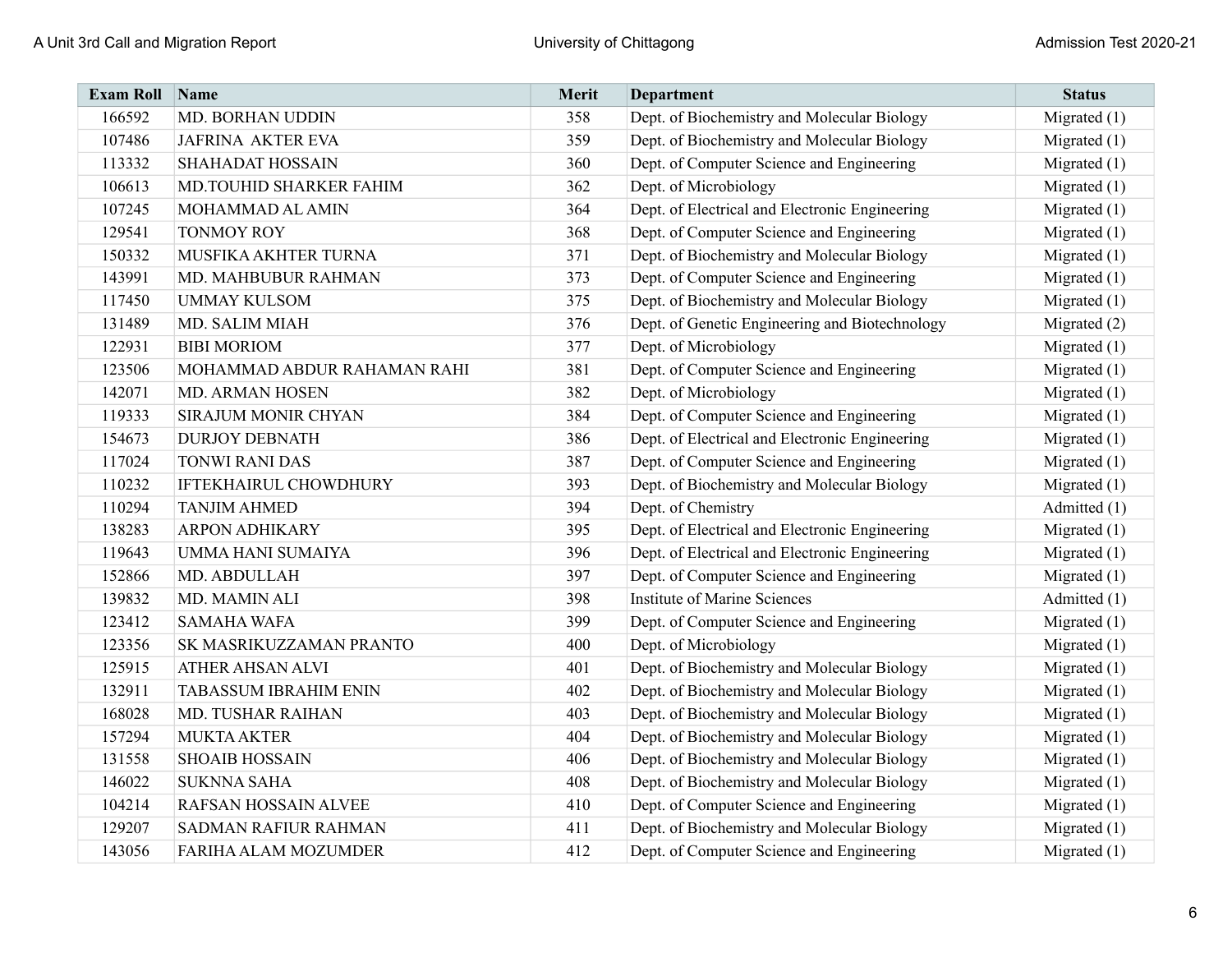| <b>Exam Roll</b> | Name                          | <b>Merit</b> | <b>Department</b>                                   | <b>Status</b>  |
|------------------|-------------------------------|--------------|-----------------------------------------------------|----------------|
| 166979           | MD. MINHAJUL ISLAM            | 417          | Dept. of Electrical and Electronic Engineering      | Migrated $(1)$ |
| 131026           | MD. RAKIBUL ISLAM RAKIB       | 419          | Dept. of Biochemistry and Molecular Biology         | Migrated $(1)$ |
| 104175           | FATEMA SAYARA TUHIN           | 420          | Dept. of Biochemistry and Molecular Biology         | Migrated $(1)$ |
| 167794           | <b>SUFIA JANNAT ORFA</b>      | 429          | Dept. of Biochemistry and Molecular Biology         | Migrated $(1)$ |
| 106608           | TANVIR AHAMMED SHOHAG         | 430          | Dept. of Microbiology                               | Migrated $(1)$ |
| 128073           | MD. EMRAN ALI                 | 432          | Dept. of Microbiology                               | Migrated $(1)$ |
| 160620           | MD. ALAMIN HOSSEN             | 434          | Dept. of Computer Science and Engineering           | Migrated $(1)$ |
| 148911           | <b>JANNATUL NIMA TOUFA</b>    | 435          | Dept. of Microbiology                               | Migrated $(1)$ |
| 152874           | MISBA UL HOQUE ARAFAT         | 436          | Dept. of Computer Science and Engineering           | Migrated $(1)$ |
| 135138           | SHIHAB UDDIN KHONDAKER        | 437          | Dept. of Microbiology                               | Migrated $(1)$ |
| 130652           | MD. SHOAIB                    | 438          | Dept. of Computer Science and Engineering           | Migrated $(1)$ |
| 167058           | MD. MEHEDI HASAN              | 439          | Dept. of Microbiology                               | Migrated $(1)$ |
| 108265           | MD. IBRAHIM HOQUE             | 441          | Dept. of Microbiology                               | Migrated $(1)$ |
| 133155           | PRIONTY SAHA                  | 444          | Dept. of Computer Science and Engineering           | Migrated $(1)$ |
| 131117           | <b>ZAHIRUL HOQ BABOR</b>      | 445          | Dept. of Computer Science and Engineering           | Migrated $(2)$ |
| 123689           | <b>SURAIYA WADUD SUHI</b>     | 448          | Dept. of Computer Science and Engineering           | Migrated $(2)$ |
| 133964           | <b>ISRAT JAHAN</b>            | 450          | Dept. of Microbiology                               | Migrated $(1)$ |
| 133908           | FAUZIA JAHAN NAURIN           | 452          | Dept. of Microbiology                               | Migrated $(1)$ |
| 133188           | <b>RIFAT SHAMMI</b>           | 454          | Dept. of Microbiology                               | Migrated $(1)$ |
| 136341           | <b>SAIMANUL HOQUE</b>         | 455          | Dept. of Electrical and Electronic Engineering      | Migrated $(1)$ |
| 149575           | <b>IREAN SULTANA SHANTONA</b> | 457          | Dept. of Applied Chemsitry and Chemical Engineering | Migrated (1)   |
| 115275           | MOHAMMAD RAKIB                | 459          | Dept. of Electrical and Electronic Engineering      | Migrated $(1)$ |
| 103195           | <b>SADIA SULTANA</b>          | 464          | Dept. of Microbiology                               | Migrated $(1)$ |
| 102358           | <b>JUNAYED AHAMMED TOWHID</b> | 470          | Dept. of Microbiology                               | Migrated $(1)$ |
| 144347           | SYEDA TASNIM SHARMI           | 471          | Dept. of Electrical and Electronic Engineering      | Migrated $(1)$ |
| 135844           | <b>ISHRAT JEREEN</b>          | 474          | Dept. of Electrical and Electronic Engineering      | Migrated $(1)$ |
| 107650           | MD. MEHEDI HASAN              | 476          | Dept. of Electrical and Electronic Engineering      | Migrated $(1)$ |
| 124207           | <b>ABRAR MAHMUD</b>           | 477          | Dept. of Electrical and Electronic Engineering      | Migrated $(1)$ |
| 124772           | MD. AL-ZABER HOSSAIN MOLLAH   | 478          | Dept. of Electrical and Electronic Engineering      | Migrated $(1)$ |
| 104224           | <b>MEHEDI HASAN</b>           | 480          | Dept. of Applied Chemsitry and Chemical Engineering | Migrated $(1)$ |
| 164480           | ABDUL KADER NAYEEM            | 481          | Dept. of Electrical and Electronic Engineering      | Migrated $(1)$ |
| 150824           | MOKHLASUR RAHAMAN             | 482          | Dept. of Electrical and Electronic Engineering      | Migrated $(1)$ |
| 141538           | HUMAIRA-TUS-SADIA             | 485          | Dept. of Microbiology                               | Migrated $(1)$ |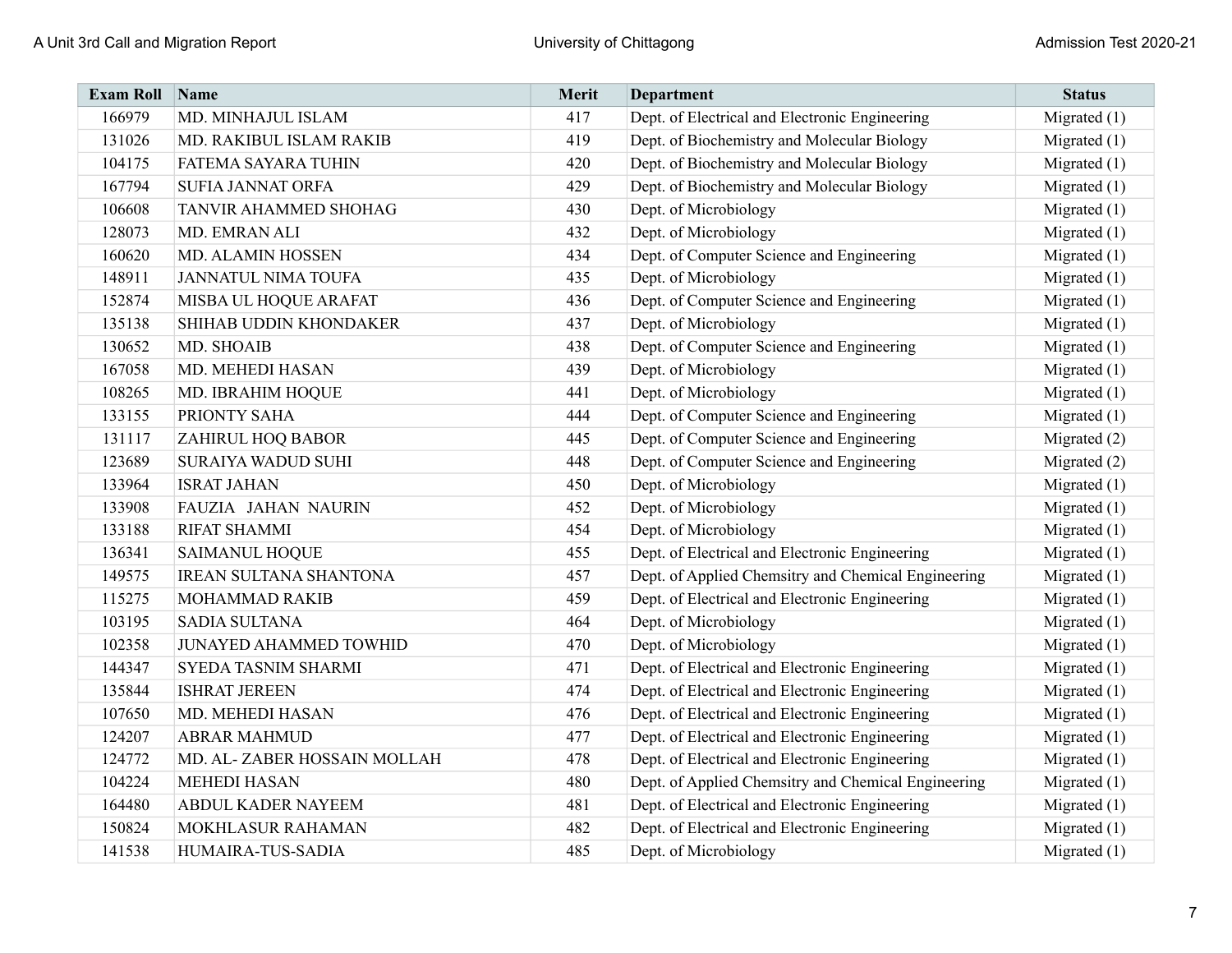| <b>Exam Roll</b> | Name                             | Merit | <b>Department</b>                                   | <b>Status</b>  |
|------------------|----------------------------------|-------|-----------------------------------------------------|----------------|
| 120387           | <b>AFIA RAHMAN EVA</b>           | 487   | Dept. of Electrical and Electronic Engineering      | Migrated $(1)$ |
| 133561           | <b>BUSHRA ZAKIR JEMI</b>         | 488   | Dept. of Electrical and Electronic Engineering      | Migrated $(1)$ |
| 129369           | SANJIDA AHMED SAIMA              | 489   | Dept. of Electrical and Electronic Engineering      | Migrated $(1)$ |
| 159490           | <b>UMME HUMIRA</b>               | 492   | Dept. of Electrical and Electronic Engineering      | Migrated $(1)$ |
| 132061           | <b>ZINAT SULTANA</b>             | 493   | Dept. of Microbiology                               | Migrated $(1)$ |
| 147203           | NUR MOHAMMAD IMON                | 494   | Dept. of Electrical and Electronic Engineering      | Migrated $(1)$ |
| 125044           | <b>BADHAN TALUKDER</b>           | 496   | Dept. of Electrical and Electronic Engineering      | Migrated $(1)$ |
| 109232           | <b>SARA MOSTAFA</b>              | 497   | Dept. of Applied Chemsitry and Chemical Engineering | Migrated $(1)$ |
| 111102           | <b>RAZIA SULTANA</b>             | 500   | Dept. of Electrical and Electronic Engineering      | Migrated $(1)$ |
| 154080           | <b>SAMAPTI NANDI</b>             | 506   | Dept. of Electrical and Electronic Engineering      | Migrated $(1)$ |
| 167427           | <b>SUMAN SARKER</b>              | 507   | Dept. of Electrical and Electronic Engineering      | Migrated $(1)$ |
| 158933           | <b>RAHAT HOSSEN</b>              | 512   | Dept. of Microbiology                               | Migrated $(1)$ |
| 103237           | TASPIA SOBYTA NABILA             | 513   | Dept. of Microbiology                               | Migrated (1)   |
| 101211           | <b>SABBIR HOSSAIN</b>            | 516   | Dept. of Electrical and Electronic Engineering      | Migrated $(1)$ |
| 149003           | <b>RAJON HOSSAIN</b>             | 517   | Dept. of Electrical and Electronic Engineering      | Migrated $(1)$ |
| 129466           | <b>TARIQUL ISLAM</b>             | 518   | Dept. of Electrical and Electronic Engineering      | Migrated $(1)$ |
| 149263           | <b>SULTAN UL ARFIN</b>           | 519   | Dept. of Electrical and Electronic Engineering      | Migrated $(1)$ |
| 119151           | <b>CHANDONA RANI SARKAR</b>      | 520   | Dept. of Microbiology                               | Migrated $(1)$ |
| 127456           | TAHMIDA SAYERA FARHA             | 521   | Dept. of Microbiology                               | Migrated $(1)$ |
| 114894           | MUHAMMAD ROBAID HASAN KHAN RIFAT | 523   | Dept. of Microbiology                               | Migrated $(1)$ |
| 144387           | <b>UMME TANJINA</b>              | 525   | Dept. of Chemistry                                  | Admitted (1)   |
| 162455           | SHIHABUL ALAM SAYMON             | 526   | Dept. of Electrical and Electronic Engineering      | Migrated $(1)$ |
| 130410           | <b>SABRINA BENTA SHOFI</b>       | 527   | Dept. of Electrical and Electronic Engineering      | Migrated $(1)$ |
| 119512           | MD. SADMAN SAMI KHAN             | 529   | Dept. of Electrical and Electronic Engineering      | Migrated $(1)$ |
| 100578           | <b>RIFAT NUR RAFA</b>            | 533   | Dept. of Microbiology                               | Migrated $(1)$ |
| 141928           | <b>AFRINA AZIM</b>               | 534   | Dept. of Microbiology                               | Migrated $(1)$ |
| 124338           | <b>MEHEDI HASAN</b>              | 535   | Dept. of Microbiology                               | Migrated $(1)$ |
| 107242           | MD. AMIR HAMJA                   | 538   | Dept. of Electrical and Electronic Engineering      | Migrated $(1)$ |
| 158913           | <b>NAHIFA MYSURA</b>             | 540   | Dept. of Microbiology                               | Migrated $(1)$ |
| 132739           | <b>SHARMIN SULTANA</b>           | 541   | Dept. of Microbiology                               | Migrated $(1)$ |
| 133230           | <b>MD.MEHADI HASAN</b>           | 543   | Dept. of Electrical and Electronic Engineering      | Migrated $(1)$ |
| 126713           | MD. AFAZ UDDIN                   | 549   | Dept. of Microbiology                               | Migrated $(1)$ |
| 122407           | MD. ARIFUL ISLAM REFAT           | 550   | Dept. of Electrical and Electronic Engineering      | Migrated $(1)$ |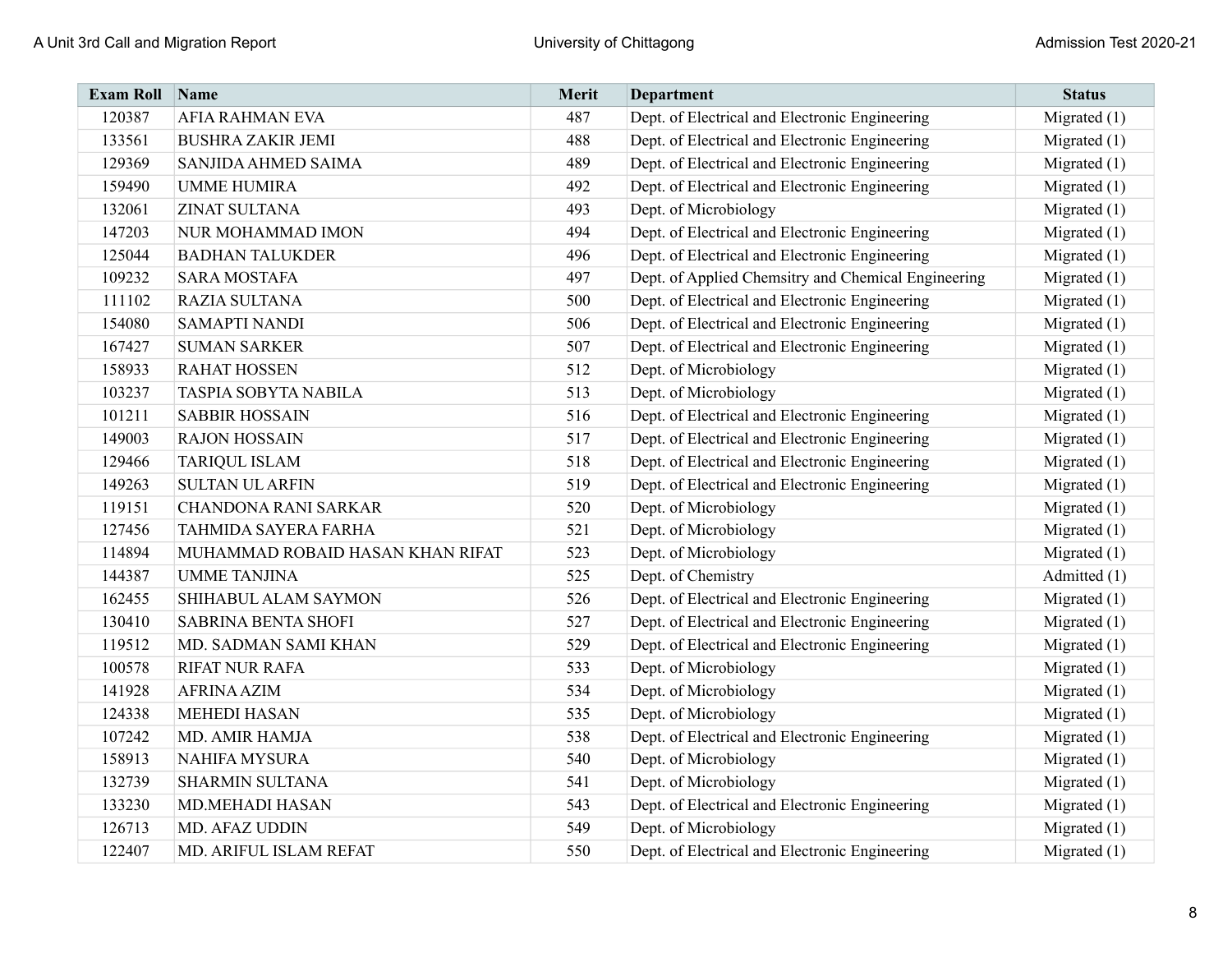| <b>Exam Roll</b> | Name                         | Merit | <b>Department</b>                                   | <b>Status</b>  |
|------------------|------------------------------|-------|-----------------------------------------------------|----------------|
| 119423           | <b>MARZIA SULTANA</b>        | 553   | Dept. of Microbiology                               | Migrated $(1)$ |
| 106468           | <b>MEHBUB HASAN SAJID</b>    | 554   | Dept. of Microbiology                               | Migrated $(1)$ |
| 147960           | TAHURA ISLAM EVA             | 555   | Dept. of Electrical and Electronic Engineering      | Migrated $(1)$ |
| 132568           | MUHAMMAD ASIF MOSTAFA MEHRAB | 558   | Dept. of Microbiology                               | Migrated $(1)$ |
| 136789           | <b>BABUL CHANDRA PAUL</b>    | 559   | Dept. of Electrical and Electronic Engineering      | Migrated $(1)$ |
| 103320           | MOHAMMED RAHADUL HASAN       | 560   | Dept. of Microbiology                               | Migrated $(1)$ |
| 149994           | MST. UMME KULSUM             | 562   | Dept. of Microbiology                               | Migrated (2)   |
| 132858           | ASHRAFIA ALAM CHOWDHURY      | 564   | Dept. of Electrical and Electronic Engineering      | Migrated $(1)$ |
| 109796           | <b>SHAH SHAYBAL RISHATH</b>  | 566   | Dept. of Electrical and Electronic Engineering      | Migrated $(1)$ |
| 128097           | MD. AMINUL ISLAM             | 567   | Dept. of Electrical and Electronic Engineering      | Migrated $(1)$ |
| 134218           | <b>JANNATUL JAHARA</b>       | 569   | Dept. of Applied Chemsitry and Chemical Engineering | Migrated $(1)$ |
| 139250           | ALEYA KHANOM SHRITI          | 570   | Dept. of Applied Chemsitry and Chemical Engineering | Migrated $(1)$ |
| 124120           | MD. ASHRAFUL ISLAM           | 571   | Dept. of Applied Chemsitry and Chemical Engineering | Migrated $(1)$ |
| 141088           | <b>AFSARA TASNIM</b>         | 574   | Dept. of Electrical and Electronic Engineering      | Migrated $(2)$ |
| 153838           | MD. NOYAN                    | 578   | Dept. of Applied Chemsitry and Chemical Engineering | Migrated $(1)$ |
| 123813           | MD. RASHAL SHIKDER RIFAT     | 579   | Dept. of Electrical and Electronic Engineering      | Migrated $(2)$ |
| 120784           | <b>NAYEEM HOSSAIN</b>        | 580   | Dept. of Applied Chemsitry and Chemical Engineering | Migrated $(1)$ |
| 139428           | <b>ANTU BARUA</b>            | 582   | Dept. of Applied Chemsitry and Chemical Engineering | Migrated $(1)$ |
| 161222           | <b>SHARMIN AKTER</b>         | 585   | Dept. of Applied Chemsitry and Chemical Engineering | Migrated $(1)$ |
| 159652           | AHANIAN ARAFAT RATUL         | 586   | Dept. of Electrical and Electronic Engineering      | Migrated $(2)$ |
| 138780           | <b>JAHID HASAN</b>           | 591   | Dept. of Electrical and Electronic Engineering      | Migrated $(2)$ |
| 132355           | MOSTOFA KAMAL ORPON          | 592   | <b>Institute of Marine Sciences</b>                 | Admitted (1)   |
| 122418           | MD. IMRAN NAZIR              | 593   | Dept. of Applied Chemsitry and Chemical Engineering | Migrated $(1)$ |
| 125095           | LOKMAN HOSSAN LIMON          | 594   | Dept. of Applied Chemsitry and Chemical Engineering | Migrated $(1)$ |
| 163173           | <b>SANZIDA AHMED RINVE</b>   | 596   | Dept. of Applied Chemsitry and Chemical Engineering | Migrated $(1)$ |
| 139689           | MD. ABDULLAH AL HASAN        | 597   | Dept. of Applied Chemsitry and Chemical Engineering | Migrated $(1)$ |
| 108573           | SHAHEDUL ISLAM               | 598   | Dept. of Applied Chemsitry and Chemical Engineering | Migrated $(1)$ |
| 123390           | MD. ARAFAT HOSSAIN           | 599   | Dept. of Applied Chemsitry and Chemical Engineering | Migrated $(1)$ |
| 117687           | <b>NOBO DAS</b>              | 601   | Dept. of Applied Chemsitry and Chemical Engineering | Migrated $(1)$ |
| 118495           | <b>SAIFUL AZAM</b>           | 602   | Dept. of Applied Chemsitry and Chemical Engineering | Migrated $(1)$ |
| 162874           | REBEKA SULTANA MADHURY       | 606   | Dept. of Applied Chemsitry and Chemical Engineering | Migrated (2)   |
| 105343           | <b>HIRU DUTTA</b>            | 609   | Dept. of Applied Chemsitry and Chemical Engineering | Migrated $(1)$ |
| 121630           | RUQAIA BINTH ABDULLAH        | 613   | Dept. of Applied Chemsitry and Chemical Engineering | Migrated $(1)$ |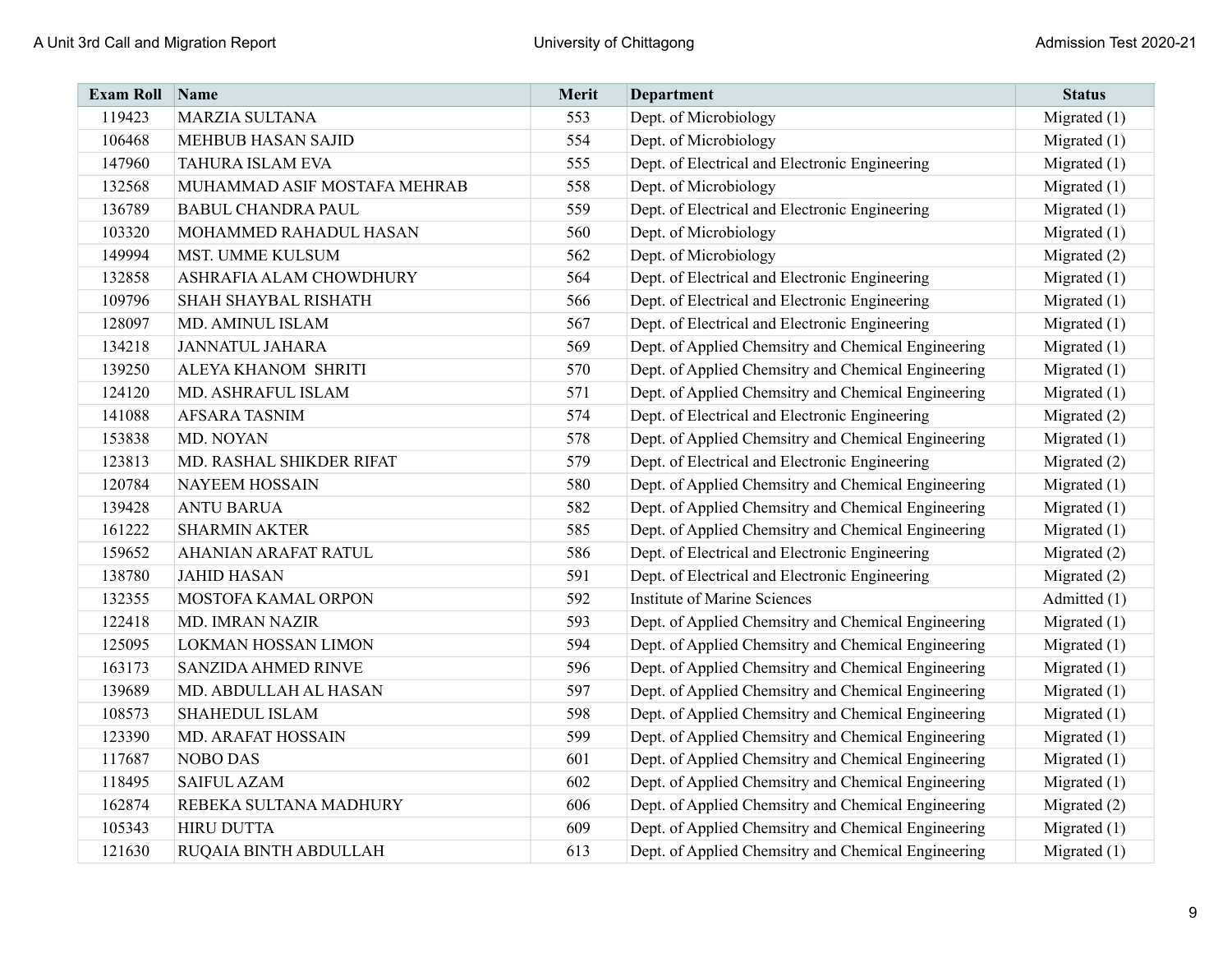| <b>Exam Roll</b> | Name                              | Merit | <b>Department</b>                                   | <b>Status</b>  |
|------------------|-----------------------------------|-------|-----------------------------------------------------|----------------|
| 109724           | TASNIA FYROZ ALAM TASNU           | 617   | Dept. of Applied Chemsitry and Chemical Engineering | Migrated $(2)$ |
| 138630           | MD. SAJEDUL HASAN NASIM           | 620   | Dept. of Applied Chemsitry and Chemical Engineering | Migrated (2)   |
| 109373           | <b>SARJINA ALAM</b>               | 625   | Dept. of Applied Chemsitry and Chemical Engineering | Migrated $(1)$ |
| 131106           | <b>DIPTA GHOSH</b>                | 626   | Dept. of Chemistry                                  | Migrated $(1)$ |
| 108704           | MD. AMIRUL ISLAM                  | 627   | Dept. of Chemistry                                  | Migrated $(1)$ |
| 106361           | JANNATUL FERDUSE MEHANAZ          | 631   | Dept. of Chemistry                                  | Migrated $(1)$ |
| 145535           | MD. SABBIR ALAM ASIF              | 633   | Dept. of Fisheries                                  | Migrated $(1)$ |
| 165966           | <b>SAZZAD HOSSEN</b>              | 635   | Dept. of Chemistry                                  | Migrated $(1)$ |
| 134587           | MEHDI SHAHRIAR NISHAT             | 637   | <b>Institute of Marine Sciences</b>                 | Admitted (1)   |
| 122351           | <b>BASHUDEB CHANDRA DAS RAJON</b> | 639   | Dept. of Mathematics                                | Admitted (1)   |
| 117680           | <b>ANTOR MANDAL</b>               | 641   | Dept. of Forestry                                   | Admitted (1)   |
| 129920           | MD. ZILLUR RAHMAN                 | 646   | Dept. of Chemistry                                  | Migrated $(1)$ |
| 127909           | FATIMA SHAHRIN CHOWDHURY PROMY    | 648   | Dept. of Environmental Science                      | Admitted (1)   |
| 133806           | MD. SHOHORAB HOSSAIN              | 651   | Dept. of Chemistry                                  | Migrated $(1)$ |
| 157699           | <b>NAFISA ALAM</b>                | 653   | Dept. of Chemistry                                  | Migrated $(1)$ |
| 142765           | <b>FOWZIA NASRIN</b>              | 654   | Dept. of Chemistry                                  | Migrated $(1)$ |
| 165341           | <b>SAYLA AKTER</b>                | 655   | Dept. of Chemistry                                  | Migrated $(1)$ |
| 143962           | <b>HALIMA AKTER</b>               | 656   | Dept. of Chemistry                                  | Migrated $(1)$ |
| 111255           | RIFAH SANZIDA                     | 660   | Dept. of Chemistry                                  | Migrated $(1)$ |
| 108561           | PRITU DEY                         | 661   | Dept. of Chemistry                                  | Migrated $(1)$ |
| 139123           | AL SHAHRIAR RAJ                   | 662   | <b>Institute of Marine Sciences</b>                 | Admitted (1)   |
| 115043           | FAHMIDA NASRIN NAIMA              | 668   | Dept. of Chemistry                                  | Migrated $(1)$ |
| 126109           | MST. SANJIDA ISLAM                | 671   | Dept. of Chemistry                                  | Migrated $(1)$ |
| 128432           | <b>ANIMESH TALUKDAR</b>           | 673   | Dept. of Chemistry                                  | Migrated $(1)$ |
| 121308           | FAYSAL AHMMAD ANIK                | 676   | Dept. of Chemistry                                  | Migrated $(1)$ |
| 125229           | MD. RAYAN TANZIM                  | 680   | Dept. of Environmental Science                      | Admitted (1)   |
| 141721           | MST. RAHNUMA IQBAL IFTE           | 681   | Dept. of Chemistry                                  | Migrated $(1)$ |
| 154641           | ZARIFA RAIYAN TASA                | 682   | Dept. of Forestry                                   | Admitted (1)   |
| 140156           | MST SUBARNA KHANAM                | 683   | Dept. of Chemistry                                  | Migrated $(1)$ |
| 150478           | MD. SALMAN SAIF RIAL              | 684   | Dept. of Chemistry                                  | Migrated $(1)$ |
| 164777           | <b>FAHIM ALAM</b>                 | 685   | Dept. of Chemistry                                  | Migrated $(1)$ |
| 145394           | TANJILA AKTER (RIMI)              | 688   | Dept. of Chemistry                                  | Migrated $(1)$ |
| 132219           | <b>SAKIN AHMED</b>                | 690   | Dept. of Chemistry                                  | Migrated $(1)$ |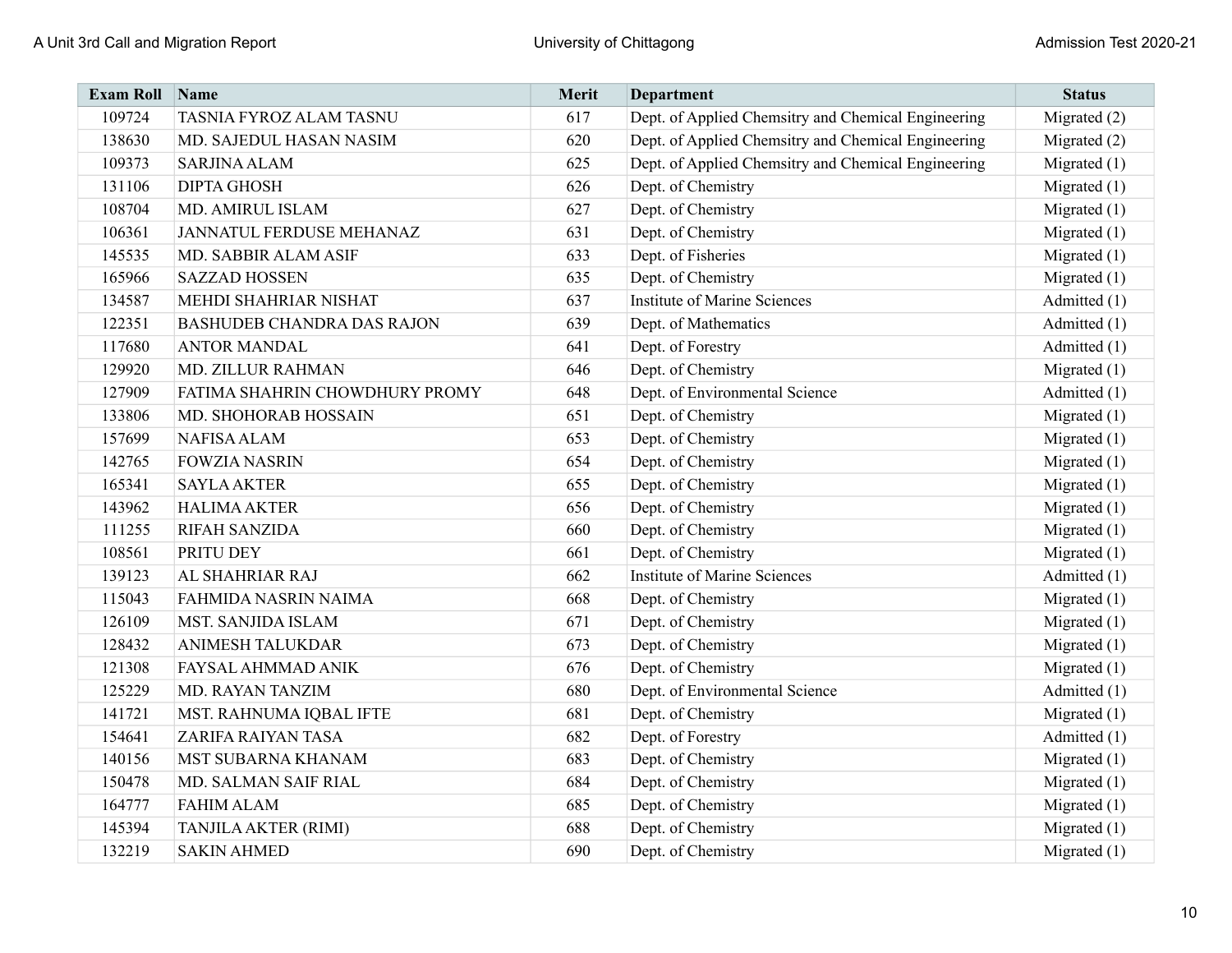| <b>Exam Roll</b> | Name                       | Merit | <b>Department</b>                   | <b>Status</b>  |
|------------------|----------------------------|-------|-------------------------------------|----------------|
| 162660           | <b>SHAKIL MIA</b>          | 692   | Dept. of Chemistry                  | Migrated $(1)$ |
| 127961           | TAMANNA HOQUE SHIFAT       | 693   | Dept. of Statistics                 | Admitted (1)   |
| 113040           | PABON DHAR                 | 695   | Dept. of Chemistry                  | Migrated $(1)$ |
| 106122           | <b>JANNATUL FERDOUS</b>    | 696   | Dept. of Chemistry                  | Migrated $(1)$ |
| 107138           | <b>TASFIA BINTE ISLAM</b>  | 697   | Dept. of Chemistry                  | Migrated $(1)$ |
| 130118           | <b>MST. SABINA AKTER</b>   | 698   | Dept. of Chemistry                  | Migrated $(1)$ |
| 109031           | <b>NAFISA ANJUM</b>        | 702   | Dept. of Chemistry                  | Migrated $(1)$ |
| 114744           | JANNATUL KUBRA CHOWDURY    | 705   | Dept. of Chemistry                  | Migrated $(1)$ |
| 157208           | <b>MOHTASIM FUAD</b>       | 709   | Dept. of Chemistry                  | Migrated $(1)$ |
| 101691           | MS. MONIRA AKTER MONNI     | 710   | Dept. of Chemistry                  | Migrated $(1)$ |
| 165423           | TABASSUM TANJILA TANISHA   | 714   | Dept. of Environmental Science      | Admitted (1)   |
| 115786           | MD. MEHERAZUL ABEDIN RIFAT | 715   | Dept. of Chemistry                  | Migrated $(1)$ |
| 129534           | <b>EMON SARKAR</b>         | 717   | Dept. of Chemistry                  | Migrated $(1)$ |
| 131860           | MD.NAZRULISLAM             | 718   | Dept. of Chemistry                  | Migrated $(1)$ |
| 136405           | MST. FARZUNNESA SATHI      | 719   | Dept. of Chemistry                  | Migrated $(1)$ |
| 160159           | SAMIHA FATEMA SUMAYA       | 720   | Dept. of Chemistry                  | Migrated $(1)$ |
| 132395           | MD. ABDUR RAHIM SARKER     | 723   | Dept. of Chemistry                  | Migrated $(1)$ |
| 161628           | MD. ANAMUL HOQUE HASIB     | 724   | Dept. of Forestry                   | Migrated $(1)$ |
| 131857           | <b>SUMAIA JANNAT</b>       | 725   | Dept. of Chemistry                  | Migrated $(1)$ |
| 132871           | EFTAKHAR MAHMUD            | 729   | Dept. of Chemistry                  | Migrated $(1)$ |
| 145658           | <b>JOY CHAKRABORTY</b>     | 732   | Dept. of Environmental Science      | Admitted (1)   |
| 106487           | <b>SUNZIDA SUBRIN</b>      | 734   | Dept. of Chemistry                  | Migrated $(1)$ |
| 104329           | MD. AL MOSTAFA             | 736   | Dept. of Chemistry                  | Migrated $(1)$ |
| 101738           | MD. KAISHER AHMED          | 737   | Dept. of Chemistry                  | Migrated $(1)$ |
| 119212           | MD. RAKIBUL ISLAM          | 738   | Dept. of Chemistry                  | Migrated $(1)$ |
| 166544           | <b>SHAHANAZ AKTER</b>      | 739   | Dept. of Physics                    | Admitted (1)   |
| 131235           | DILSHAT JAHAN DINA         | 740   | Dept. of Chemistry                  | Migrated $(1)$ |
| 119645           | MD. KAMRUL HASAN           | 742   | Dept. of Chemistry                  | Migrated $(1)$ |
| 126485           | MD. RUBEL RANA             | 743   | Dept. of Chemistry                  | Migrated $(1)$ |
| 116249           | MUHAMMAD ARAFAT            | 745   | Dept. of Chemistry                  | Migrated $(1)$ |
| 112441           | SHREYASHI DEBI ANTARA      | 753   | <b>Institute of Marine Sciences</b> | Admitted (1)   |
| 102562           | NUSRAT JAHAN SHARMIN       | 756   | Dept. of Chemistry                  | Migrated $(1)$ |
| 116695           | MD.OHIDUL ISLAM            | 757   | Dept. of Chemistry                  | Migrated $(1)$ |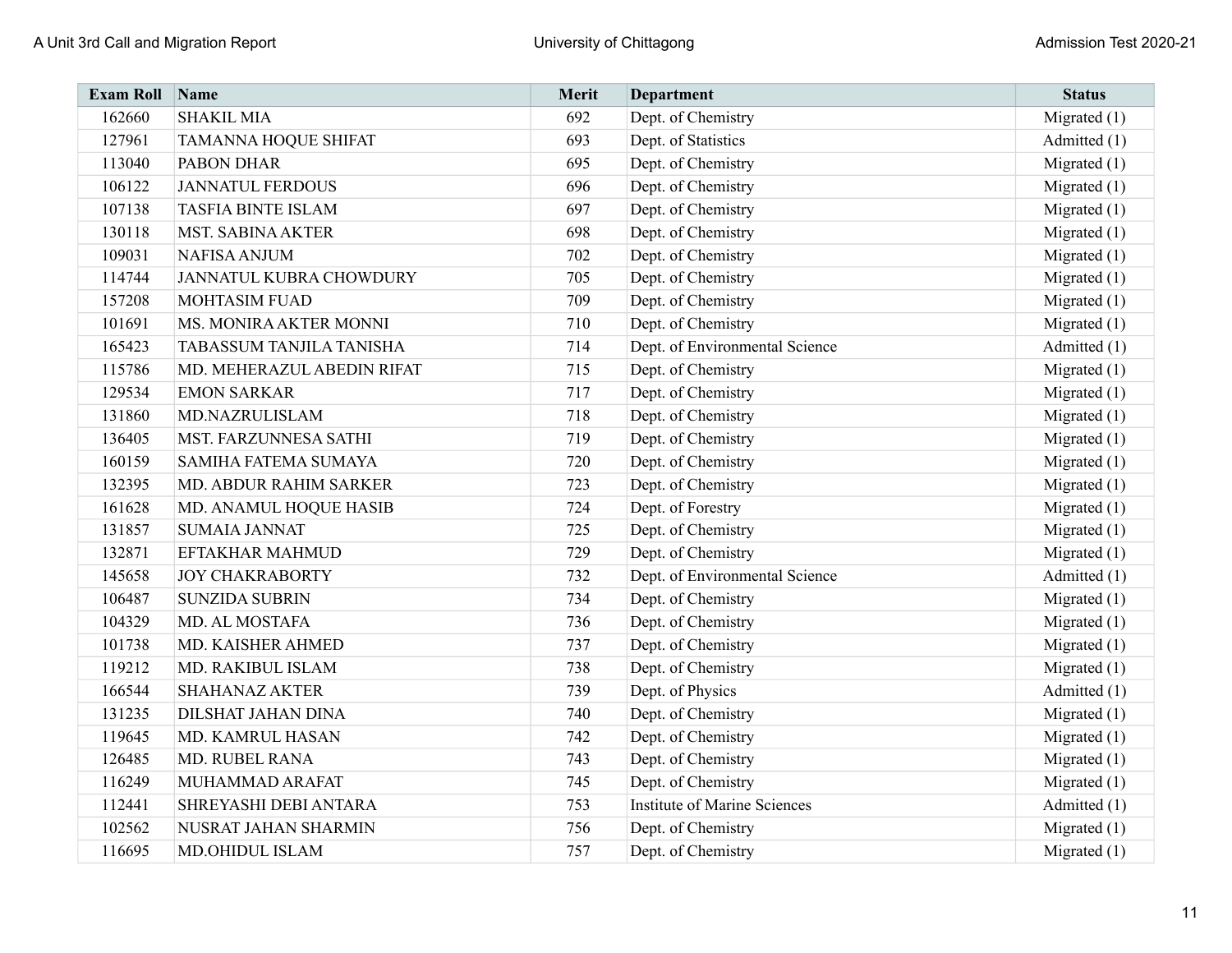| <b>Exam Roll</b> | $\sum_{ }$ Name                 | Merit | <b>Department</b>                   | <b>Status</b>  |
|------------------|---------------------------------|-------|-------------------------------------|----------------|
| 102593           | <b>MD.ABDUR RAUF ROBEL</b>      | 760   | Dept. of Chemistry                  | Migrated (1)   |
| 147521           | MD. SAMIUL ISLAM                | 761   | Dept. of Physics                    | Admitted (1)   |
| 106764           | MD. MIRAJ HOSSAIN               | 763   | Dept. of Chemistry                  | Migrated $(1)$ |
| 147773           | MD. MISKAT                      | 764   | Dept. of Forestry                   | Migrated $(1)$ |
| 133291           | <b>JANNATUL FARDOUES JINNAT</b> | 766   | Dept. of Chemistry                  | Migrated $(1)$ |
| 138015           | NUSRAT JAHAN NISHU              | 767   | Dept. of Chemistry                  | Migrated $(1)$ |
| 162125           | <b>SADMAN ISHTIAK</b>           | 768   | Dept. of Mathematics                | Admitted (1)   |
| 130286           | <b>SOMAIYA EASMIN</b>           | 769   | Dept. of Chemistry                  | Migrated $(1)$ |
| 164688           | MST. AKLIMA AKTER HAPPY         | 770   | Dept. of Chemistry                  | Migrated (1)   |
| 131505           | MAHFUZ HASAN JOY                | 771   | Dept. of Physics                    | Admitted (1)   |
| 123763           | <b>TASNIA TABASSUM</b>          | 772   | Dept. of Chemistry                  | Migrated $(1)$ |
| 134040           | NUSRAT JAHAN RIPA               | 773   | Dept. of Chemistry                  | Migrated $(1)$ |
| 127009           | <b>MD. OZAER HOSSAIN</b>        | 774   | <b>Institute of Marine Sciences</b> | Admitted (1)   |
| 139079           | <b>MD.RAFID RAHMAN</b>          | 775   | Dept. of Chemistry                  | Migrated $(1)$ |
| 142929           | MD. PARVEZ ALAM                 | 776   | Dept. of Chemistry                  | Migrated $(1)$ |
| 144056           | SAYMA AKTER SADIA               | 777   | Dept. of Statistics                 | Admitted (1)   |
| 164002           | SIRAJUM MUNIRA ARSHI            | 778   | Dept. of Chemistry                  | Migrated $(1)$ |
| 118224           | ARPITA SHARMA                   | 779   | Dept. of Chemistry                  | Migrated $(1)$ |
| 131062           | <b>SUYATA PODDER HIYA</b>       | 780   | Dept. of Environmental Science      | Admitted (1)   |
| 141041           | MOHAMMAD MIZANUR RAHMAN         | 781   | Dept. of Chemistry                  | Migrated $(1)$ |
| 129809           | MD. IMROJ ABESH                 | 783   | Dept. of Chemistry                  | Migrated $(1)$ |
| 159317           | MD. JUNAEID HOSSAIN RAHAT       | 787   | Dept. of Chemistry                  | Migrated $(1)$ |
| 126114           | MOST. AYSHA AKTER MISTY         | 788   | Dept. of Fisheries                  | Migrated $(1)$ |
| 157254           | A. M. SHADIK                    | 790   | Dept. of Forestry                   | Migrated $(1)$ |
| 108437           | <b>MD. TAIBUR RAHMAN</b>        | 797   | Dept. of Environmental Science      | Admitted (1)   |
| 101172           | <b>SADIA RAHMAN</b>             | 798   | Dept. of Chemistry                  | Migrated $(1)$ |
| 112538           | <b>ISRAT JAHAN NISA</b>         | 800   | Dept. of Fisheries                  | Migrated $(1)$ |
| 155679           | <b>FAHMIDA AKTER</b>            | 804   | Dept. of Chemistry                  | Migrated $(1)$ |
| 151056           | <b>MD. TUHIN RANA</b>           | 805   | Dept. of Chemistry                  | Migrated $(1)$ |
| 125484           | MD. SABEEB HUSSAIN SAAD         | 806   | Dept. of Chemistry                  | Migrated $(1)$ |
| 112060           | MOSHRIFA JAHAN MITHILA          | 809   | Dept. of Chemistry                  | Migrated $(1)$ |
| 147989           | MD. MAIDUL ISLAM                | 810   | Dept. of Chemistry                  | Migrated $(1)$ |
| 149611           | MD. ASIB AL NAWYAJ              | 812   | Dept. of Chemistry                  | Migrated $(1)$ |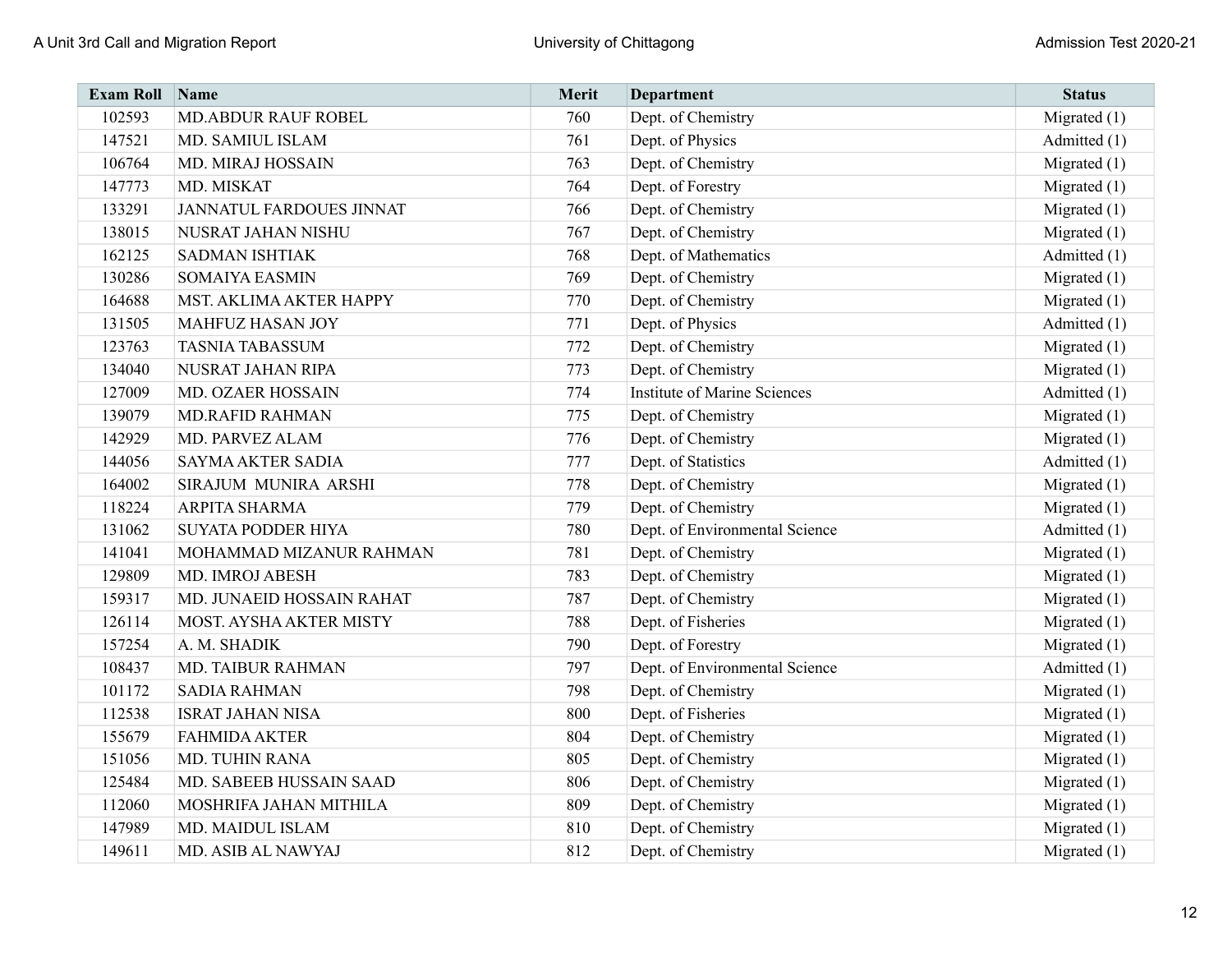| <b>Exam Roll</b> | Name                       | Merit | <b>Department</b>                   | <b>Status</b>  |
|------------------|----------------------------|-------|-------------------------------------|----------------|
| 136886           | MAHSIN JAMIL MAHMUD AHNAF  | 816   | <b>Institute of Marine Sciences</b> | Migrated $(1)$ |
| 120216           | SRABUSTY NASRIN SOJJA      | 819   | Dept. of Chemistry                  | Migrated $(1)$ |
| 163305           | MAHMUD MUNTAHAN HOSSAIN    | 825   | Dept. of Chemistry                  | Migrated $(1)$ |
| 164554           | RAIONE MOHAMMAD TUHA       | 827   | Dept. of Chemistry                  | Migrated $(1)$ |
| 144083           | K.M.MUHIBBULLAH            | 828   | Dept. of Chemistry                  | Migrated $(1)$ |
| 108366           | <b>FAUJIA SHAHID</b>       | 831   | Dept. of Chemistry                  | Migrated (1)   |
| 141247           | <b>BAYAZID HASAN</b>       | 832   | Dept. of Chemistry                  | Migrated $(1)$ |
| 160413           | <b>MORON CHANDRA</b>       | 833   | Dept. of Chemistry                  | Migrated $(1)$ |
| 102564           | <b>MD. ATIKUR RAHMAN</b>   | 834   | Dept. of Botany                     | Admitted (1)   |
| 124409           | <b>SAJIB DEBNATH</b>       | 837   | Dept. of Chemistry                  | Migrated $(1)$ |
| 123535           | <b>ISRATH JAHAN AYESHA</b> | 838   | Dept. of Mathematics                | Admitted (1)   |
| 135290           | <b>SAHIDUL ALAM</b>        | 840   | Dept. of Chemistry                  | Migrated $(1)$ |
| 105292           | MD. MORSHED ALAM           | 841   | Dept. of Forestry                   | Migrated $(1)$ |
| 112857           | MD. RIYAD ISLAM            | 845   | Dept. of Chemistry                  | Migrated $(1)$ |
| 118066           | <b>OMMEY SADIA</b>         | 846   | Dept. of Chemistry                  | Migrated $(1)$ |
| 129744           | <b>MD. RUBEL HOSSAIN</b>   | 848   | Dept. of Forestry                   | Migrated $(1)$ |
| 154409           | MD. MEHEDI HASAN           | 850   | Dept. of Chemistry                  | Migrated $(1)$ |
| 168058           | <b>SAIMA AHMED</b>         | 851   | Dept. of Chemistry                  | Migrated $(1)$ |
| 136473           | <b>SAYMA AKTER</b>         | 855   | Dept. of Chemistry                  | Migrated $(1)$ |
| 136494           | SURAIYA SANTONA SUMI       | 857   | Dept. of Chemistry                  | Migrated $(1)$ |
| 115227           | MD. MAHFUJUR RAHMAN        | 858   | <b>Institute of Marine Sciences</b> | Migrated $(1)$ |
| 109694           | <b>REHENA AKTER</b>        | 859   | Dept. of Chemistry                  | Migrated $(1)$ |
| 112154           | <b>NAHIA NOWSHIN RINTY</b> | 860   | Dept. of Chemistry                  | Migrated $(1)$ |
| 158590           | MD. IFFTEKHAR BASHAR       | 862   | Dept. of Forestry                   | Migrated $(1)$ |
| 135628           | NAJMUN NAHAR JHUMA         | 864   | Dept. of Chemistry                  | Migrated $(1)$ |
| 102846           | MUNTAHINA RAHMAN           | 865   | Dept. of Chemistry                  | Migrated $(1)$ |
| 139256           | <b>ABU SUFIAN MEHEDI</b>   | 866   | Dept. of Physics                    | Admitted (1)   |
| 107729           | <b>NISHAT TAJNIN</b>       | 867   | Dept. of Chemistry                  | Migrated $(1)$ |
| 154391           | MD. SAJJAD HOSSEN          | 868   | Dept. of Chemistry                  | Migrated $(1)$ |
| 122811           | MEHRAB HOSSEN SHUVO        | 872   | Dept. of Chemistry                  | Migrated $(1)$ |
| 139390           | ANIKA RAHAMAN BINTY        | 874   | Dept. of Chemistry                  | Migrated $(1)$ |
| 143529           | NISHAT AFSANA CHOWDHURY    | 876   | Dept. of Chemistry                  | Migrated $(1)$ |
| 149265           | <b>SHAFINAZ FARIHA</b>     | 878   | Dept. of Chemistry                  | Migrated $(1)$ |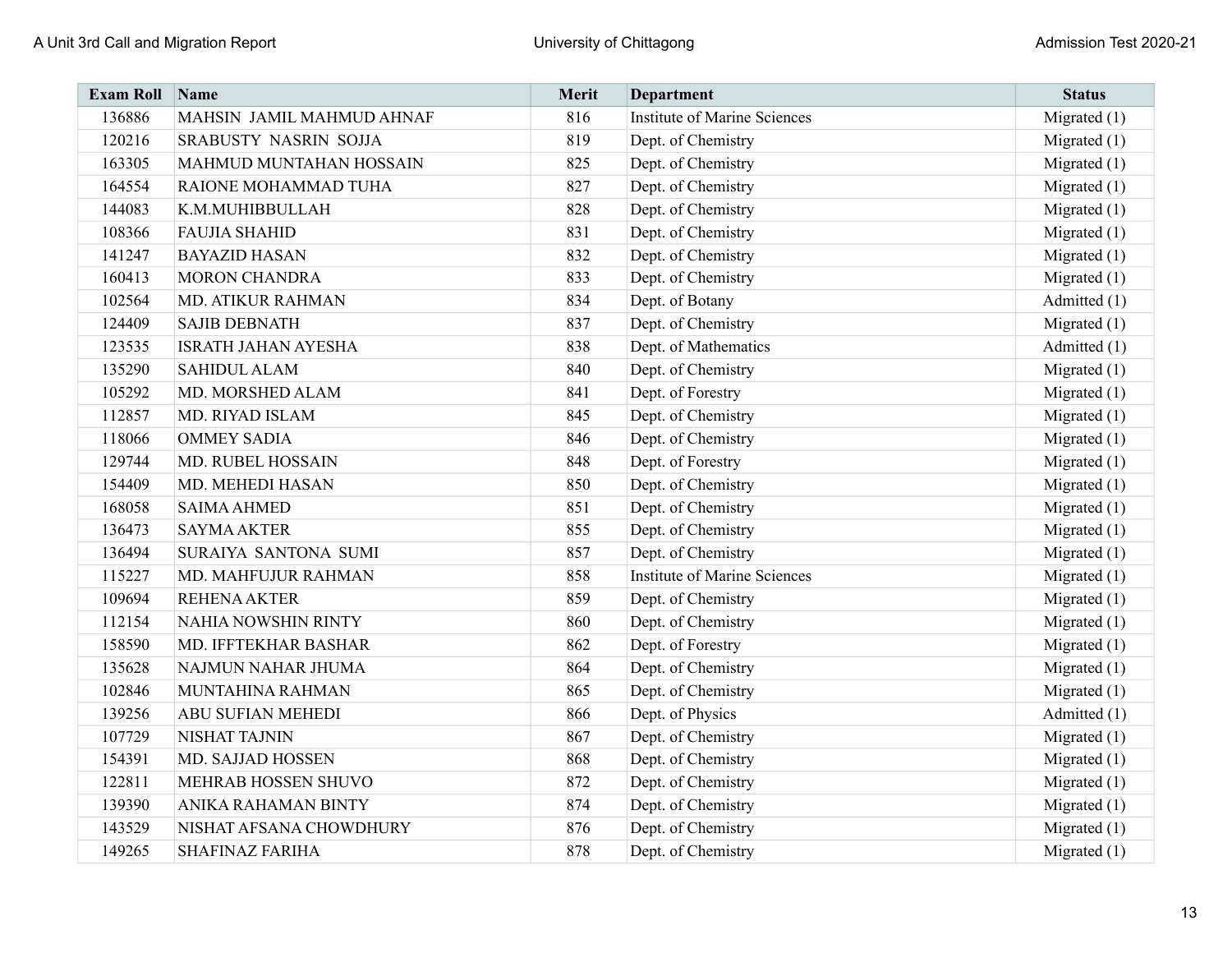| <b>Exam Roll</b> | Name                        | Merit | <b>Department</b>     | <b>Status</b>  |
|------------------|-----------------------------|-------|-----------------------|----------------|
| 139175           | MD. MAHMUDUL HASAN          | 879   | Dept. of Chemistry    | Migrated $(1)$ |
| 126971           | <b>MIZANUR RAHMAN</b>       | 881   | Dept. of Physics      | Admitted (1)   |
| 118884           | <b>ISHRATUL JANNAT</b>      | 882   | Dept. of Chemistry    | Migrated $(1)$ |
| 154077           | SABRINA KHANAM LINA         | 884   | Dept. of Chemistry    | Migrated $(1)$ |
| 137584           | <b>NOFAISA</b>              | 886   | Dept. of Chemistry    | Migrated $(1)$ |
| 119502           | SHAHARIAR HOSSAIN BIDDUTH   | 887   | Dept. of Chemistry    | Migrated $(1)$ |
| 111551           | SADIA SALAM SAMIA           | 888   | Dept. of Chemistry    | Migrated $(1)$ |
| 148117           | <b>MD. ANIK HASAN</b>       | 889   | Dept. of Chemistry    | Migrated $(1)$ |
| 113970           | <b>ISRAT JAHAN SADIA</b>    | 890   | Dept. of Chemistry    | Migrated (2)   |
| 148222           | <b>NAHID ISLAM SHAMI</b>    | 892   | Dept. of Psychology   | Admitted (1)   |
| 159477           | <b>JANNATUL FERDOWS</b>     | 896   | Dept. of Chemistry    | Migrated $(1)$ |
| 106826           | RIZOWANA ISLAM              | 898   | Dept. of Chemistry    | Migrated $(1)$ |
| 120528           | MD. RAKIBUL ISLAM           | 905   | Dept. of Chemistry    | Migrated $(1)$ |
| 115422           | <b>M.MAHBUB SHAHED</b>      | 907   | Dept. of Forestry     | Migrated $(1)$ |
| 112952           | <b>SIFATUR RAHAMAN</b>      | 908   | Dept. of Physics      | Admitted (1)   |
| 160618           | MD. ASHIK MIA               | 914   | Dept. of Mathematics  | Admitted (1)   |
| 153464           | SYEDA JANNATUL NAEEM        | 915   | Dept. of Forestry     | Migrated $(1)$ |
| 103362           | <b>ANIK SHIL</b>            | 916   | Dept. of Mathematics  | Admitted (1)   |
| 112027           | <b>JOY CHOWDHURY</b>        | 917   | Dept. of Botany       | Admitted (1)   |
| 111157           | <b>SUMAYA TABASSUM MITU</b> | 918   | Dept. of Forestry     | Migrated $(1)$ |
| 113920           | MD. MARUF HASSAN MILON      | 919   | Dept. of Physics      | Admitted (1)   |
| 159881           | MD. RAKIB MIA               | 921   | Dept. of Forestry     | Migrated $(1)$ |
| 146090           | <b>SHAJEDUL ALAM NAHIM</b>  | 922   | Dept. of Physics      | Admitted (1)   |
| 139533           | <b>UMME HABIBA</b>          | 927   | Dept. of Physics      | Admitted (1)   |
| 110389           | SHANJIDA SHARMIN SUMI       | 928   | Dept. of Forestry     | Migrated $(1)$ |
| 160272           | MINHAJUL ISLAM              | 929   | Dept. of Forestry     | Migrated $(1)$ |
| 150592           | <b>ROJINA AKTER</b>         | 931   | Dept. of Forestry     | Migrated $(1)$ |
| 166700           | <b>FAYSAL SARKAR</b>        | 933   | Dept. of Physics      | Admitted (1)   |
| 111565           | MD. BAYAZID BOSTAMI         | 935   | Dept. of Forestry     | Migrated $(1)$ |
| 155634           | MD. MOSTAKIN PK             | 936   | Dept. of Zoology      | Admitted (1)   |
| 143275           | <b>MAHANUR TABASSUM</b>     | 938   | Dept. of Mathematics  | Admitted (1)   |
| 118369           | <b>ISRAT JAHAN SIGMA</b>    | 941   | Dept. of Physics      | Admitted (1)   |
| 150208           | MUSHRAFA MOZUMDER           | 945   | Dept. of Soil Science | Admitted (1)   |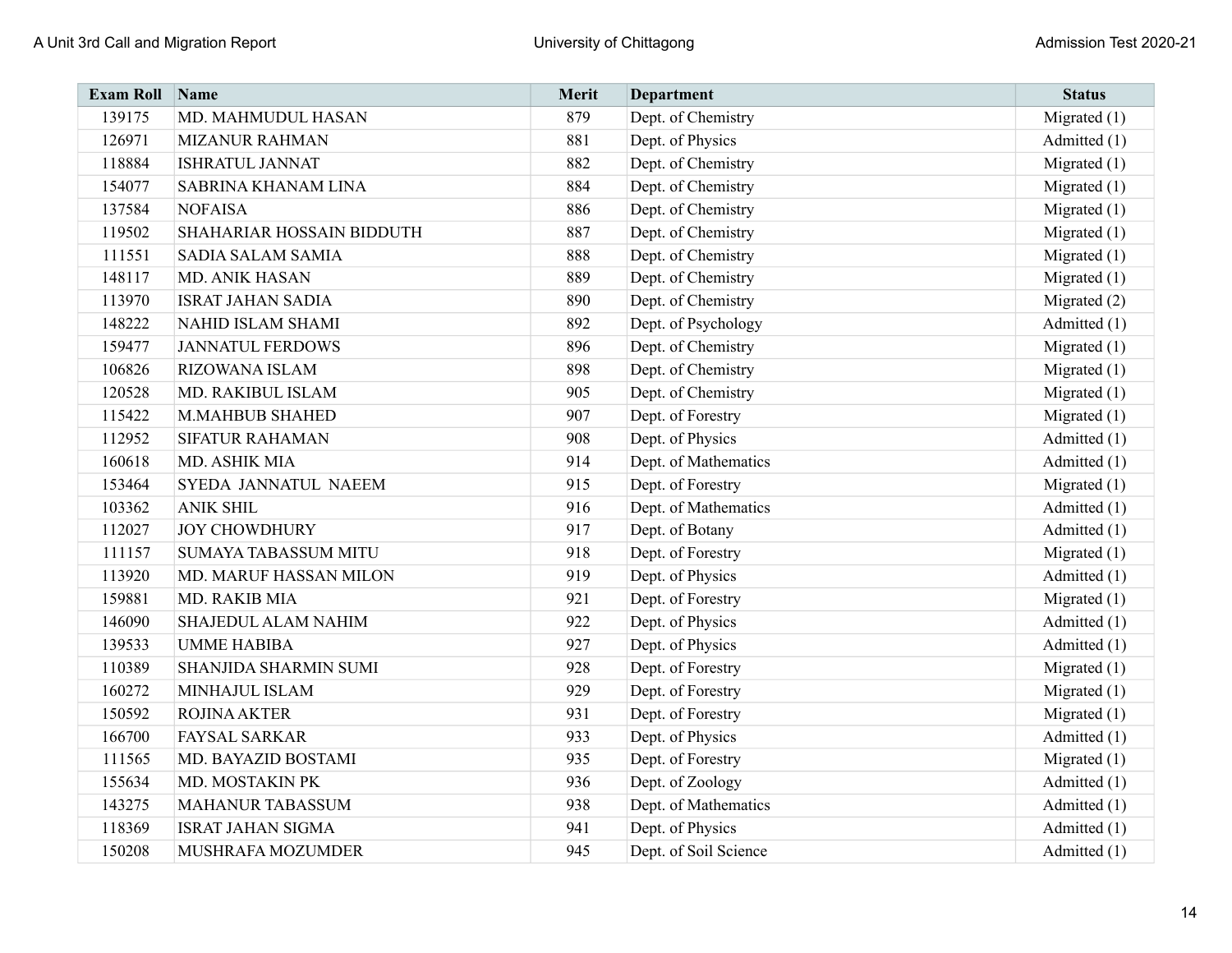| <b>Exam Roll</b> | Name                           | Merit | <b>Department</b>                   | <b>Status</b>  |
|------------------|--------------------------------|-------|-------------------------------------|----------------|
| 126305           | <b>SHARIAR HOSSAIN</b>         | 948   | <b>Institute of Marine Sciences</b> | Migrated $(1)$ |
| 147334           | MD. SHAHAZUL ISLAM             | 950   | Dept. of Statistics                 | Admitted (1)   |
| 155499           | <b>FATEMA AKTER</b>            | 952   | Dept. of Mathematics                | Admitted (1)   |
| 128222           | <b>RUBAYEA YEASMIN</b>         | 953   | Dept. of Forestry                   | Migrated $(1)$ |
| 125422           | MD. ABDUL WADUD                | 956   | Dept. of Statistics                 | Admitted (1)   |
| 111668           | NURJAHAN JANNAT                | 959   | Dept. of Physics                    | Admitted (1)   |
| 130449           | MOST. MASURA AKTER DIBA        | 960   | Dept. of Botany                     | Admitted (1)   |
| 149546           | SHAISHAB ADHIKARI DIP          | 966   | Dept. of Soil Science               | Admitted (1)   |
| 107091           | <b>SUHANA TAHIYAT</b>          | 969   | Dept. of Environmental Science      | Migrated (1)   |
| 152599           | SAIMA SULTANA REYA             | 971   | Dept. of Physics                    | Admitted (1)   |
| 160419           | MD. SHADIN SHEIKH              | 972   | Dept. of Forestry                   | Migrated $(1)$ |
| 135033           | <b>AOVE CHAKRABORTY</b>        | 976   | Dept. of Fisheries                  | Migrated (1)   |
| 144461           | <b>JAISIHA TALUKDER RAVINA</b> | 980   | Dept. of Mathematics                | Admitted (1)   |
| 135084           | MD. TAMIM TAPADER              | 983   | Dept. of Statistics                 | Admitted (1)   |
| 162384           | MD. NAZRUL ISLAM               | 984   | Dept. of Forestry                   | Migrated $(1)$ |
| 135701           | MOHIUDDIN MUNSHI               | 985   | Dept. of Physics                    | Admitted (1)   |
| 122695           | <b>JAHID HASAN</b>             | 986   | Dept. of Mathematics                | Admitted (1)   |
| 162099           | MD. ARIFUL ISLAM               | 989   | Dept. of Physics                    | Admitted (1)   |
| 118035           | JANNATUL JOYNOB PUTUL          | 990   | Dept. of Mathematics                | Admitted (1)   |
| 107088           | MD. MERAJ MAHMUD RAHI          | 991   | Dept. of Botany                     | Admitted (1)   |
| 133162           | ROCKY MOLLICK                  | 992   | Dept. of Statistics                 | Admitted (1)   |
| 120767           | <b>UMME HABIBA</b>             | 994   | Dept. of Mathematics                | Admitted (1)   |
| 167294           | MOSTAFA WASIF CHOWDHURY        | 995   | Dept. of Fisheries                  | Migrated $(1)$ |
| 126986           | <b>TASMIA BINTE GONI</b>       | 1002  | Dept. of Forestry                   | Migrated $(1)$ |
| 132720           | PRODIPTA DAS OSHY              | 1003  | Dept. of Physics                    | Migrated $(1)$ |
| 119321           | <b>HASMAT ARA</b>              | 1004  | Dept. of Fisheries                  | Migrated $(1)$ |
| 133219           | <b>MD. ZAFOR AHMED</b>         | 1005  | Dept. of Forestry                   | Migrated $(1)$ |
| 133053           | NUSRAT JAHAN NISI              | 1006  | Dept. of Physics                    | Migrated $(1)$ |
| 125542           | SUNJIDA ISLAM FATIHA           | 1007  | Dept. of Forestry                   | Migrated $(1)$ |
| 153653           | AFSHANA FAZLUL JERIN           | 1008  | Dept. of Botany                     | Admitted (1)   |
| 132819           | <b>SADIA ALAM</b>              | 1009  | Dept. of Mathematics                | Admitted (1)   |
| 130389           | NUSRAT JAHAN NAJURA            | 1015  | Dept. of Statistics                 | Admitted (1)   |
| 112898           | RIFAH SAJIDA NABILA            | 1016  | Dept. of Physics                    | Migrated $(1)$ |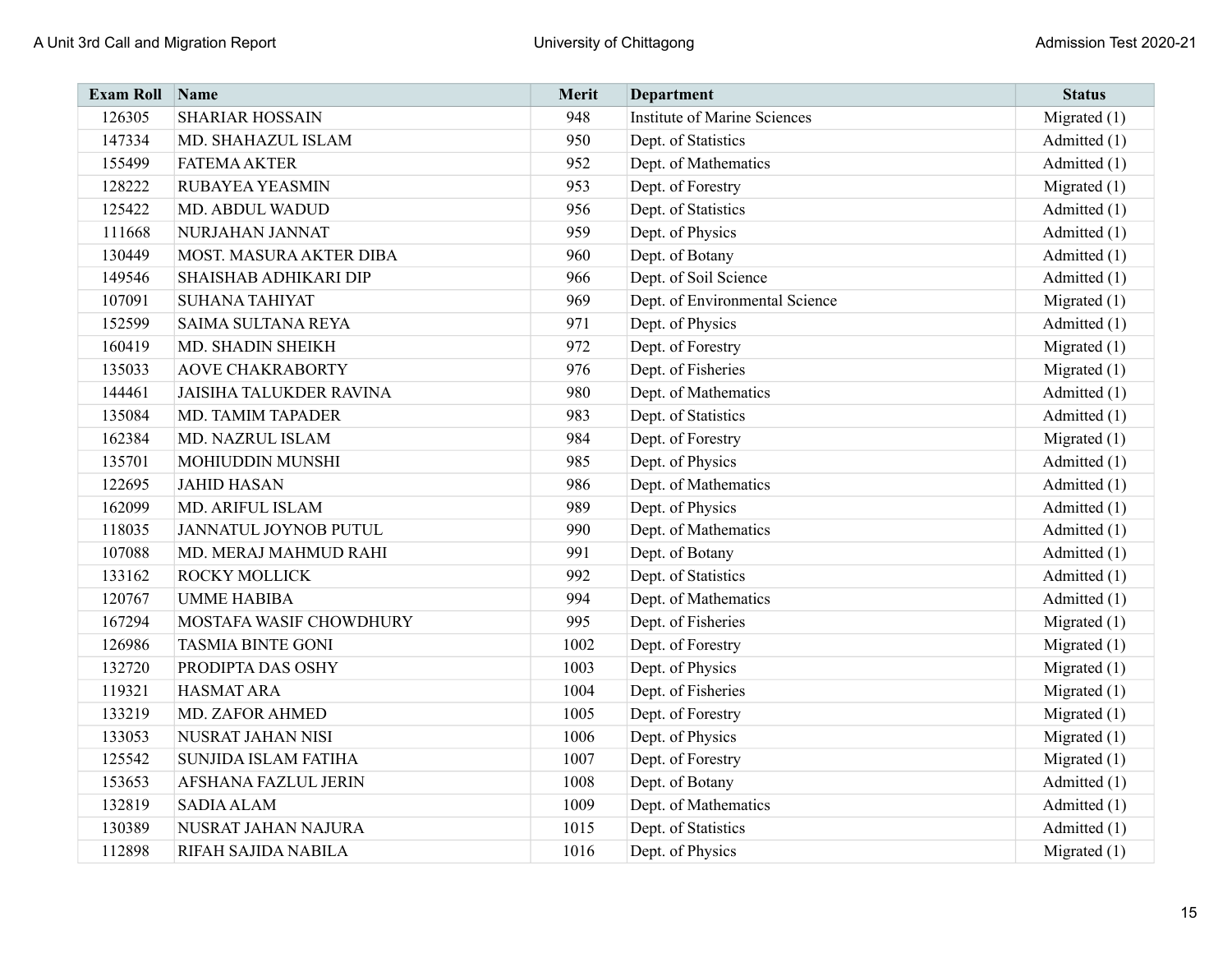| <b>Exam Roll</b> | Name                         | Merit | <b>Department</b>                   | <b>Status</b>  |
|------------------|------------------------------|-------|-------------------------------------|----------------|
| 134755           | NAHIDA AKTER BUSHRA          | 1018  | Dept. of Environmental Science      | Migrated $(1)$ |
| 107166           | SHANJIDA TABASSUM            | 1020  | Dept. of Forestry                   | Migrated $(1)$ |
| 140924           | NIGAR FARJANA SHAKI          | 1021  | Dept. of Botany                     | Admitted (1)   |
| 137430           | MST. TASLIMA AKTER SURAIYA   | 1022  | Dept. of Mathematics                | Admitted (1)   |
| 143014           | MD. MUKTER ALI               | 1024  | Dept. of Physics                    | Migrated $(1)$ |
| 111811           | <b>SREE JOYDEV ACHARJEE</b>  | 1028  | Dept. of Forestry                   | Migrated $(1)$ |
| 146832           | <b>MIZANUR RAHMAN</b>        | 1030  | Dept. of Mathematics                | Admitted (1)   |
| 103979           | ORPITA DATTA ROY ORPA        | 1033  | Dept. of Botany                     | Admitted (1)   |
| 158777           | <b>HOMAIRA AKHTER</b>        | 1038  | <b>Institute of Marine Sciences</b> | Migrated $(1)$ |
| 149618           | KANAI CHANDRA SARKER         | 1039  | Dept. of Physics                    | Migrated $(1)$ |
| 142830           | <b>SHAKIL HOSSAIN</b>        | 1040  | Dept. of Statistics                 | Admitted (1)   |
| 124793           | <b>MST. ZARINA AKTER</b>     | 1041  | Dept. of Fisheries                  | Migrated $(1)$ |
| 113292           | <b>ASMA AKTER</b>            | 1043  | Dept. of Mathematics                | Migrated $(1)$ |
| 132453           | <b>MASUD ALI</b>             | 1044  | Dept. of Mathematics                | Migrated $(1)$ |
| 106851           | <b>MD. RAKIB HOSSAIN</b>     | 1045  | Dept. of Fisheries                  | Migrated $(1)$ |
| 102684           | MOHAMMAD EMON                | 1046  | Dept. of Statistics                 | Admitted (1)   |
| 151975           | MD. SHAHIN                   | 1048  | Institute of Marine Sciences        | Migrated $(1)$ |
| 105228           | <b>JANNATUL MAHIMA</b>       | 1049  | Dept. of Forestry                   | Migrated $(1)$ |
| 142387           | NASRIN JAMAN MUKTA           | 1050  | Dept. of Forestry                   | Migrated $(1)$ |
| 157082           | <b>S M MAHOTHIR RAHMAN</b>   | 1051  | Dept. of Physics                    | Migrated $(1)$ |
| 142945           | MISKATUL HAQUE-MOURIN        | 1054  | Dept. of Physics                    | Migrated $(1)$ |
| 123726           | <b>UMME MISHKATUN MAISHA</b> | 1055  | Dept. of Statistics                 | Admitted (1)   |
| 156479           | MD. SHAMIUL ISLAM SHARIF     | 1058  | Dept. of Physics                    | Migrated $(1)$ |
| 149911           | SADIA RAHMAN TISHA           | 1059  | Dept. of Mathematics                | Migrated $(1)$ |
| 129415           | <b>ABDUR RAHMAN ANAS</b>     | 1060  | Dept. of Forestry                   | Migrated $(1)$ |
| 131215           | MD. SHAKER ALI               | 1064  | Dept. of Statistics                 | Admitted (1)   |
| 128484           | <b>MAHARAJ HOSSAIN</b>       | 1065  | Dept. of Physics                    | Migrated $(1)$ |
| 158361           | MD. ISTIAK AHMAD ANIK        | 1067  | Dept. of Fisheries                  | Migrated $(1)$ |
| 152091           | <b>SWARNALI BISWAS</b>       | 1068  | Dept. of Statistics                 | Admitted (1)   |
| 146271           | MD. SHOJIB HOSEN             | 1072  | Dept. of Forestry                   | Migrated $(1)$ |
| 113139           | YEASH JUBAYEER RAFI          | 1073  | <b>Institute of Marine Sciences</b> | Migrated $(1)$ |
| 138195           | MD SAMRAT HOSSAIN            | 1076  | Dept. of Forestry                   | Migrated $(1)$ |
| 130429           | <b>SWACHCHHA DEB</b>         | 1079  | Dept. of Forestry                   | Migrated $(1)$ |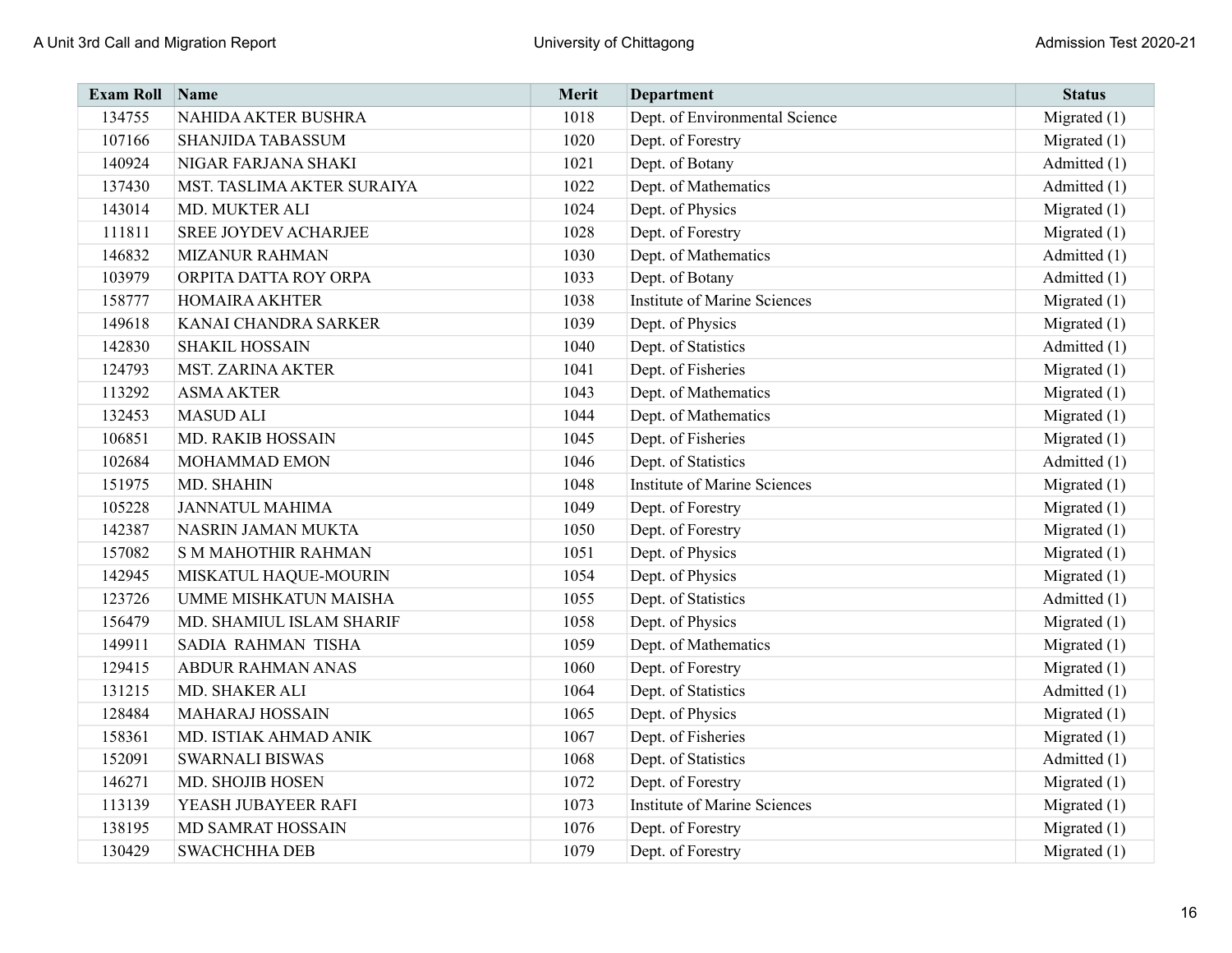| <b>Exam Roll</b> | Name                         | Merit | <b>Department</b>                   | <b>Status</b>  |
|------------------|------------------------------|-------|-------------------------------------|----------------|
| 107127           | <b>ANNY BARUA</b>            | 1090  | Dept. of Mathematics                | Migrated $(1)$ |
| 116491           | <b>MEHEDI ISLAM</b>          | 1091  | <b>Institute of Marine Sciences</b> | Migrated $(1)$ |
| 120314           | MD. MEHEDI AMAN              | 1094  | Dept. of Forestry                   | Migrated $(1)$ |
| 143648           | MD. MONIRUL ISLAM            | 1104  | <b>Institute of Marine Sciences</b> | Migrated $(1)$ |
| 156581           | <b>MD. PARVEZ MIAH</b>       | 1107  | Dept. of Forestry                   | Migrated $(1)$ |
| 128658           | <b>DIPOK CHANDRA DAS</b>     | 1108  | Dept. of Forestry                   | Migrated $(1)$ |
| 150123           | MD. MUSTAKIM MIA             | 1110  | Dept. of Mathematics                | Migrated $(1)$ |
| 121264           | <b>ALAUDDIN MAZUMDER</b>     | 1111  | Dept. of Physics                    | Migrated $(1)$ |
| 161709           | MD. JAHID HASAN              | 1112  | Dept. of Mathematics                | Migrated $(1)$ |
| 128041           | ABDULLAH MUHAMMAD ANAS       | 1115  | Dept. of Forestry                   | Migrated $(1)$ |
| 145803           | <b>RAISA NANZIBA</b>         | 1116  | Dept. of Statistics                 | Migrated $(1)$ |
| 145266           | <b>SONIYA AKTER</b>          | 1117  | Dept. of Forestry                   | Migrated $(1)$ |
| 128285           | MD. SAYED                    | 1118  | Dept. of Mathematics                | Migrated $(1)$ |
| 152546           | <b>JANNATUL FERDOWS NURI</b> | 1123  | Dept. of Forestry                   | Migrated $(1)$ |
| 129789           | MD. TOYOBUR RAHMAN           | 1124  | Dept. of Zoology                    | Admitted (1)   |
| 125167           | MD. MUNNA KHAN               | 1126  | <b>Institute of Marine Sciences</b> | Migrated $(1)$ |
| 141675           | <b>MYMONA SULTANA</b>        | 1129  | Dept. of Physics                    | Migrated $(1)$ |
| 146994           | <b>IMTIAJ AHSAN</b>          | 1130  | Dept. of Environmental Science      | Migrated $(1)$ |
| 116363           | <b>TAHSIN PRANTA</b>         | 1131  | Dept. of Psychology                 | Admitted (1)   |
| 120600           | <b>HANJILA ARIFIN JEMY</b>   | 1132  | Dept. of Physics                    | Migrated $(1)$ |
| 122124           | NADIRA ANJUM SUCHI           | 1134  | Dept. of Forestry                   | Migrated $(1)$ |
| 167146           | <b>FABIHA BUSHRA</b>         | 1136  | Dept. of Environmental Science      | Migrated $(1)$ |
| 150968           | NAYMA AHMED PUSHPA           | 1137  | Dept. of Botany                     | Admitted (1)   |
| 142623           | MOHAMMAD AL HOSSAIN          | 1140  | Dept. of Physics                    | Migrated $(1)$ |
| 106339           | RIZIVY AHAMED ROCKTIM        | 1150  | Dept. of Forestry                   | Migrated $(1)$ |
| 121762           | <b>EMON HOSSEN SOHAN</b>     | 1156  | Dept. of Fisheries                  | Migrated $(1)$ |
| 158196           | MD. REIAD HASAN ROBU         | 1158  | Dept. of Physics                    | Migrated $(1)$ |
| 104684           | MD. TARIQ AHMED              | 1161  | Dept. of Statistics                 | Migrated $(1)$ |
| 117002           | MD. ASHIK MAHMUD JANNAT      | 1165  | Dept. of Forestry                   | Migrated $(1)$ |
| 108830           | MOHAMMED SAHRIAR             | 1172  | <b>Institute of Marine Sciences</b> | Migrated $(1)$ |
| 100541           | MD. MONIR                    | 1173  | Dept. of Statistics                 | Migrated $(1)$ |
| 102474           | JAHARATUL JANNAT DIHAN       | 1175  | Dept. of Mathematics                | Migrated $(1)$ |
| 102404           | MD. ARAFAT HOSAIN            | 1176  | Dept. of Forestry                   | Migrated $(2)$ |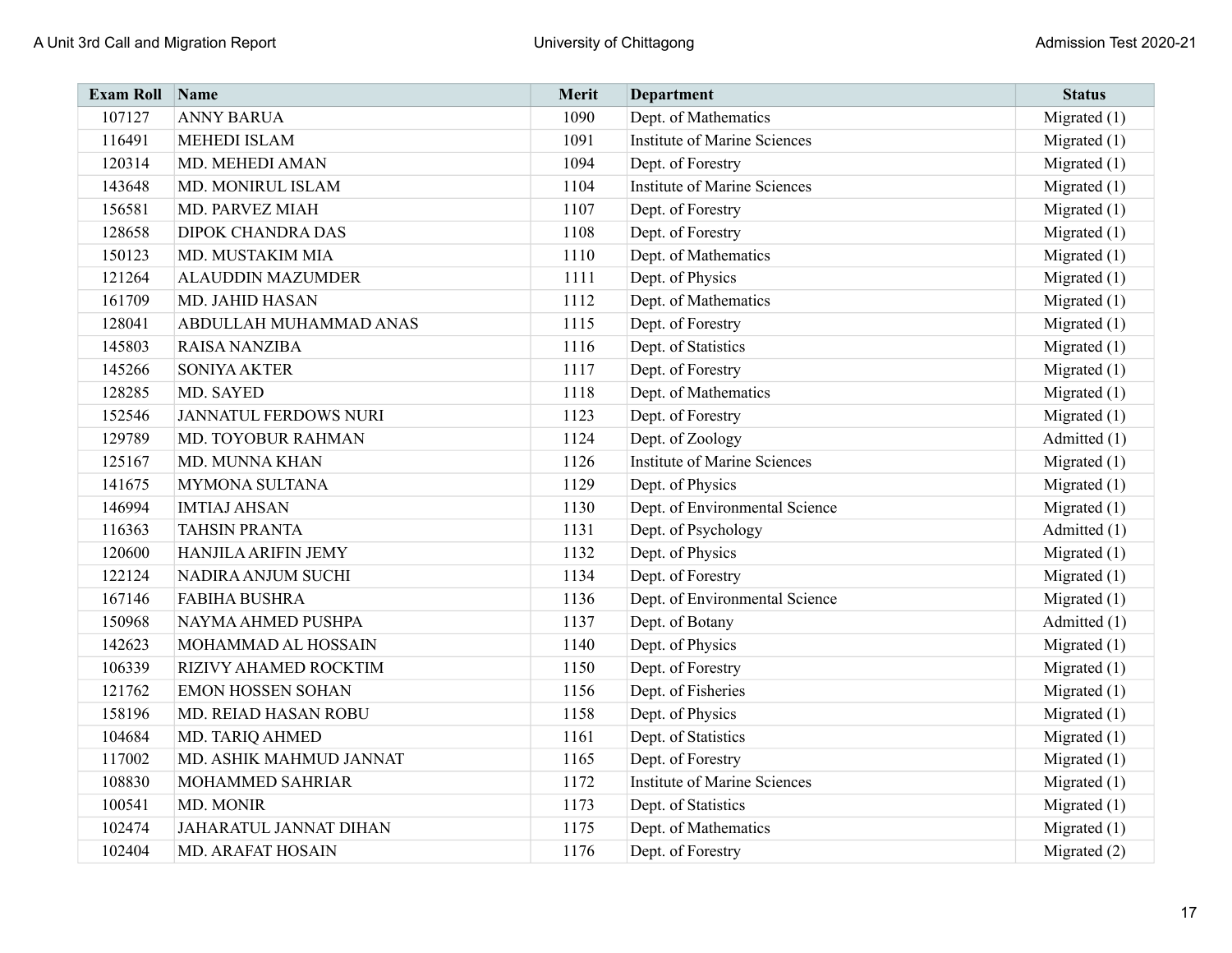| <b>Exam Roll</b> | Name                           | Merit | <b>Department</b>                   | <b>Status</b>  |
|------------------|--------------------------------|-------|-------------------------------------|----------------|
| 120900           | MD. SHAMIM HAQUE               | 1177  | Dept. of Physics                    | Migrated $(1)$ |
| 144715           | MD. MAHMUDUL HASAN             | 1178  | Dept. of Mathematics                | Migrated $(1)$ |
| 150708           | MD. SHAHINUR ISLAM             | 1180  | Dept. of Fisheries                  | Migrated $(1)$ |
| 106637           | <b>JANNATUL SAYMA</b>          | 1181  | Dept. of Mathematics                | Migrated $(1)$ |
| 127563           | <b>AQIB ZAHAN</b>              | 1182  | Dept. of Physics                    | Migrated $(1)$ |
| 101250           | RAFIA JANNAT NABILA            | 1183  | Dept. of Environmental Science      | Migrated $(1)$ |
| 140798           | MD. SAMIUL ISLAM TANIM         | 1188  | Dept. of Physics                    | Migrated $(1)$ |
| 167469           | <b>JAKIA SHARMIN</b>           | 1190  | Dept. of Physics                    | Migrated $(1)$ |
| 150521           | <b>IFTEAR AHMMED</b>           | 1191  | Dept. of Statistics                 | Migrated $(1)$ |
| 132288           | MOHAMMAD TANVIRUL ISLAM TUSHER | 1193  | <b>Institute of Marine Sciences</b> | Migrated $(1)$ |
| 100816           | <b>KAYENAT SULTANA</b>         | 1195  | Dept. of Soil Science               | Admitted (1)   |
| 159682           | <b>MASRIN JAHAN SORNA</b>      | 1196  | Dept. of Statistics                 | Migrated $(1)$ |
| 129881           | <b>FAISAL AHMED</b>            | 1197  | Dept. of Physics                    | Migrated $(1)$ |
| 155347           | <b>MAMUN HOSSAIN</b>           | 1201  | Dept. of Fisheries                  | Migrated $(1)$ |
| 151803           | TANJILUR RAHMAN NILOY          | 1205  | Dept. of Soil Science               | Admitted (1)   |
| 143691           | ARONYO PAUL DIBYO              | 1206  | <b>Institute of Marine Sciences</b> | Migrated $(1)$ |
| 147838           | MD. EMTIAZ AHAMED              | 1208  | Dept. of Physics                    | Migrated $(1)$ |
| 157658           | <b>MST. FATEMA KHATUN</b>      | 1211  | Dept. of Botany                     | Admitted (1)   |
| 147134           | MD. MAHMUDUL HASAN             | 1214  | Dept. of Mathematics                | Migrated $(1)$ |
| 164590           | <b>IMTIAZ AMIN</b>             | 1215  | Dept. of Physics                    | Migrated $(1)$ |
| 102229           | SAYED MOHAMMAD MUSFIQ HASAN    | 1216  | Dept. of Botany                     | Admitted (1)   |
| 109412           | NADIYA NAWAR                   | 1217  | Dept. of Environmental Science      | Migrated $(1)$ |
| 164379           | <b>ALIFA RAHMAN</b>            | 1218  | Dept. of Physics                    | Migrated $(1)$ |
| 148253           | MD. SHAMSUDDOHA                | 1225  | Dept. of Fisheries                  | Migrated $(1)$ |
| 150275           | TARIKUL ISLAM BHUIYAN          | 1227  | Dept. of Mathematics                | Migrated $(1)$ |
| 130806           | <b>MD. AYUB HOSSAIN</b>        | 1229  | <b>Institute of Marine Sciences</b> | Migrated $(1)$ |
| 159765           | <b>FATEMA TUR ZOHURA</b>       | 1233  | Dept. of Mathematics                | Migrated $(1)$ |
| 152190           | <b>JOY KANTI ROY</b>           | 1234  | Dept. of Statistics                 | Migrated $(1)$ |
| 138420           | MOST. TAHRIMA AKTER            | 1236  | Dept. of Physics                    | Migrated $(1)$ |
| 107396           | <b>DABU NATH</b>               | 1237  | <b>Institute of Marine Sciences</b> | Migrated $(1)$ |
| 141963           | MD. SHARIATULLAH               | 1242  | Dept. of Environmental Science      | Migrated $(1)$ |
| 132995           | MONISHA TABASSUM               | 1243  | Dept. of Zoology                    | Admitted (1)   |
| 151836           | MD. NURZAMAN                   | 1245  | Dept. of Environmental Science      | Migrated $(1)$ |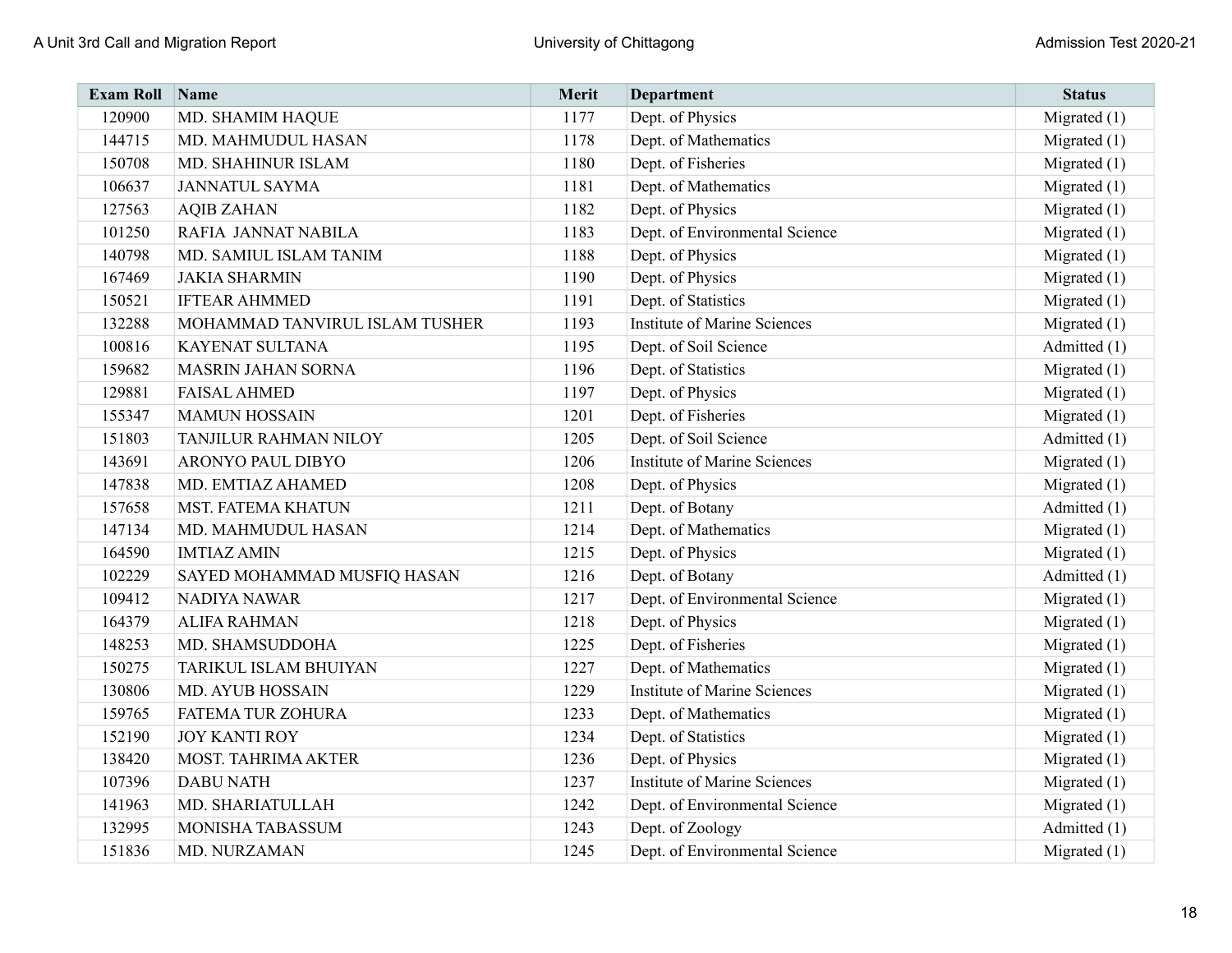| <b>Exam Roll</b> | <b>Name</b>                   | Merit | <b>Department</b>                            | <b>Status</b>  |
|------------------|-------------------------------|-------|----------------------------------------------|----------------|
| 150744           | <b>ARPITA MAJUMDER</b>        | 1247  | Dept. of Statistics                          | Migrated $(1)$ |
| 119917           | <b>RAMIN AKTER</b>            | 1249  | Dept. of Mathematics                         | Migrated $(1)$ |
| 126012           | <b>MST.RUMI AKTER</b>         | 1250  | Dept. of Statistics                          | Migrated $(1)$ |
| 100808           | <b>USAMA IBN AZIZ</b>         | 1251  | Dept. of Mathematics                         | Migrated $(1)$ |
| 124412           | TASNOVA HOQUE MITHILA         | 1252  | Dept. of Environmental Science               | Migrated $(1)$ |
| 149733           | <b>MAKSUDA AKTER</b>          | 1253  | Dept. of Mathematics                         | Migrated $(1)$ |
| 128069           | M. A. FORHAD AZIZ             | 1254  | Dept. of Fisheries                           | Migrated $(1)$ |
| 113093           | MD.JAFIR UDDIN KHATEM         | 1255  | Dept. of Mathematics                         | Migrated $(1)$ |
| 117825           | <b>ASMA AKTER</b>             | 1260  | Dept. of Statistics                          | Migrated $(1)$ |
| 104251           | MD. SAKAWAT HOSSAIN SAIKAT    | 1265  | Dept. of Mathematics                         | Migrated $(1)$ |
| 105472           | MD. MAHBUBUL ALAM KHAN SIAM   | 1268  | Dept. of Statistics                          | Migrated $(1)$ |
| 144484           | <b>MIM AKHTER</b>             | 1269  | <b>Institute of Marine Sciences</b>          | Migrated (1)   |
| 136588           | MORIUM BEGUM JHARNA           | 1270  | Dept. of Environmental Science               | Migrated $(1)$ |
| 112354           | <b>NADIM MAHMUD</b>           | 1272  | Dept. of Fisheries                           | Migrated $(1)$ |
| 147986           | FATEAMA AKTHER SUMAIA         | 1273  | Dept. of Physics                             | Migrated $(1)$ |
| 113965           | MST. SELINA SABRIN MEEM       | 1280  | Dept. of Statistics                          | Migrated $(1)$ |
| 116358           | MOSTAQUE AHMAD SIDDIQI        | 1285  | Dept. of Mathematics                         | Migrated $(1)$ |
| 111262           | <b>ASHRAF ALI</b>             | 1289  | Dept. of Botany                              | Admitted (1)   |
| 164061           | MD. SHAHNEWAJ AL HASAN        | 1296  | Dept. of Physics                             | Migrated $(1)$ |
| 106311           | MD. MOHTASIM IBNE AKTER ISMAM | 1297  | Dept. of Environmental Science               | Migrated $(1)$ |
| 125419           | <b>JARIN TASNIM TAZALLY</b>   | 1303  | Dept. of Statistics                          | Migrated $(1)$ |
| 152588           | PREETAM GOP                   | 1304  | Dept. of Statistics                          | Migrated (1)   |
| 133682           | MST. RAFIYA MOHTADI BINTA ALI | 1305  | Dept. of Fisheries                           | Migrated $(1)$ |
| 125562           | <b>AZIZUR RAHMAN</b>          | 1306  | Dept. of Physics                             | Migrated $(1)$ |
| 107487           | <b>SABIQUN NAHAR TITHI</b>    | 1308  | Dept. of Physics                             | Migrated $(1)$ |
| 119169           | MOHAMMAD RAJIB                | 1309  | Dept. of Physics                             | Migrated $(1)$ |
| 136079           | <b>SHAMIMUL ISLAM FAHIM</b>   | 1310  | Dept. of Mathematics                         | Migrated $(1)$ |
| 122431           | MD. RAKIBUL HASAN             | 1311  | Dept. of Environmental Science               | Migrated $(1)$ |
| 141198           | <b>RABIA AKTER</b>            | 1312  | Dept. of Mathematics                         | Migrated $(1)$ |
| 155643           | MD. RAKIBUL ISLAM SHUVO       | 1314  | Dept. of Geography and Environmental Studies | Migrated $(1)$ |
| 143333           | <b>MD EMON HOSSAIN</b>        | 1315  | Dept. of Mathematics                         | Migrated (1)   |
| 118649           | MONTAHAR MUSTARI              | 1317  | <b>Institute of Marine Sciences</b>          | Migrated $(1)$ |
| 149970           | YASAR SAMIR BIN JAFOR ALIF    | 1319  | Dept. of Environmental Science               | Migrated $(1)$ |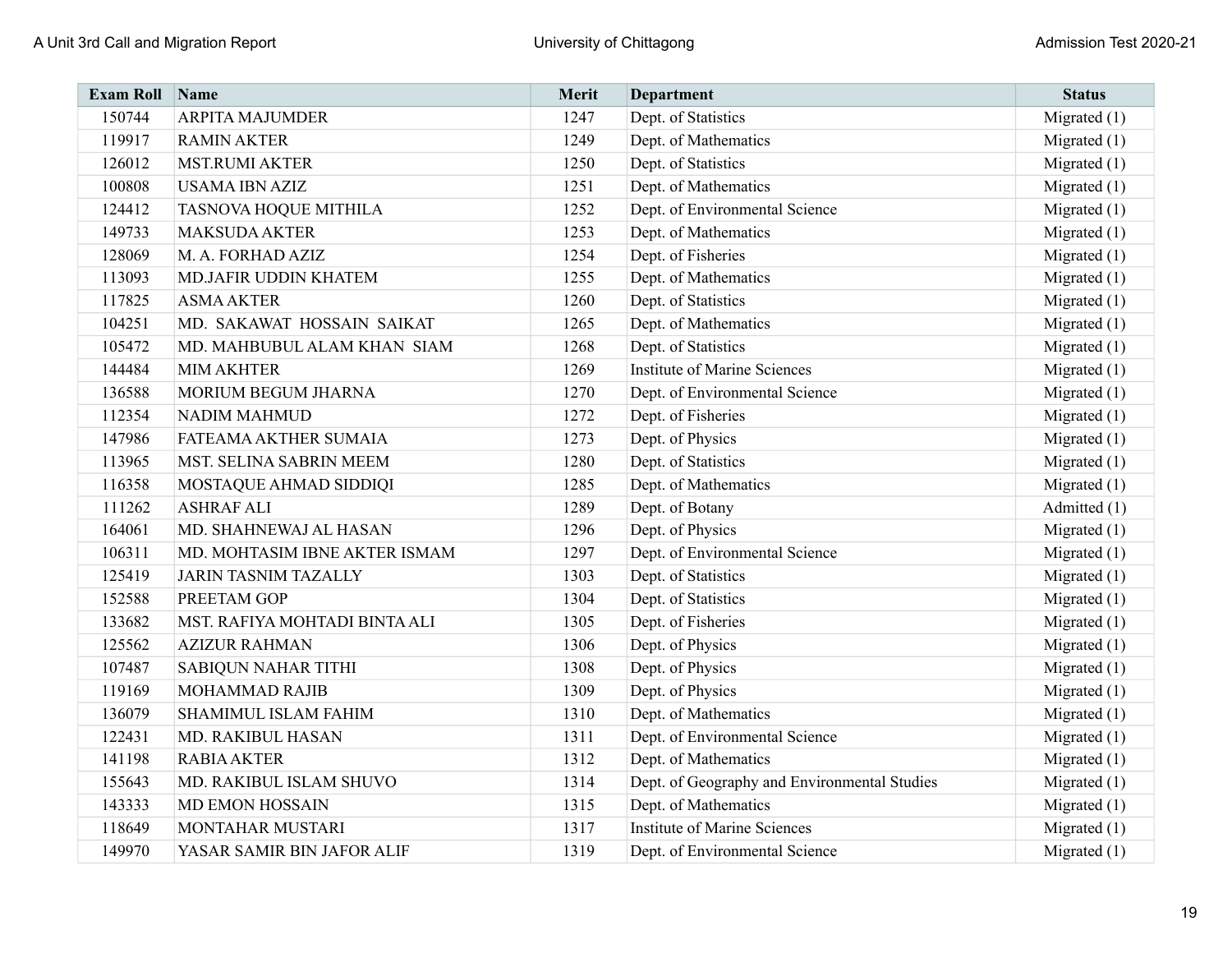| <b>Exam Roll</b> | Name                        | Merit | <b>Department</b>                   | <b>Status</b>  |
|------------------|-----------------------------|-------|-------------------------------------|----------------|
| 139684           | <b>AHNAF ABID</b>           | 1320  | Dept. of Statistics                 | Migrated $(1)$ |
| 130500           | <b>AKIB HASAN SHIHAB</b>    | 1323  | Dept. of Physics                    | Migrated $(1)$ |
| 145158           | <b>ANIK NATH</b>            | 1325  | Dept. of Botany                     | Admitted (1)   |
| 123472           | <b>ARAFATH BIN AZIZ</b>     | 1326  | Dept. of Environmental Science      | Migrated $(1)$ |
| 163716           | <b>ASHIKUR RAHMAN</b>       | 1327  | Dept. of Physics                    | Migrated (1)   |
| 166865           | <b>UMME TASNIM</b>          | 1328  | <b>Institute of Marine Sciences</b> | Migrated (1)   |
| 126401           | <b>ATIFA ANANNA</b>         | 1329  | Dept. of Psychology                 | Migrated $(1)$ |
| 136627           | <b>IMON HOSSAIN</b>         | 1330  | Dept. of Mathematics                | Migrated $(1)$ |
| 125037           | <b>NADIA JAHAN</b>          | 1332  | Dept. of Environmental Science      | Migrated $(1)$ |
| 123184           | <b>UMMAY AYMAN TUSHE</b>    | 1335  | Dept. of Mathematics                | Migrated (1)   |
| 143464           | M.M. MEHEDI HASAN           | 1340  | Dept. of Mathematics                | Migrated $(1)$ |
| 110701           | <b>SABIQUN NAHAR</b>        | 1341  | Dept. of Physics                    | Migrated $(1)$ |
| 112947           | <b>ADRITA BISWAS</b>        | 1342  | Dept. of Physics                    | Migrated $(1)$ |
| 153419           | AYSHA NASRIN RESHMA         | 1343  | Dept. of Mathematics                | Migrated $(1)$ |
| 101111           | <b>MARJANA AFRIN</b>        | 1344  | Dept. of Environmental Science      | Migrated $(1)$ |
| 139632           | MIRZA RUBAID BEG            | 1350  | Dept. of Environmental Science      | Admitted (2)   |
| 102854           | <b>MIZANUR RAHMAN</b>       | 1352  | Dept. of Fisheries                  | Admitted (2)   |
| 123950           | <b>NELOY DATTA</b>          | 1358  | Dept. of Environmental Science      | Admitted (2)   |
| 153880           | <b>JULIAN AHMMED SHAKIB</b> | 1359  | Dept. of Mathematics                | Admitted (2)   |
| 103241           | MD.NAIMUDDIN SIMOON         | 1360  | Dept. of Physics                    | Admitted (2)   |
| 165939           | <b>MST. ARJU ARA</b>        | 1362  | Dept. of Fisheries                  | Admitted (2)   |
| 137543           | CHOWDHURY MD. MONSUR ELAHI  | 1363  | Dept. of Physics                    | Admitted (2)   |
| 113798           | ROWNAK ANJUM                | 1373  | Dept. of Physics                    | Admitted (2)   |
| 101036           | MD. FAKHRUL ISLAM           | 1375  | Dept. of Fisheries                  | Admitted (2)   |
| 103620           | HAFIZA FERDOUSI RUKU        | 1377  | Dept. of Statistics                 | Admitted (2)   |
| 163635           | ABU TALHA CHOWDHURY         | 1379  | Dept. of Physics                    | Admitted (2)   |
| 144433           | MD. RABIUL ISLAM            | 1383  | Dept. of Fisheries                  | Admitted (2)   |
| 149131           | <b>DIA PARVIN</b>           | 1386  | Dept. of Environmental Science      | Admitted (2)   |
| 112592           | <b>FOISAL AHMMAD</b>        | 1387  | Dept. of Physics                    | Admitted (2)   |
| 127787           | <b>SHAKILA AKTAR</b>        | 1389  | Dept. of Soil Science               | Admitted (2)   |
| 109971           | <b>ABDUS SALAM</b>          | 1391  | <b>Institute of Marine Sciences</b> | Admitted (2)   |
| 124171           | MD. SAKIB KHAN              | 1392  | Dept. of Fisheries                  | Migrated $(1)$ |
| 108371           | MD. YEASIN ALAM             | 1394  | Dept. of Mathematics                | Admitted (2)   |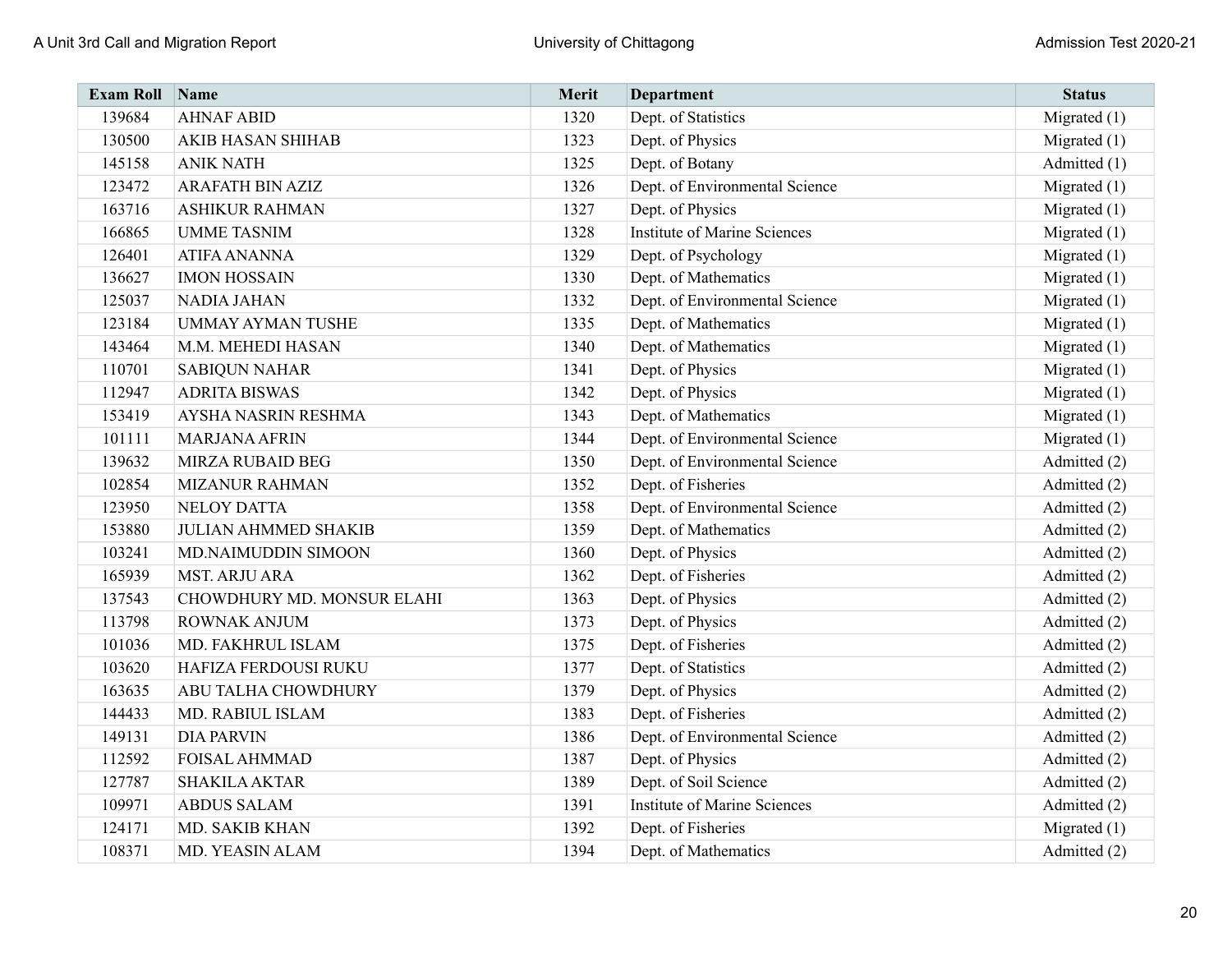| <b>Exam Roll</b> | $\sum_{ }$ Name                  | Merit | <b>Department</b>                   | <b>Status</b>  |
|------------------|----------------------------------|-------|-------------------------------------|----------------|
| 156882           | <b>KARIMA ISLAM</b>              | 1397  | Dept. of Physics                    | Admitted (2)   |
| 162535           | <b>SUMAIYA ALIM PAYEL</b>        | 1399  | Dept. of Physics                    | Admitted (2)   |
| 132076           | MD. NIAZUL ISLAM ROKY            | 1401  | Dept. of Physics                    | Admitted (2)   |
| 130745           | MD. SADMAN AL-TASIN              | 1402  | Dept. of Fisheries                  | Migrated $(1)$ |
| 119038           | MD. SOHEL RANA                   | 1406  | Dept. of Mathematics                | Admitted (2)   |
| 130679           | <b>MAHMUDUL HASAN NOMAN</b>      | 1408  | Dept. of Physics                    | Admitted (2)   |
| 119127           | MD. AKRAMUL KABIR                | 1409  | Dept. of Botany                     | Admitted (2)   |
| 134852           | <b>SAZID SHAHJALAL</b>           | 1413  | Dept. of Fisheries                  | Migrated $(1)$ |
| 103385           | RAFID FARHAN ALAM                | 1414  | Dept. of Statistics                 | Admitted (2)   |
| 133370           | MANOSH KANTI TALUKDAR            | 1417  | Dept. of Zoology                    | Admitted (2)   |
| 143582           | MD. SHAIFUL ISLAM                | 1421  | Dept. of Physics                    | Admitted (2)   |
| 155904           | NUSRAT JAHAN MONIA               | 1429  | Dept. of Mathematics                | Admitted (2)   |
| 103665           | <b>TITHI SHARMA</b>              | 1430  | Dept. of Environmental Science      | Admitted (2)   |
| 157214           | <b>SYED ANASUL HUDA</b>          | 1433  | Dept. of Environmental Science      | Admitted (2)   |
| 142447           | <b>ASHIKUR RAHMAN</b>            | 1434  | Dept. of Physics                    | Admitted (2)   |
| 154915           | ALI AHASAN MD.MUJAHID            | 1435  | Dept. of Fisheries                  | Migrated $(1)$ |
| 164439           | <b>IRFAN HASAN</b>               | 1436  | Dept. of Physics                    | Admitted (2)   |
| 116315           | <b>RAIHAN UDDIN</b>              | 1439  | Dept. of Mathematics                | Admitted (2)   |
| 118342           | MD. SABBIR AHMED                 | 1443  | Dept. of Physics                    | Admitted (2)   |
| 112578           | MD. SALAH AHMMAD                 | 1444  | Dept. of Physics                    | Admitted (2)   |
| 111858           | TAHAMINA MARIA ARNI              | 1446  | Dept. of Environmental Science      | Admitted (2)   |
| 104427           | <b>MD.REFAT</b>                  | 1448  | Dept. of Physics                    | Admitted (2)   |
| 110878           | <b>MD. ILIOUS HOSSAIN</b>        | 1449  | <b>Institute of Marine Sciences</b> | Migrated $(1)$ |
| 131777           | SAMSUNNAHAR MOYNA                | 1453  | Dept. of Mathematics                | Admitted (2)   |
| 135596           | PIYAS MAJUMDER                   | 1455  | Dept. of Mathematics                | Admitted (2)   |
| 118880           | <b>SAGOR SARKAR</b>              | 1456  | Dept. of Statistics                 | Admitted (2)   |
| 141782           | <b>JANNATUL FERDAUS PRIYA</b>    | 1457  | Dept. of Environmental Science      | Admitted (2)   |
| 119650           | SHANJIDA RAHMAN TALUKDER MITHILA | 1458  | Dept. of Physics                    | Admitted (2)   |
| 134565           | <b>RABBI</b>                     | 1459  | Dept. of Mathematics                | Admitted (2)   |
| 114317           | <b>NAIMA JEBIN</b>               | 1460  | Dept. of Mathematics                | Admitted (2)   |
| 167864           | MD. IMRAN HOSEN                  | 1461  | <b>Institute of Marine Sciences</b> | Migrated $(1)$ |
| 120677           | <b>SUMAIYA ALAM</b>              | 1462  | Dept. of Environmental Science      | Admitted (2)   |
| 130993           | <b>SROBONA AHMED</b>             | 1463  | Dept. of Fisheries                  | Migrated $(1)$ |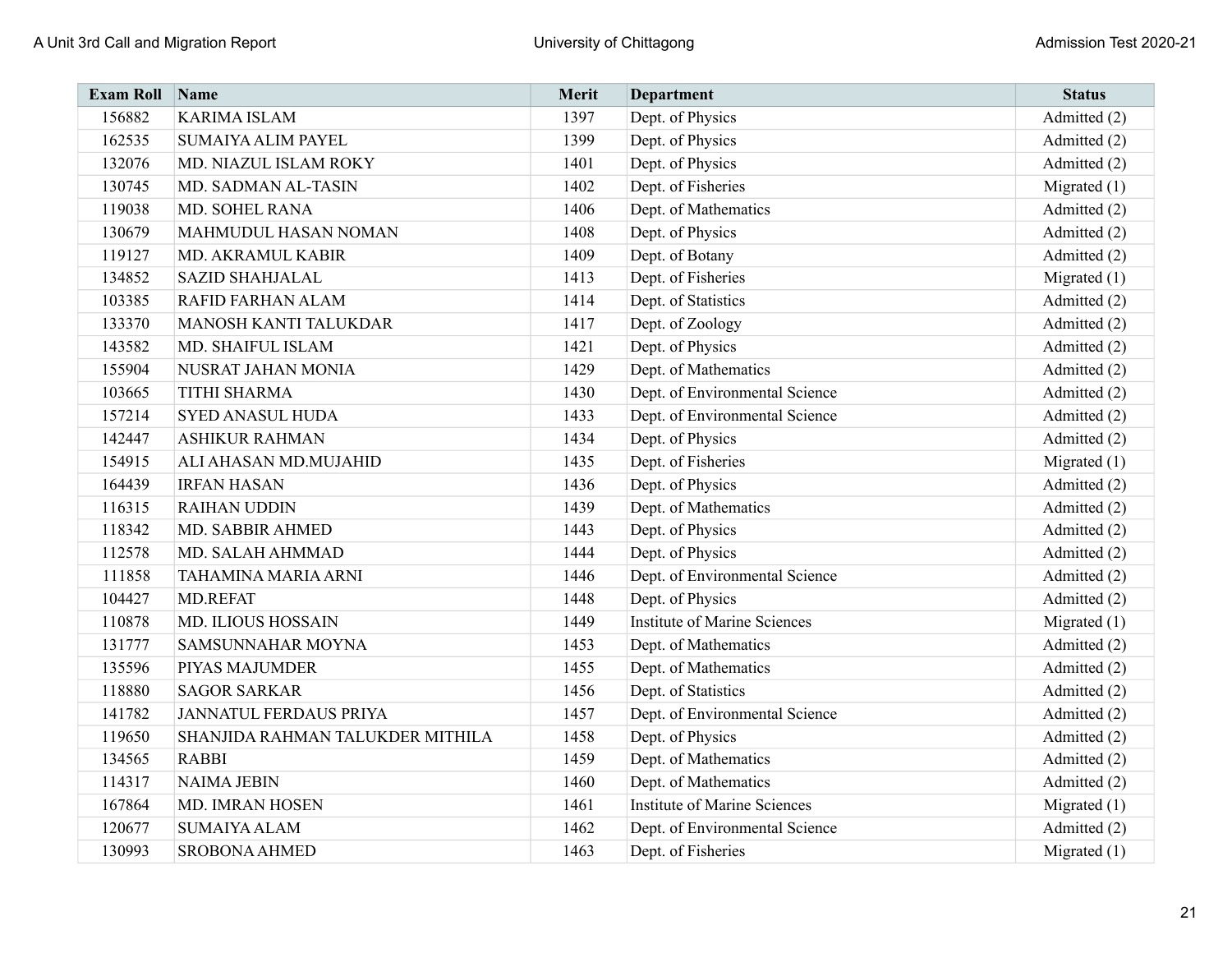| <b>Exam Roll</b> | Name                            | Merit | <b>Department</b>                   | <b>Status</b>  |
|------------------|---------------------------------|-------|-------------------------------------|----------------|
| 128905           | <b>OLIUR RAHMAN</b>             | 1466  | Dept. of Statistics                 | Admitted (2)   |
| 118407           | <b>NUR HOSSAIN</b>              | 1470  | Dept. of Physics                    | Admitted (2)   |
| 136156           | SHOMMOWDIP SEN GUPTA            | 1472  | Dept. of Oceanography               | Admitted (2)   |
| 145217           | MD. ASIF IQBAL                  | 1476  | Dept. of Environmental Science      | Migrated $(1)$ |
| 127574           | MD. RAKIBUL ISLAM               | 1478  | Dept. of Environmental Science      | Migrated $(1)$ |
| 106471           | MD. BELAL                       | 1479  | Dept. of Physics                    | Admitted (2)   |
| 140288           | <b>HOMAIRA NESHAT</b>           | 1484  | Dept. of Physics                    | Admitted (2)   |
| 123888           | MD. KHALID HASAN                | 1485  | <b>Institute of Marine Sciences</b> | Migrated $(1)$ |
| 153722           | <b>SUMAIYA JAHAN SUCHI</b>      | 1488  | Dept. of Environmental Science      | Migrated (1)   |
| 129784           | SHADIA SHARMEEN DRISTY          | 1490  | Dept. of Environmental Science      | Migrated (1)   |
| 160722           | MD. REZWANUL HAQUE              | 1492  | Dept. of Physics                    | Admitted (2)   |
| 128533           | SADIKUN NAHAR SUCHANA           | 1493  | <b>Institute of Marine Sciences</b> | Migrated (1)   |
| 149947           | <b>DIPTA DEY</b>                | 1494  | <b>Institute of Marine Sciences</b> | Migrated $(1)$ |
| 124059           | ALI HASAN JIHADI                | 1498  | <b>Institute of Marine Sciences</b> | Migrated $(1)$ |
| 124422           | EFTIMA JAYNAB ESHPA             | 1503  | Dept. of Statistics                 | Admitted (2)   |
| 103326           | HUMAIRA KHADIJA ADIBA           | 1505  | <b>Institute of Marine Sciences</b> | Migrated $(1)$ |
| 142826           | MOHAMMAD RIADUL HAMID           | 1507  | Dept. of Mathematics                | Admitted (2)   |
| 105670           | WAHEDUL MUSTAFA SHAHEEN         | 1520  | Dept. of Statistics                 | Admitted (2)   |
| 107371           | MOBASSER AHMED NABIL            | 1535  | Dept. of Physics                    | Admitted (2)   |
| 120455           | MD. APEL MIYA                   | 1537  | Dept. of Mathematics                | Admitted (2)   |
| 122833           | MOHAMMAD TANVIR HASAN           | 1541  | <b>Institute of Marine Sciences</b> | Migrated $(1)$ |
| 126619           | <b>JANNATUL FERDOUS</b>         | 1545  | Dept. of Statistics                 | Admitted (2)   |
| 141129           | <b>TASNIA FAIROZ HASAN</b>      | 1546  | Dept. of Physics                    | Admitted (2)   |
| 137906           | <b>SAMEHA FATEMA</b>            | 1551  | Dept. of Statistics                 | Admitted (2)   |
| 109486           | SANJANA AZAM EMA                | 1552  | Dept. of Statistics                 | Admitted (2)   |
| 116762           | MOSAMMAT ISMAT ARA KHANOM TUSMI | 1554  | Dept. of Mathematics                | Admitted (2)   |
| 115385           | <b>UMME SALMA</b>               | 1555  | Dept. of Mathematics                | Admitted (2)   |
| 162466           | <b>ISHRAT JAHAN MIM</b>         | 1559  | Dept. of Physics                    | Admitted (2)   |
| 134630           | YASMIN SULTANA LIMA             | 1560  | Dept. of Soil Science               | Admitted (2)   |
| 161066           | <b>ASMA BINTE ABBAS</b>         | 1562  | Dept. of Environmental Science      | Migrated $(1)$ |
| 162245           | NUSRAT SIDDIKA RUZA             | 1565  | Dept. of Oceanography               | Admitted (2)   |
| 150259           | <b>TASLIMA AKTER</b>            | 1567  | <b>Institute of Marine Sciences</b> | Migrated (1)   |
| 153443           | <b>SANJIDA RAHMAN</b>           | 1568  | Dept. of Mathematics                | Admitted (2)   |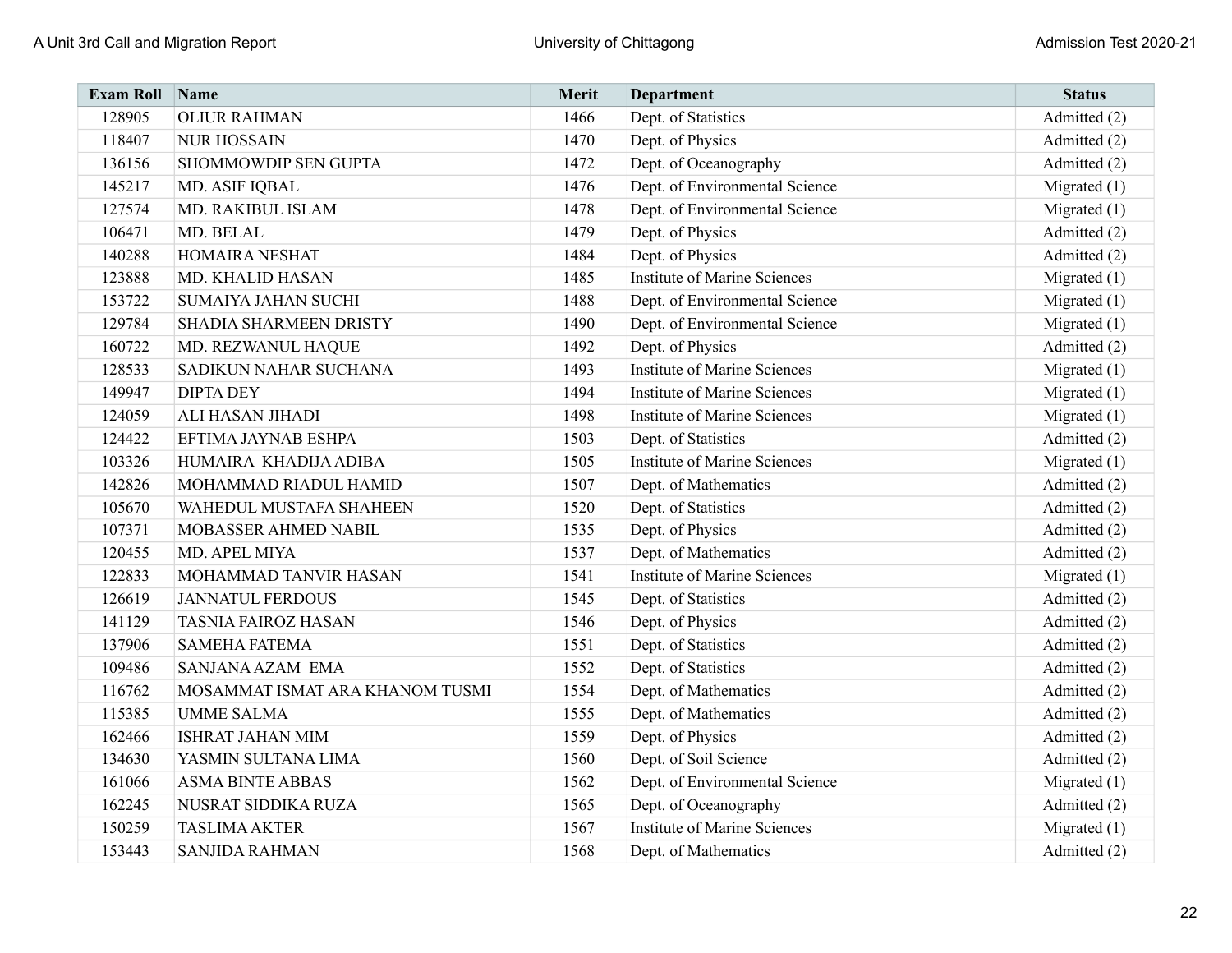| <b>Exam Roll</b> | Name                       | Merit | <b>Department</b>                            | <b>Status</b>  |
|------------------|----------------------------|-------|----------------------------------------------|----------------|
| 129575           | TANZIYA SULTANA SAIKA      | 1569  | Dept. of Geography and Environmental Studies | Admitted (2)   |
| 118936           | MOST. SURAIYA YASMIN BITHI | 1571  | Dept. of Physics                             | Migrated $(1)$ |
| 125850           | PRIYANTI SAHA ARCHI        | 1575  | Dept. of Zoology                             | Admitted (2)   |
| 152195           | MOHOTARIMA AKTER           | 1577  | Dept. of Physics                             | Migrated $(1)$ |
| 107947           | <b>BAYAZID AL ASIF</b>     | 1581  | Dept. of Mathematics                         | Admitted (2)   |
| 153717           | <b>LITON MIA</b>           | 1583  | Dept. of Mathematics                         | Admitted (2)   |
| 105860           | MD. MINHAZUL HASAN         | 1597  | Dept. of Physics                             | Migrated $(1)$ |
| 108945           | <b>MD NAZMUS SAKIB</b>     | 1602  | Dept. of Physics                             | Migrated $(1)$ |
| 142069           | MD. REFAT ULLAH            | 1605  | Dept. of Mathematics                         | Admitted (2)   |
| 138062           | NAYON CHANDRA SINGHA       | 1608  | <b>Institute of Marine Sciences</b>          | Migrated $(1)$ |
| 141943           | MOHAMMAD MUNTASIR ISLAM    | 1610  | Dept. of Statistics                          | Admitted (2)   |
| 120907           | HANNAN UDDIN               | 1611  | Dept. of Mathematics                         | Admitted (2)   |
| 140001           | MD. ASADULLAH              | 1612  | <b>Institute of Marine Sciences</b>          | Migrated $(1)$ |
| 134984           | ASMA UL HUSNA              | 1614  | Dept. of Physics                             | Migrated $(1)$ |
| 126460           | <b>CHANCHOL PODDER</b>     | 1616  | Dept. of Physics                             | Migrated $(1)$ |
| 128099           | <b>UMME MUNTAHA</b>        | 1617  | Dept. of Statistics                          | Admitted (2)   |
| 148672           | <b>ESAHAQ ALI</b>          | 1618  | Dept. of Soil Science                        | Admitted (2)   |
| 140855           | <b>JOBAIDA NAHAR</b>       | 1621  | Dept. of Physics                             | Migrated $(1)$ |
| 139207           | MD. SAIF ISLAM RATUL       | 1622  | Dept. of Physics                             | Migrated $(1)$ |
| 130263           | RAYHAN HOSSAIN BHUIYAN     | 1623  | Dept. of Physics                             | Migrated $(1)$ |
| 138592           | MST. ISRAT JAHAN MEHEK     | 1624  | Dept. of Soil Science                        | Admitted (2)   |
| 123327           | <b>KARINA SHAKER</b>       | 1626  | Dept. of Botany                              | Admitted (2)   |
| 135947           | <b>SHOWN SARMA JOY</b>     | 1627  | Dept. of Physics                             | Migrated $(1)$ |
| 144324           | <b>MAISHA NOOR</b>         | 1628  | Dept. of Soil Science                        | Admitted (2)   |
| 167473           | SIDRATUL MOONTAHA          | 1631  | Dept. of Physics                             | Migrated $(1)$ |
| 121662           | <b>NABILA NOWSHIN</b>      | 1635  | Dept. of Statistics                          | Admitted (2)   |
| 161821           | <b>ALEYA FERDOUS</b>       | 1639  | <b>Institute of Marine Sciences</b>          | Migrated $(1)$ |
| 148925           | MD. LUTFOR RAHMAN          | 1641  | Dept. of Soil Science                        | Admitted (2)   |
| 105356           | MD. SHORIFUL ISLAM         | 1642  | Dept. of Mathematics                         | Migrated $(1)$ |
| 133106           | JUNNATUL FERDOSH AKHI MONI | 1644  | <b>Institute of Marine Sciences</b>          | Migrated $(1)$ |
| 125547           | MOHAMMED IMTIAZ HASAN      | 1647  | <b>Institute of Marine Sciences</b>          | Migrated $(1)$ |
| 129300           | <b>ADITY BISWAS</b>        | 1651  | Dept. of Botany                              | Admitted (2)   |
| 164749           | MD. JUNAYED HOSSAIN        | 1655  | Dept. of Botany                              | Admitted (2)   |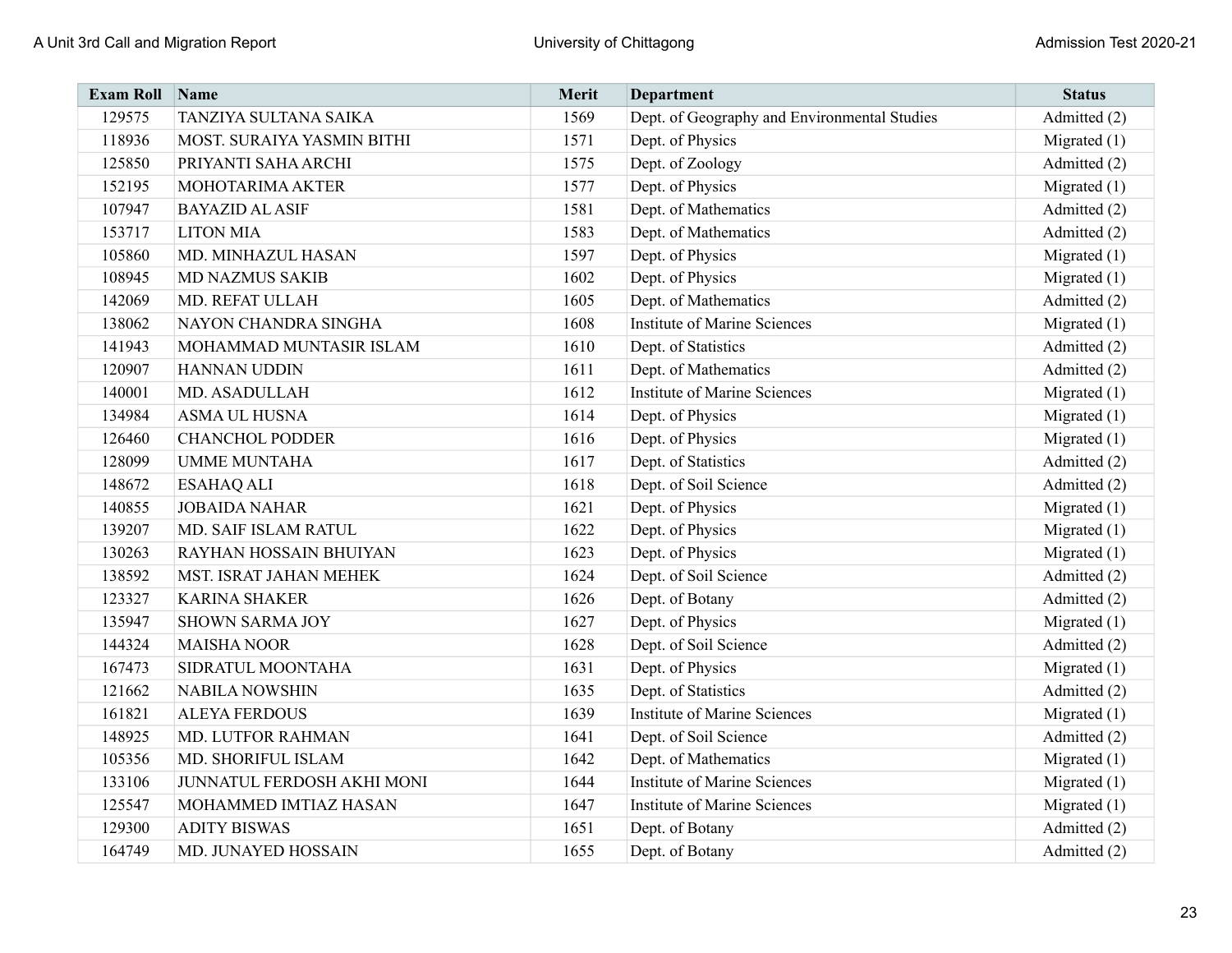| <b>Exam Roll</b> | Name                           | Merit | <b>Department</b>                   | <b>Status</b>  |
|------------------|--------------------------------|-------|-------------------------------------|----------------|
| 114613           | MST. MEHERUNNESA AKTER SUBORNA | 1656  | <b>Institute of Marine Sciences</b> | Migrated $(1)$ |
| 142105           | HASNAT ZAMAN PRANTO            | 1657  | Dept. of Statistics                 | Admitted (2)   |
| 147884           | MD. ALIF AL WASEE              | 1659  | <b>Institute of Marine Sciences</b> | Migrated $(1)$ |
| 113169           | <b>MST. TANZINA AKTER</b>      | 1661  | Dept. of Statistics                 | Admitted (2)   |
| 150591           | <b>TAZIN AHMED CHOWDHURY</b>   | 1666  | Dept. of Physics                    | Migrated $(1)$ |
| 101502           | <b>JOY DEV DAS</b>             | 1667  | Dept. of Physics                    | Migrated (1)   |
| 109146           | <b>ASIF AL NAEEM</b>           | 1669  | Dept. of Physics                    | Migrated $(1)$ |
| 106099           | MOHAMMAD ADIB ABRAR            | 1670  | Dept. of Statistics                 | Admitted (2)   |
| 106564           | <b>JOY KUMAR BHUIYAN</b>       | 1676  | Dept. of Oceanography               | Migrated $(1)$ |
| 124517           | <b>UMME FATIMA</b>             | 1686  | Dept. of Mathematics                | Migrated $(1)$ |
| 107634           | <b>MD. ABDUL KADER</b>         | 1687  | Dept. of Physics                    | Migrated $(1)$ |
| 152875           | <b>SABRINA SARMIN</b>          | 1688  | Dept. of Mathematics                | Migrated $(1)$ |
| 114063           | <b>MD: ALAUDDIN</b>            | 1690  | Dept. of Soil Science               | Admitted (2)   |
| 138317           | <b>TOURSHA KHAN CHY</b>        | 1691  | Dept. of Physics                    | Migrated $(1)$ |
| 148920           | <b>SHARMINA AKTER</b>          | 1692  | Dept. of Soil Science               | Admitted (2)   |
| 123710           | MD. ROMAN AHAEMED              | 1694  | Dept. of Statistics                 | Admitted (2)   |
| 166124           | MD. SABUJ MIA                  | 1695  | Dept. of Statistics                 | Admitted (2)   |
| 119097           | <b>MOSTOFA SAROWAR</b>         | 1696  | Dept. of Soil Science               | Admitted (2)   |
| 108638           | MYNUDDIN AHMED SAGOR           | 1697  | Dept. of Psychology                 | Admitted (2)   |
| 116790           | FAHIM UDDIN SIFAT              | 1699  | Dept. of Physics                    | Migrated $(1)$ |
| 146863           | MD. NAZMUL HOQUE               | 1701  | Dept. of Mathematics                | Migrated $(1)$ |
| 142837           | MD. SHARIFUL ISLAM             | 1702  | Dept. of Botany                     | Admitted (2)   |
| 140243           | MD. ABU TAHER                  | 1706  | Dept. of Physics                    | Migrated $(1)$ |
| 142882           | <b>SIAM AHMMED</b>             | 1709  | Dept. of Mathematics                | Migrated $(1)$ |
| 149836           | MD. SHADMAN HOSSAIN            | 1710  | Dept. of Soil Science               | Admitted (2)   |
| 164492           | MD. SHAIDUZZAMAN               | 1711  | Dept. of Psychology                 | Admitted (2)   |
| 120237           | MALIHA FAROOQUE BENTE BONNA    | 1712  | Dept. of Botany                     | Admitted (2)   |
| 118637           | NISHAT TASNIM CHAYTI           | 1713  | Dept. of Statistics                 | Admitted (2)   |
| 159873           | MOST.SADIA KHATUN              | 1714  | Dept. of Mathematics                | Migrated $(1)$ |
| 106144           | PRATIK DATTA                   | 1715  | Dept. of Botany                     | Admitted (2)   |
| 128553           | <b>SUMAIYA PARVIN</b>          | 1718  | Dept. of Mathematics                | Migrated $(1)$ |
| 144384           | <b>ISRAT JERIN ESHA</b>        | 1720  | Dept. of Statistics                 | Admitted (2)   |
| 102267           | <b>TAHMINA NASRIN</b>          | 1721  | Dept. of Physics                    | Migrated $(1)$ |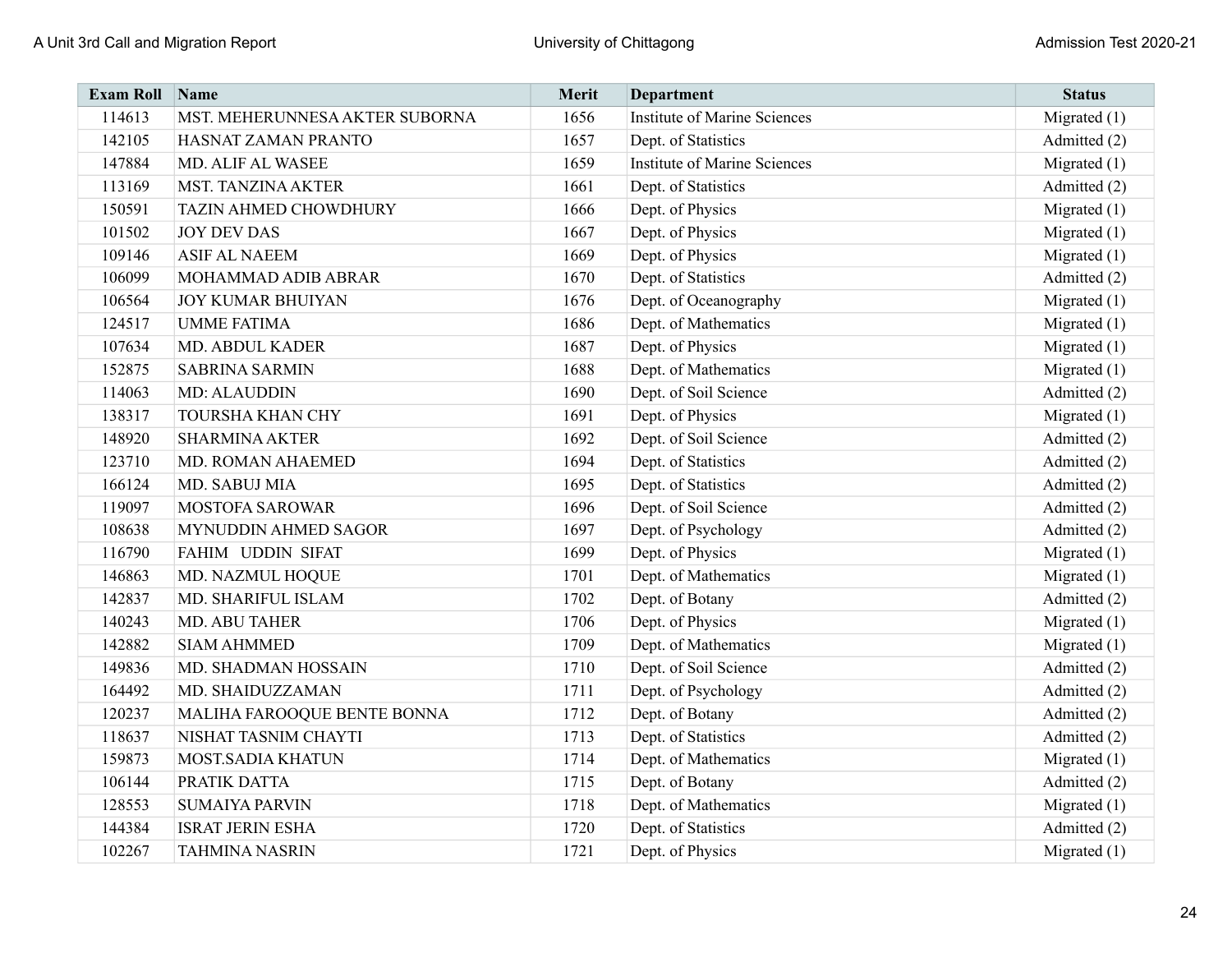| <b>Exam Roll</b> | Name                      | Merit | Department            | <b>Status</b>  |
|------------------|---------------------------|-------|-----------------------|----------------|
| 127037           | FABIHA JANNAT TISHA       | 1722  | Dept. of Physics      | Migrated $(1)$ |
| 154849           | MD. SHISHU FAYSAL         | 1729  | Dept. of Mathematics  | Migrated (1)   |
| 162589           | <b>MD AL AMIN</b>         | 1734  | Dept. of Statistics   | Admitted (2)   |
| 124430           | <b>MD.MIRAZ KHAN</b>      | 1735  | Dept. of Botany       | Admitted (2)   |
| 107043           | MAISHA ANJUM ANIKA        | 1736  | Dept. of Statistics   | Migrated (1)   |
| 165880           | MD. ARAFAT HOSSEN MAHED   | 1737  | Dept. of Physics      | Migrated $(1)$ |
| 125500           | <b>ADNAN AHMED SABBIR</b> | 1738  | Dept. of Physics      | Migrated $(1)$ |
| 108780           | HOSSAIN ASIF IQBAL        | 1742  | Dept. of Physics      | Migrated $(1)$ |
| 102346           | MOHAMMED ATIKUR RAHAMAN   | 1745  | Dept. of Statistics   | Migrated (1)   |
| 162250           | <b>SHEPON SARKAR</b>      | 1746  | Dept. of Botany       | Admitted (2)   |
| 102139           | <b>SUMAYA ISLAM SUCHI</b> | 1749  | Dept. of Physics      | Migrated $(1)$ |
| 147276           | <b>RIMA</b>               | 1757  | Dept. of Statistics   | Migrated (1)   |
| 148982           | RAJU AHAMMAD              | 1768  | Dept. of Oceanography | Migrated $(1)$ |
| 166457           | <b>ANANDA ROY</b>         | 1773  | Dept. of Physics      | Migrated $(1)$ |
| 141849           | HRIDOY CHANDRA SARKER     | 1781  | Dept. of Statistics   | Migrated (1)   |
| 105718           | <b>SAHADAT HOSSAIN</b>    | 1782  | Dept. of Mathematics  | Migrated $(1)$ |
| 102228           | <b>JAKIA SULTANA</b>      | 1783  | Dept. of Physics      | Migrated $(1)$ |
| 146989           | MD. ABDUR NUR             | 1786  | Dept. of Soil Science | Admitted (2)   |
| 104188           | MD. KAJOL ISLAM           | 1788  | Dept. of Statistics   | Migrated (1)   |
| 155568           | RAFIQUL ISLAM             | 1789  | Dept. of Physics      | Migrated (1)   |
| 163214           | MD. ASHIKUL ISLAM         | 1791  | Dept. of Botany       | Admitted (2)   |
| 127144           | MEER SALSABIL FABIHA      | 1792  | Dept. of Physics      | Migrated (1)   |
| 125587           | <b>MAHEDI HASAN</b>       | 1794  | Dept. of Statistics   | Migrated $(1)$ |
| 124696           | KAZI TASFIA UMMEHONEY     | 1796  | Dept. of Physics      | Migrated (1)   |
| 136297           | <b>ESRAT JANNAT EMO</b>   | 1797  | Dept. of Oceanography | Migrated $(1)$ |
| 134540           | A. R. M. MAHFUZUR RAHMAN  | 1799  | Dept. of Physics      | Migrated $(1)$ |
| 118101           | <b>FARZANA NARGIS</b>     | 1802  | Dept. of Statistics   | Migrated $(1)$ |
| 134690           | MS. SEYMA AKTER RIKTA     | 1804  | Dept. of Soil Science | Migrated $(1)$ |
| 129187           | <b>MD. RIFAT MOLLA</b>    | 1805  | Dept. of Physics      | Migrated $(1)$ |
| 154233           | MD. MONIRUZZAMAN LIMON    | 1807  | Dept. of Soil Science | Migrated $(1)$ |
| 112466           | SADIA AFROZ               | 1809  | Dept. of Physics      | Migrated $(1)$ |
| 140100           | NOSHIN TABASSUM           | 1812  | Dept. of Statistics   | Migrated (1)   |
| 101326           | MYNUL HASAN RIYAZ         | 1814  | Dept. of Physics      | Migrated $(1)$ |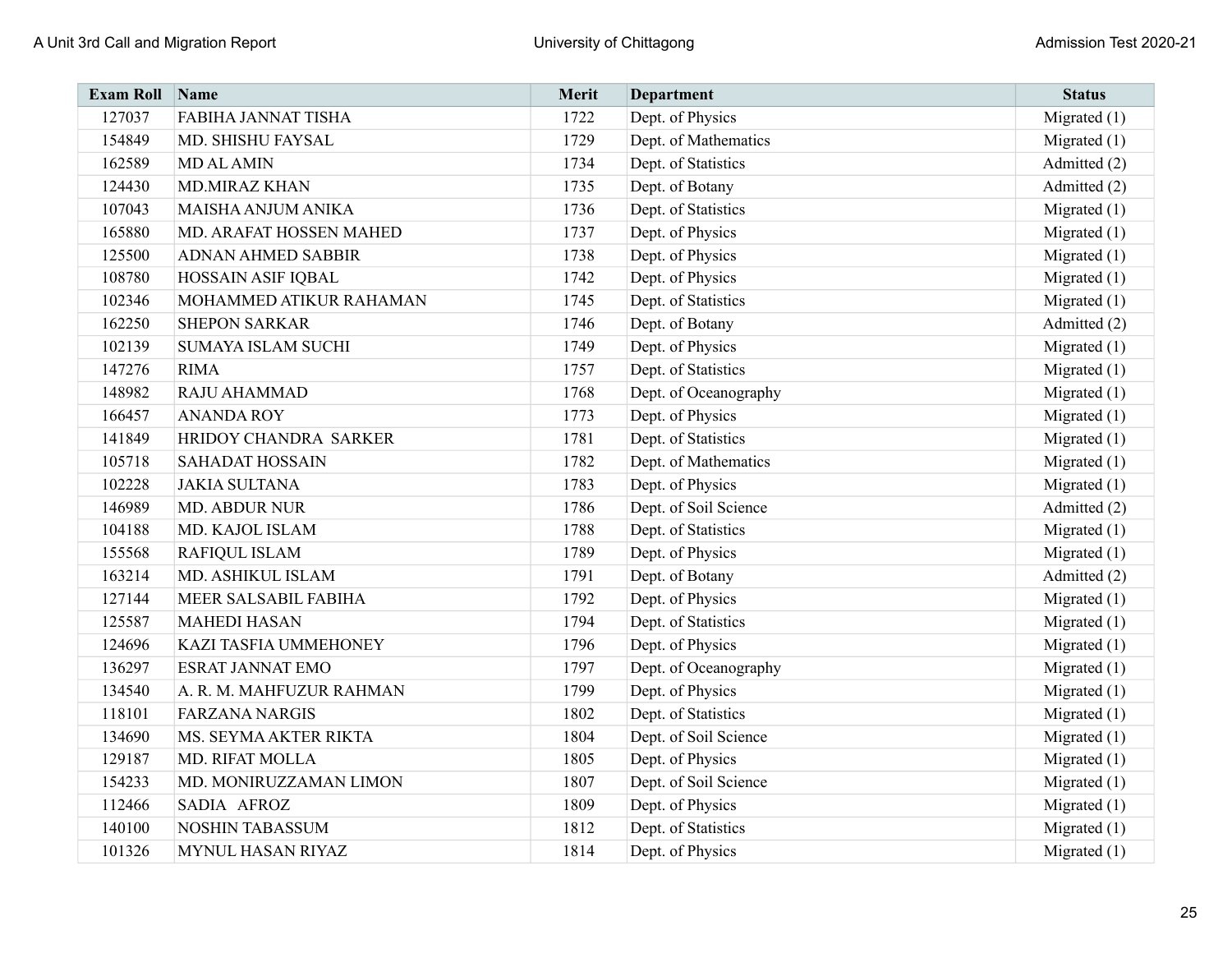| <b>Exam Roll</b> | Name                          | Merit | <b>Department</b>                            | <b>Status</b>  |
|------------------|-------------------------------|-------|----------------------------------------------|----------------|
| 117776           | <b>ROKONUZZAMAN</b>           | 1815  | Dept. of Botany                              | Admitted (2)   |
| 146581           | MAEASHA ISLAM OYSHE           | 1820  | Dept. of Mathematics                         | Migrated $(1)$ |
| 109871           | <b>RAFIA SALMA</b>            | 1821  | Dept. of Geography and Environmental Studies | Admitted (2)   |
| 132033           | <b>ARIF RAIHAN SHARIF</b>     | 1822  | Dept. of Physics                             | Migrated $(1)$ |
| 167543           | MD. AKASH                     | 1823  | Dept. of Soil Science                        | Migrated $(1)$ |
| 117697           | MD. NAHIN AHMED               | 1824  | Dept. of Oceanography                        | Migrated $(1)$ |
| 157776           | <b>SADMAN SAKIB</b>           | 1825  | Dept. of Oceanography                        | Migrated $(1)$ |
| 167177           | <b>FARIHA FARHAT AHMED</b>    | 1828  | Dept. of Zoology                             | Admitted (2)   |
| 168104           | <b>ABIDUR RAHMAN</b>          | 1829  | Dept. of Statistics                          | Migrated $(1)$ |
| 105650           | A S M TAUHID RAHMAN           | 1833  | Dept. of Physics                             | Migrated $(1)$ |
| 104792           | <b>MABROOK</b>                | 1834  | Dept. of Physics                             | Migrated $(1)$ |
| 108813           | MD. HABIB MIAH                | 1839  | Dept. of Botany                              | Admitted (2)   |
| 104746           | YEASIN ARAFAT                 | 1840  | Dept. of Soil Science                        | Migrated $(1)$ |
| 111403           | <b>JANNATUL FERDAUS RAFA</b>  | 1844  | Dept. of Mathematics                         | Migrated $(1)$ |
| 100653           | ROWNAK JAHAN SUMAIYA          | 1846  | Dept. of Physics                             | Migrated $(1)$ |
| 165933           | MOLLAH MD DELOWARUL ALOM ABIR | 1849  | Dept. of Physics                             | Migrated $(1)$ |
| 111104           | <b>KOUSHIK HOSSAIN</b>        | 1850  | Dept. of Physics                             | Migrated $(1)$ |
| 107815           | <b>JANNATUL MAOWA</b>         | 1856  | Dept. of Physics                             | Migrated $(1)$ |
| 134501           | MD. JAHIDUL ISLAM             | 1857  | Dept. of Statistics                          | Migrated $(1)$ |
| 168061           | S. M. NAHID UDDIN             | 1858  | Dept. of Statistics                          | Migrated $(1)$ |
| 111581           | <b>SOBUJ HOSSAIN</b>          | 1859  | Dept. of Soil Science                        | Migrated $(1)$ |
| 124100           | PRITAM MONDAL                 | 1861  | Dept. of Zoology                             | Admitted (2)   |
| 138363           | <b>MD.JUNAEID HOSSAIN</b>     | 1863  | Dept. of Mathematics                         | Migrated $(1)$ |
| 162394           | <b>ARIF MIA</b>               | 1866  | Dept. of Statistics                          | Migrated $(1)$ |
| 151409           | RAHUL CHANDRA MAJUMDER        | 1868  | Dept. of Geography and Environmental Studies | Migrated $(1)$ |
| 115760           | <b>DIPTAJEET ROY</b>          | 1869  | Dept. of Mathematics                         | Migrated $(1)$ |
| 167949           | ABDULLAH AL-MUAZ              | 1870  | Dept. of Oceanography                        | Migrated $(1)$ |
| 104235           | MOHAMMAD TANVIR HOSSEN        | 1874  | Dept. of Botany                              | Admitted (2)   |
| 111716           | MD. LIPON MIA                 | 1875  | Dept. of Soil Science                        | Migrated $(1)$ |
| 139953           | NISHAT ANJUM FARZIN           | 1876  | Dept. of Oceanography                        | Migrated $(1)$ |
| 126450           | ATIQUA ULFAT TUBA             | 1877  | Dept. of Mathematics                         | Migrated $(1)$ |
| 127730           | <b>SIAM HOSSEN</b>            | 1880  | Dept. of Mathematics                         | Migrated $(1)$ |
| 127428           | <b>JUNAYED HOSSAIN KHAN</b>   | 1885  | Dept. of Mathematics                         | Migrated (1)   |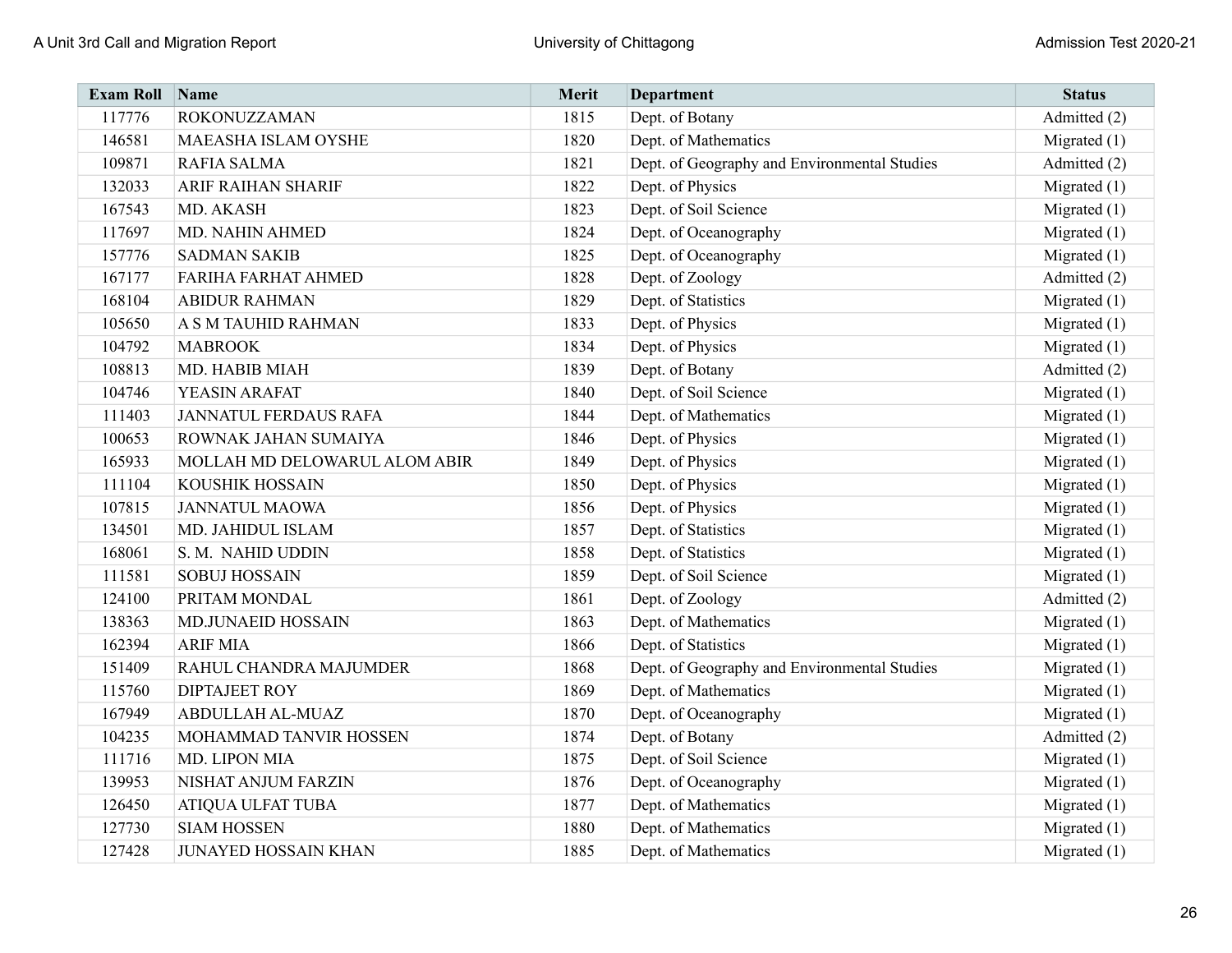| <b>Exam Roll</b> | Name                         | Merit | <b>Department</b>                            | <b>Status</b>  |
|------------------|------------------------------|-------|----------------------------------------------|----------------|
| 106407           | <b>JANNATUL MAWA LUCKY</b>   | 1888  | Dept. of Mathematics                         | Migrated $(1)$ |
| 167380           | MD. RASIDUL HASAN            | 1892  | Dept. of Soil Science                        | Migrated $(1)$ |
| 132776           | <b>MURSALIN</b>              | 1893  | Dept. of Mathematics                         | Migrated $(1)$ |
| 152407           | <b>IFAZ RAHMAN</b>           | 1896  | Dept. of Mathematics                         | Migrated $(1)$ |
| 158230           | <b>DIPAON DHALI</b>          | 1899  | Dept. of Soil Science                        | Migrated $(1)$ |
| 120040           | <b>SARA BISWAS</b>           | 1900  | Dept. of Mathematics                         | Migrated $(1)$ |
| 166013           | MD.ASRAFUL OMAR YEAMIN       | 1905  | Dept. of Statistics                          | Migrated $(1)$ |
| 163870           | MOHAMMAD IRTEJA HOSSAIN AKIF | 1906  | Dept. of Soil Science                        | Migrated $(1)$ |
| 121387           | <b>JANNATUL NAIM KARIMA</b>  | 1907  | Dept. of Statistics                          | Migrated $(1)$ |
| 110337           | HIMEL GOSWAMI                | 1910  | Dept. of Soil Science                        | Migrated $(1)$ |
| 124569           | PRONOY KARMAKAR              | 1911  | Dept. of Statistics                          | Migrated (1)   |
| 143479           | MD. ATIKUL HAKIM             | 1912  | Dept. of Geography and Environmental Studies | Migrated $(1)$ |
| 143563           | <b>MAHADI HASAN</b>          | 1916  | Dept. of Mathematics                         | Migrated $(1)$ |
| 126940           | MIM SAHA                     | 1918  | Dept. of Mathematics                         | Migrated $(1)$ |
| 119174           | <b>SABERA RAHMAN</b>         | 1919  | Dept. of Zoology                             | Admitted (2)   |
| 162677           | PRANTI DEB NATH              | 1920  | Dept. of Oceanography                        | Migrated $(1)$ |
| 147467           | <b>ABU RAYHAN</b>            | 1929  | Dept. of Botany                              | Admitted (2)   |
| 139937           | <b>SAMIA HOQ MUKTA</b>       | 1930  | Dept. of Soil Science                        | Migrated $(1)$ |
| 129690           | <b>AZIZUL HOQUE TOAHA</b>    | 1933  | Dept. of Oceanography                        | Migrated $(1)$ |
| 113031           | <b>MOSHIUR RAHMAN</b>        | 1935  | Dept. of Mathematics                         | Migrated $(1)$ |
| 142983           | <b>ISRAT JAHAN NISA</b>      | 1938  | Dept. of Botany                              | Admitted (2)   |
| 106560           | <b>RIMPA DEY</b>             | 1939  | Dept. of Mathematics                         | Migrated $(1)$ |
| 122567           | <b>ABU SAEID TARA</b>        | 1943  | Dept. of Mathematics                         | Migrated $(1)$ |
| 129388           | MD. RUHUL AMIN               | 1944  | Dept. of Soil Science                        | Migrated $(1)$ |
| 111404           | <b>SADIA ALAM MOON</b>       | 1945  | Dept. of Statistics                          | Migrated $(1)$ |
| 160145           | <b>ABDUL AZIZ</b>            | 1946  | Dept. of Zoology                             | Admitted (2)   |
| 159798           | <b>MST. ROKEYA KHATUN</b>    | 1948  | Dept. of Zoology                             | Admitted (2)   |
| 160709           | <b>SOJIB AHMMED</b>          | 1951  | Dept. of Mathematics                         | Migrated $(1)$ |
| 160742           | <b>AL-MAMUN TASIN</b>        | 1954  | Dept. of Mathematics                         | Migrated $(1)$ |
| 135779           | ZOHAIRA KHAN AMISHA          | 1957  | Dept. of Soil Science                        | Migrated $(1)$ |
| 119770           | <b>ALIM KHAN</b>             | 1958  | Dept. of Botany                              | Admitted (2)   |
| 157002           | <b>HALIMA SADIA</b>          | 1959  | Dept. of Soil Science                        | Migrated $(1)$ |
| 104817           | MD. RAHUL HOSSEN             | 1960  | Dept. of Oceanography                        | Called (3)     |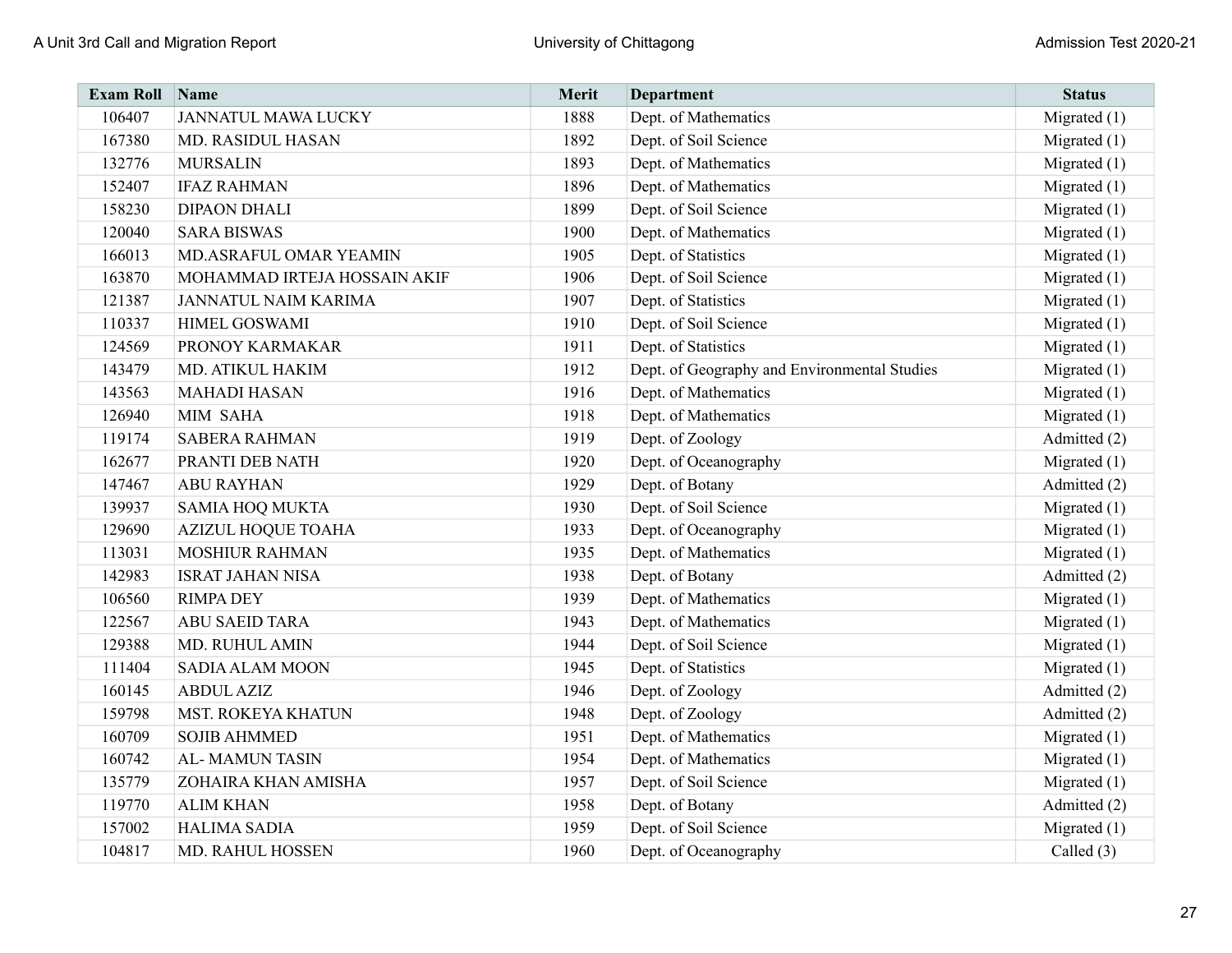| <b>Exam Roll</b> | Name                       | Merit | <b>Department</b>                            | <b>Status</b> |
|------------------|----------------------------|-------|----------------------------------------------|---------------|
| 157007           | MD. SAKIB AHMMED           | 1961  | Dept. of Mathematics                         | Called (3)    |
| 122823           | MD. FARHAD HOSEN           | 1962  | Dept. of Mathematics                         | Called $(3)$  |
| 128521           | MEHRAB HOSSAIN TALUKDER    | 1963  | Dept. of Statistics                          | Called $(3)$  |
| 106922           | MD. ASADUJJAMAN            | 1964  | Dept. of Mathematics                         | Called (3)    |
| 126770           | <b>NURUL KARIM</b>         | 1965  | Dept. of Geography and Environmental Studies | Called (3)    |
| 147423           | MD SUJON MONDAL            | 1966  | Dept. of Mathematics                         | Called (3)    |
| 145273           | <b>NUR ISLAM</b>           | 1967  | Dept. of Mathematics                         | Called (3)    |
| 154718           | MD. RAKIBUL HASAN RASEL    | 1970  | Dept. of Oceanography                        | Called $(3)$  |
| 100036           | <b>MD. NAHID HASAN</b>     | 1972  | Dept. of Mathematics                         | Called $(3)$  |
| 150853           | NAFISA ANJUM ABONI         | 1973  | Dept. of Soil Science                        | Called $(3)$  |
| 139338           | SURAIYAT SULTANA TABASSUM  | 1974  | Dept. of Statistics                          | Called $(3)$  |
| 118053           | KHANDOKER HABIBA SULTANA   | 1975  | Dept. of Oceanography                        | Called (3)    |
| 122292           | <b>JAFRIN SULTANA SATU</b> | 1976  | Dept. of Mathematics                         | Called (3)    |
| 151220           | <b>SANJIDA AWAL</b>        | 1977  | Dept. of Mathematics                         | Called (3)    |
| 143459           | MISHMATUL JANNATH          | 1978  | Dept. of Mathematics                         | Called $(3)$  |
| 123218           | MD.NAHIDUL ALAM TALUKDER   | 1980  | Dept. of Mathematics                         | Called (3)    |
| 154238           | MD. NAIMUR RAHMAN          | 1981  | Dept. of Psychology                          | Called (3)    |
| 143798           | <b>SAMIA ANJUM</b>         | 1982  | Dept. of Mathematics                         | Called $(3)$  |
| 149531           | MD. JAHIDUL HAQUE          | 1984  | Dept. of Oceanography                        | Called $(3)$  |
| 125276           | MD. HASAN SARKER           | 1986  | Dept. of Mathematics                         | Called $(3)$  |
| 116149           | MD. ROBAI MIA              | 1987  | Dept. of Statistics                          | Called $(3)$  |
| 116162           | AFRA SAIYARA RAISA         | 1988  | Dept. of Botany                              | Called (3)    |
| 117934           | MD. YOUSUF HASAN NAIM      | 1989  | Dept. of Mathematics                         | Called (3)    |
| 128917           | JANNATUL FERDOUS MIM       | 1990  | Dept. of Oceanography                        | Called (3)    |
| 119852           | <b>AJANTA KARMAKAR</b>     | 1991  | Dept. of Zoology                             | Called (3)    |
| 145520           | <b>UTSHOB SARKER</b>       | 1992  | Dept. of Zoology                             | Called (3)    |
| 158273           | <b>TABASSUM MAHBUB</b>     | 1993  | Dept. of Geography and Environmental Studies | Called $(3)$  |
| 150415           | <b>UMMALAILA</b>           | 1994  | Dept. of Soil Science                        | Called $(3)$  |
| 156260           | MD. MORSHEDUS SANBIM RIFAT | 1995  | Dept. of Oceanography                        | Called $(3)$  |
| 101911           | <b>AJHARUL ISLAM</b>       | 1996  | Dept. of Mathematics                         | Called $(3)$  |
| 164476           | MST. SUMAIYA JAHAN         | 1997  | Dept. of Geography and Environmental Studies | Called $(3)$  |
| 134068           | MD. TAHSIN ALAM WAHID      | 1998  | Dept. of Oceanography                        | Called (3)    |
| 131987           | <b>CHINMOY ROY</b>         | 1999  | Dept. of Soil Science                        | Called (3)    |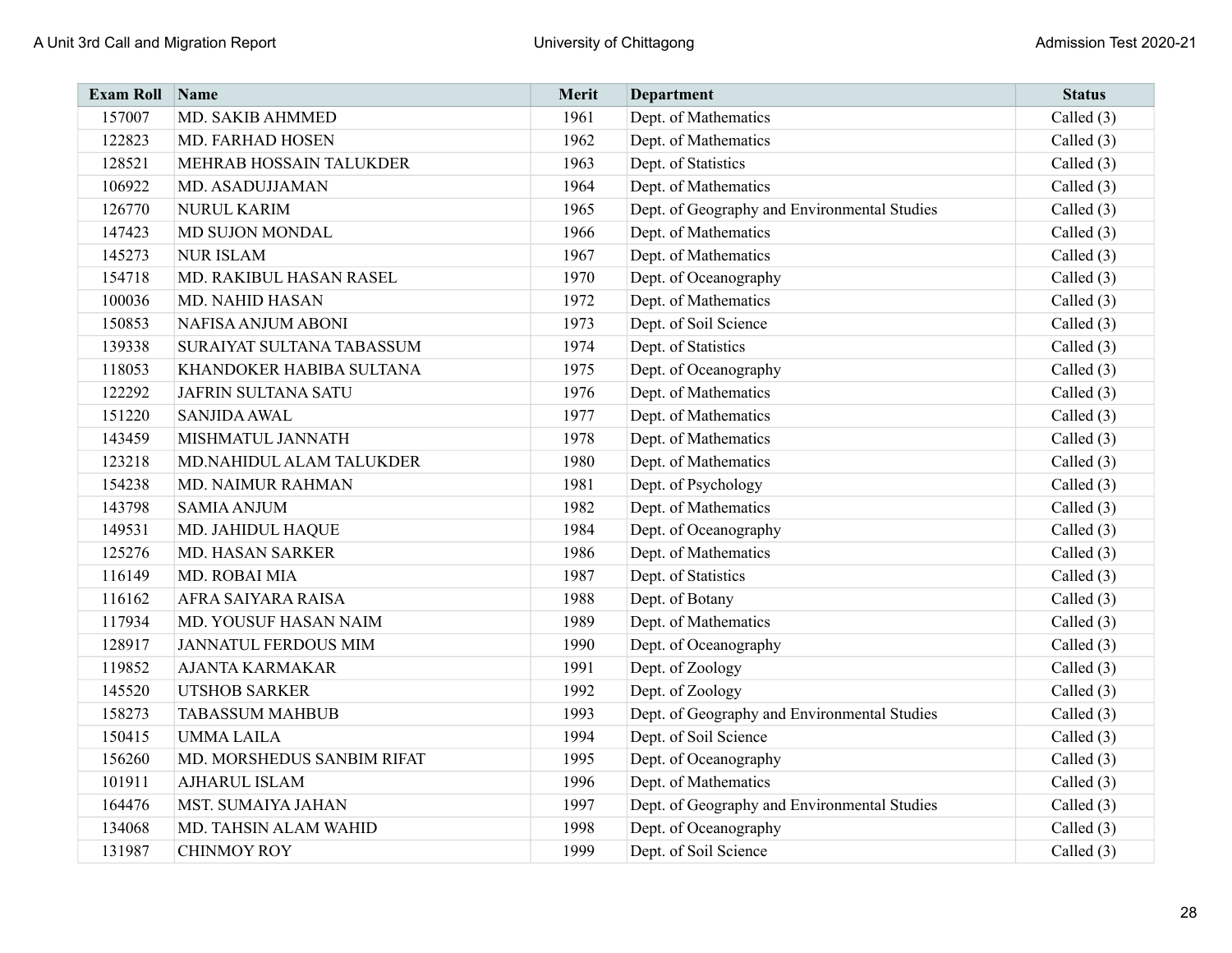| <b>Exam Roll Name</b> |                            | Merit | <b>Department</b>                            | <b>Status</b> |
|-----------------------|----------------------------|-------|----------------------------------------------|---------------|
| 108160                | <b>MAHBOB HASAN SAZIB</b>  | 2000  | Dept. of Mathematics                         | Called (3)    |
| 106212                | <b>RAMJAN ALI</b>          | 2001  | Dept. of Mathematics                         | Called $(3)$  |
| 158188                | MD. MARAJ HOSSAN           | 2002  | Dept. of Mathematics                         | Called $(3)$  |
| 116028                | MST. URME JAHAN            | 2003  | Dept. of Statistics                          | Called $(3)$  |
| 160309                | MD. TANVIRUL ISLAM PARVES  | 2004  | Dept. of Mathematics                         | Called $(3)$  |
| 160053                | MD. SOMRAT HOSSEN          | 2005  | Dept. of Mathematics                         | Called (3)    |
| 166572                | MD. SHIMUL                 | 2006  | Dept. of Soil Science                        | Called $(3)$  |
| 102516                | FOYSAL AHAMMED RABBI       | 2008  | Dept. of Soil Science                        | Called $(3)$  |
| 139017                | NOSHIN ISHTIUK             | 2009  | Dept. of Geography and Environmental Studies | Called (3)    |
| 111064                | S. M. NOOR YEAMIN          | 2010  | Dept. of Oceanography                        | Called (3)    |
| 102359                | <b>SUMAIA MUNTAHA</b>      | 2011  | Dept. of Geography and Environmental Studies | Called (3)    |
| 127877                | MAISHA FARJANA MOMO        | 2012  | Dept. of Soil Science                        | Called $(3)$  |
| 107182                | MD. BODRUZZAMAN ANSARI     | 2013  | Dept. of Statistics                          | Called $(3)$  |
| 103338                | <b>AMINA BEGUM</b>         | 2014  | Dept. of Mathematics                         | Called $(3)$  |
| 124090                | MST. SHAHANAZ PARVIN PANNA | 2015  | Dept. of Botany                              | Called (3)    |
| 104455                | <b>SHETU AKTER</b>         | 2016  | Dept. of Soil Science                        | Called (3)    |
| 102268                | MD. SYFUS SHALAH           | 2017  | Dept. of Statistics                          | Called $(3)$  |
| 106093                | MD. SAKIBUR RAHMAN         | 2018  | Dept. of Mathematics                         | Called $(3)$  |
| 109947                | <b>SAIFUL ISLAM</b>        | 2019  | Dept. of Statistics                          | Called (3)    |
| 152832                | MD. JAHANGIR               | 2020  | Dept. of Statistics                          | Called (3)    |
| 101226                | <b>LABONNO DAS TITHI</b>   | 2021  | Dept. of Zoology                             | Called (3)    |
| 131403                | <b>ARNAB BARUA</b>         | 2022  | Dept. of Mathematics                         | Called (3)    |
| 128934                | MINHAJ SHAHRIYAR JISAN     | 2023  | Dept. of Zoology                             | Called (3)    |
| 137484                | SEJU AHMED HASAN           | 2024  | Dept. of Soil Science                        | Called (3)    |
| 137230                | MD. KHALED HASAN JIAM      | 2025  | Dept. of Statistics                          | Called (3)    |
| 148173                | MD. HOSSAIN SAJID          | 2026  | Dept. of Oceanography                        | Called $(3)$  |
| 124474                | <b>ZAKIR HOSSAIN</b>       | 2027  | Dept. of Mathematics                         | Called $(3)$  |
| 112984                | TANJIM TASNEEM NAFEESA     | 2028  | Dept. of Mathematics                         | Called $(3)$  |
| 166567                | <b>TUHIN MOROL</b>         | 2029  | Dept. of Mathematics                         | Called $(3)$  |
| 111045                | <b>JANNATUL NAIM SIAM</b>  | 2030  | Dept. of Geography and Environmental Studies | Called $(3)$  |
| 104893                | <b>PUJA MALLIK</b>         | 2032  | Dept. of Statistics                          | Called $(3)$  |
| 112967                | NAYMA SULTANA NIHA         | 2033  | Dept. of Statistics                          | Called (3)    |
| 150556                | SHEIKH SHAHRIAR HASSAN     | 2034  | Dept. of Zoology                             | Called (3)    |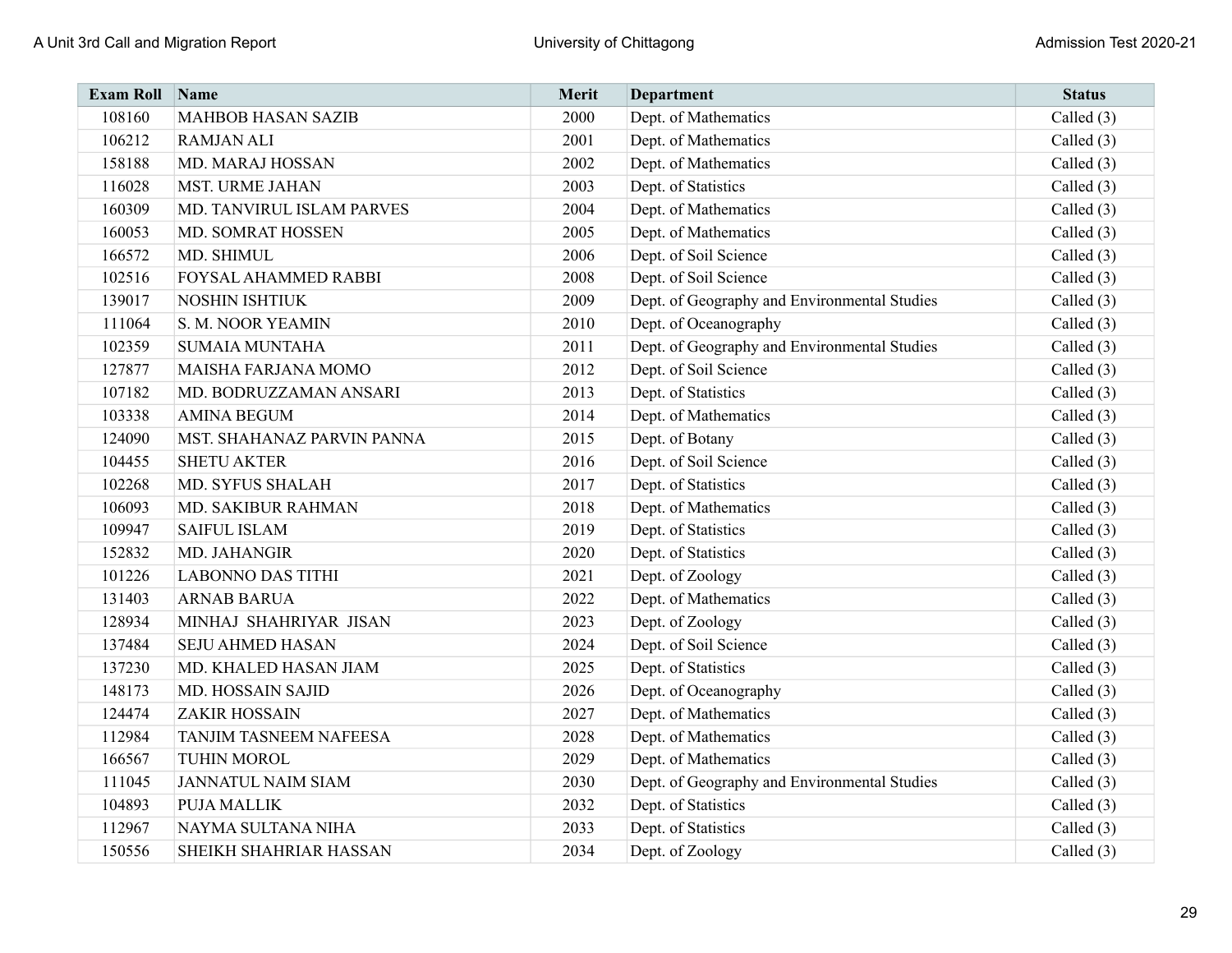| <b>Exam Roll Name</b> |                            | Merit | <b>Department</b>                            | <b>Status</b> |
|-----------------------|----------------------------|-------|----------------------------------------------|---------------|
| 133182                | MD. NAHID                  | 2035  | Dept. of Zoology                             | Called (3)    |
| 108187                | ANIKA BUSHRA               | 2036  | Dept. of Zoology                             | Called $(3)$  |
| 150216                | MD. IQBAL HOSEN            | 2037  | Dept. of Statistics                          | Called (3)    |
| 116619                | <b>SAWRUP RANJON NONDI</b> | 2038  | Dept. of Statistics                          | Called (3)    |
| 144991                | SAIMUL ISLAM FORHAD        | 2039  | Dept. of Statistics                          | Called $(3)$  |
| 151584                | <b>MD. ANTOR SARKAR</b>    | 2040  | Dept. of Soil Science                        | Called $(3)$  |
| 112650                | MD. IBRAHIM                | 2041  | Dept. of Geography and Environmental Studies | Called $(3)$  |
| 150228                | PUJA RANI SHILL            | 2043  | Dept. of Statistics                          | Called $(3)$  |
| 108121                | <b>JANNATUL FERDOUS</b>    | 2044  | Dept. of Statistics                          | Called $(3)$  |
| 110217                | <b>RAKIBUL HASAN</b>       | 2045  | Dept. of Oceanography                        | Called (3)    |
| 156497                | HIMADREE CHAUDHURY         | 2047  | Dept. of Statistics                          | Called $(3)$  |
| 167842                | RAHNUMA FERDOUSI           | 2048  | Dept. of Statistics                          | Called $(3)$  |
| 106955                | MAHMUDA AKTER MIM          | 2049  | Dept. of Zoology                             | Called $(3)$  |
| 145004                | <b>ARAFIN SHAHRIAR</b>     | 2051  | Dept. of Statistics                          | Called $(3)$  |
| 128900                | SOUROV SARKER PRANTO       | 2052  | Dept. of Statistics                          | Called $(3)$  |
| 132142                | <b>SAYEDA SAMIA HASAN</b>  | 2053  | Dept. of Botany                              | Called (3)    |
| 132661                | <b>IMRAN HASAN</b>         | 2054  | Dept. of Statistics                          | Called $(3)$  |
| 107823                | MD. SHAHIN ALAM            | 2055  | Dept. of Statistics                          | Called $(3)$  |
| 117512                | <b>RAHIMIN HAQ</b>         | 2056  | Dept. of Oceanography                        | Called (3)    |
| 159555                | MD. RIMON HOSSAIN          | 2057  | Dept. of Statistics                          | Called (3)    |
| 144157                | CHHABEKUNNAHAR SHIMU       | 2058  | Dept. of Botany                              | Called (3)    |
| 109825                | NISHAT SULTANA JENY        | 2059  | Dept. of Statistics                          | Called $(3)$  |
| 131238                | MD. AL AMIN ISLAM          | 2060  | Dept. of Statistics                          | Called $(3)$  |
| 150318                | <b>JAYSEN ROY</b>          | 2061  | Dept. of Statistics                          | Called (3)    |
| 155451                | <b>SHAYEDUL ISLAM</b>      | 2062  | Dept. of Zoology                             | Called $(3)$  |
| 129773                | MURSALIN BISWAS EMON       | 2063  | Dept. of Geography and Environmental Studies | Called $(3)$  |
| 116581                | MD. FARHAD HOSEN FAISAL    | 2064  | Dept. of Statistics                          | Called (3)    |
| 119131                | <b>MD SIBBIR HOSSAN</b>    | 2065  | Dept. of Soil Science                        | Called $(3)$  |
| 120446                | <b>DURJOY DEBNATH</b>      | 2066  | Dept. of Zoology                             | Called $(3)$  |
| 125087                | SIRAJUL SALIKEN AION       | 2067  | Dept. of Statistics                          | Called $(3)$  |
| 139009                | MD. ABDUL MANNAN           | 2068  | Dept. of Statistics                          | Called (3)    |
| 130613                | <b>SHAAN SADIA</b>         | 2069  | Dept. of Botany                              | Called $(3)$  |
| 152256                | ASHIKA HOQUE PUSHPA        | 2070  | Dept. of Statistics                          | Called (3)    |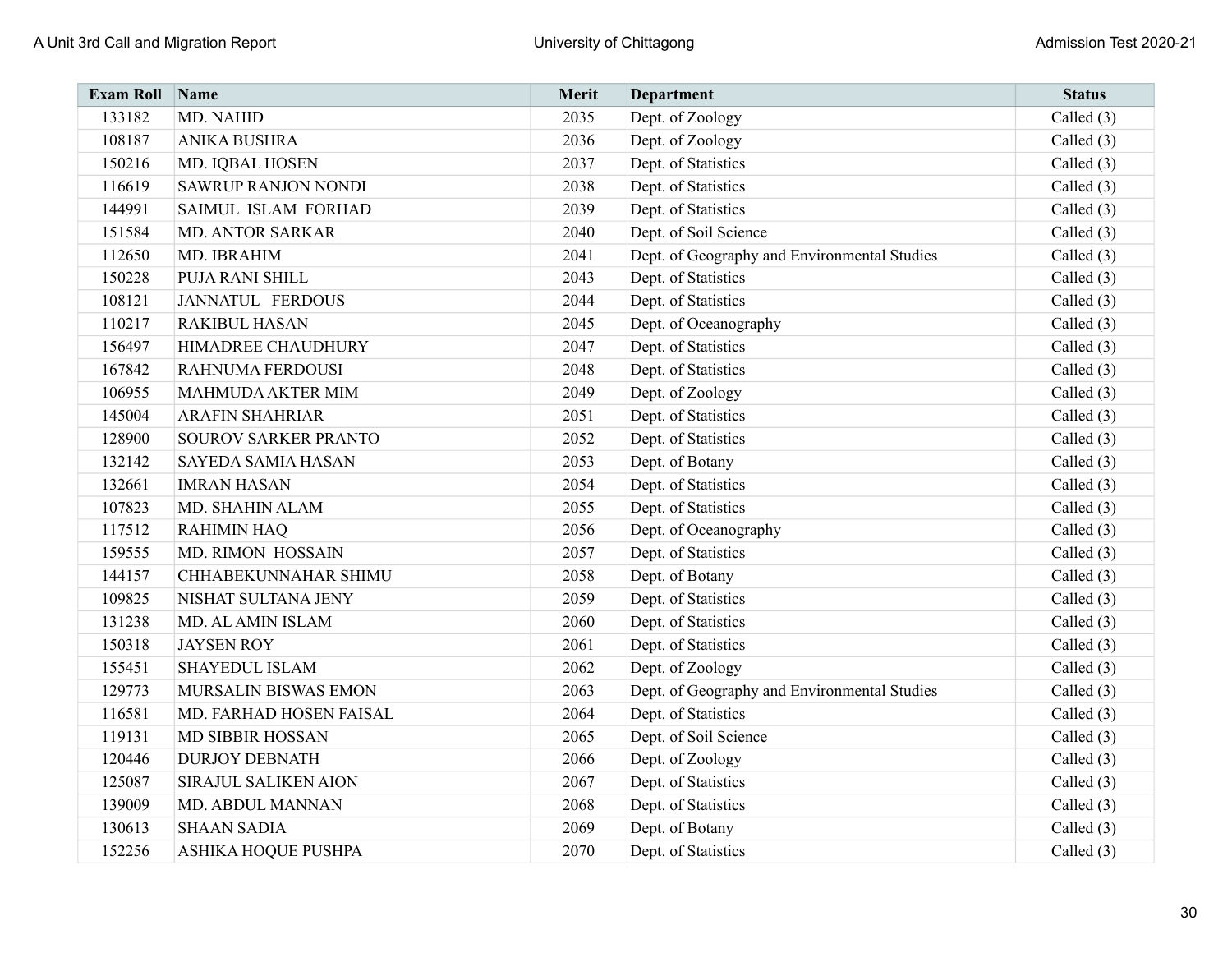| <b>Exam Roll</b> | $\sum_{ }^{ }$ Name        | Merit | <b>Department</b>                            | <b>Status</b> |
|------------------|----------------------------|-------|----------------------------------------------|---------------|
| 121844           | <b>TRISHA MAJUMDER</b>     | 2071  | Dept. of Botany                              | Called (3)    |
| 143337           | <b>MARIA NAHIN OYSHI</b>   | 2072  | Dept. of Oceanography                        | Called $(3)$  |
| 126830           | MST. KHADIZA SARKER MISHU  | 2073  | Dept. of Botany                              | Called (3)    |
| 163798           | MD. SHAHRIAR SIDDIKI       | 2074  | Dept. of Statistics                          | Called $(3)$  |
| 157829           | <b>JOYNUB AKTHER</b>       | 2075  | Dept. of Statistics                          | Called (3)    |
| 134296           | <b>FUAD HASAN</b>          | 2076  | Dept. of Statistics                          | Called (3)    |
| 118266           | FALGUNI YASMIN SHAYLA      | 2077  | Dept. of Soil Science                        | Called $(3)$  |
| 167601           | ASHRAFUL ISLAM RUMMAN      | 2078  | Dept. of Statistics                          | Called $(3)$  |
| 148698           | MD. SAIMUZZAMAN SAKIB      | 2079  | Dept. of Soil Science                        | Called (3)    |
| 146330           | <b>MOHAMMAD SABIT</b>      | 2080  | Dept. of Oceanography                        | Called (3)    |
| 148408           | <b>HASIBUL HASAN</b>       | 2081  | Dept. of Statistics                          | Called (3)    |
| 124786           | <b>MST. SAMIRA AKTER</b>   | 2082  | Dept. of Soil Science                        | Called $(3)$  |
| 103359           | SHARMIN AKTAR SUMI         | 2083  | Dept. of Botany                              | Called $(3)$  |
| 135994           | <b>TAMANNA AHMED</b>       | 2084  | Dept. of Botany                              | Called (3)    |
| 153373           | MD. ASIF IQBAL NILOY       | 2085  | Dept. of Oceanography                        | Called (3)    |
| 144390           | MD. ABDUL AHAD SHEIKH      | 2086  | Dept. of Zoology                             | Called (3)    |
| 132485           | <b>TASMIA AKTER</b>        | 2087  | Dept. of Statistics                          | Called $(3)$  |
| 158889           | <b>MOST. BOBITA KHATUN</b> | 2088  | Dept. of Zoology                             | Called $(3)$  |
| 117438           | <b>ARPITA DEY</b>          | 2089  | Dept. of Botany                              | Called (3)    |
| 146736           | <b>NAYEM</b>               | 2091  | Dept. of Statistics                          | Called $(3)$  |
| 142392           | <b>KANIZ FATEMA</b>        | 2092  | Dept. of Soil Science                        | Called $(3)$  |
| 117867           | MD. MOSTAK AHMED           | 2093  | Dept. of Geography and Environmental Studies | Called $(3)$  |
| 146777           | <b>ADHORA PAUL</b>         | 2094  | Dept. of Statistics                          | Called $(3)$  |
| 135227           | <b>UPAMA ROY MITU</b>      | 2095  | Dept. of Statistics                          | Called (3)    |
| 122684           | HOMAIRA JANNAT NAHIAN      | 2096  | Dept. of Statistics                          | Called $(3)$  |
| 163767           | AVIJIT CHANDRO SORKAR      | 2097  | Dept. of Statistics                          | Called $(3)$  |
| 131982           | MD. SABBIR HOSSAIN RIFAT   | 2098  | Dept. of Statistics                          | Called $(3)$  |
| 108712           | <b>MD. SAIF KHAN</b>       | 2100  | Dept. of Statistics                          | Called $(3)$  |
| 120000           | MD. SAIFULLAH BAHAR        | 2101  | Dept. of Soil Science                        | Called (3)    |
| 141335           | MST. RUBIYAT HOSSAIN       | 2102  | Dept. of Botany                              | Called $(3)$  |
| 163744           | <b>JOY BISWAS</b>          | 2103  | Dept. of Statistics                          | Called $(3)$  |
| 102294           | <b>SAYEEDA NASREEN</b>     | 2104  | Dept. of Zoology                             | Called (3)    |
| 141138           | DEWAN RIZWAN AHMED         | 2105  | Dept. of Statistics                          | Called (3)    |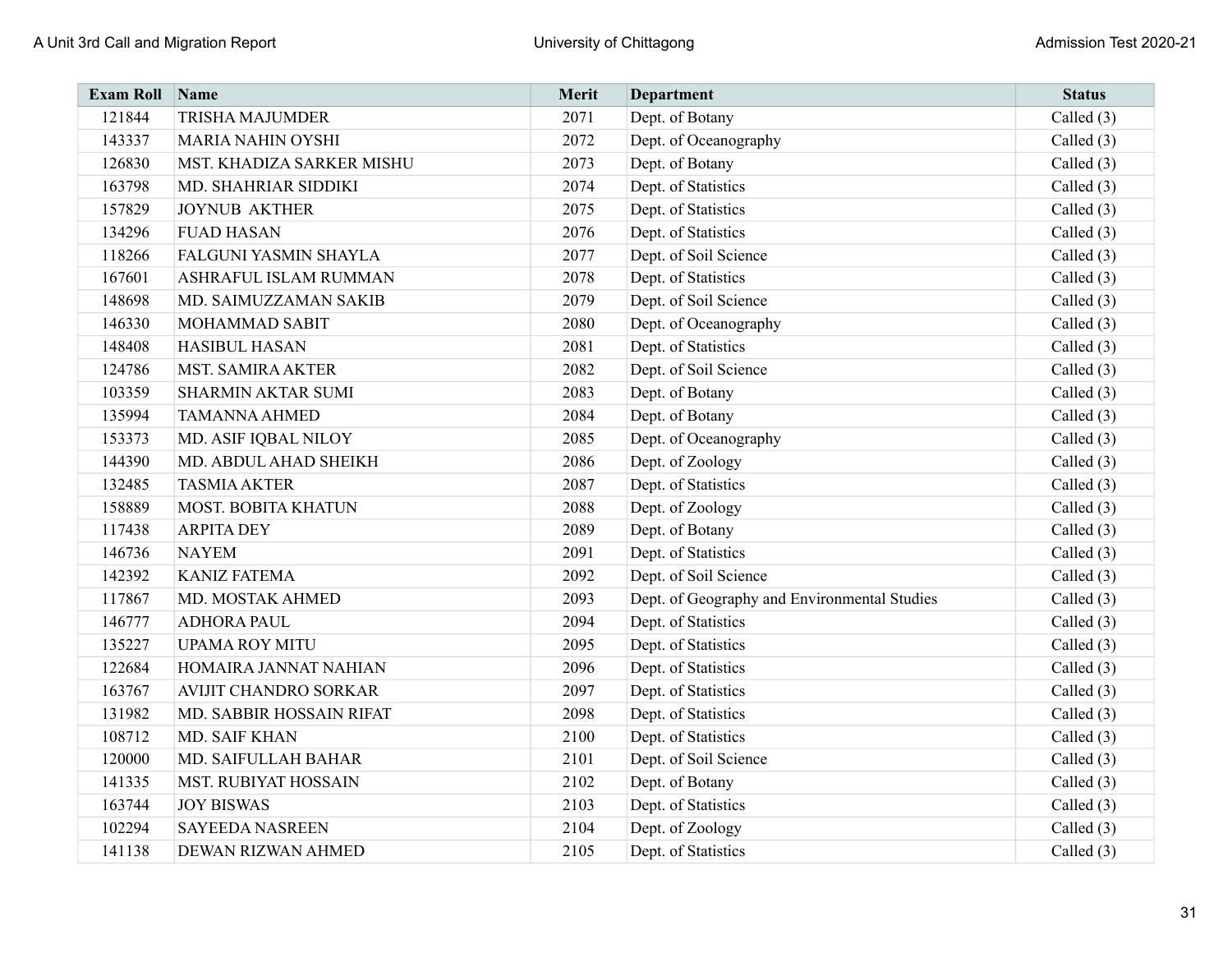| <b>Exam Roll</b> | Name                       | Merit | <b>Department</b>                            | <b>Status</b> |
|------------------|----------------------------|-------|----------------------------------------------|---------------|
| 121978           | AFIFA HOSSAIN ONI          | 2107  | Dept. of Statistics                          | Called $(3)$  |
| 128018           | <b>MST. SURAIYA KHATUN</b> | 2108  | Dept. of Zoology                             | Called $(3)$  |
| 102785           | MD. SHAON HASNAT           | 2109  | Dept. of Statistics                          | Called $(3)$  |
| 158729           | MST. TAHRIMA MEHER MISHU   | 2111  | Dept. of Soil Science                        | Called (3)    |
| 130348           | MD. FUADUL HASAN           | 2112  | Dept. of Zoology                             | Called $(3)$  |
| 115316           | <b>OMAR ABDULLAH</b>       | 2113  | Dept. of Statistics                          | Called $(3)$  |
| 103935           | <b>AL-HASAN</b>            | 2114  | Dept. of Zoology                             | Called $(3)$  |
| 106137           | AL-MOSTAFA                 | 2115  | Dept. of Botany                              | Called $(3)$  |
| 102876           | <b>TASHIKUR RAHMAN</b>     | 2116  | Dept. of Geography and Environmental Studies | Called (3)    |
| 138482           | <b>JANNATUL MAWA</b>       | 2117  | Dept. of Soil Science                        | Called $(3)$  |
| 156993           | <b>FARJANA YESMIN ANY</b>  | 2118  | Dept. of Psychology                          | Called $(3)$  |
| 103171           | NAIMUL ISLAM NAYEEM        | 2119  | Dept. of Soil Science                        | Called $(3)$  |
| 116699           | <b>JANNATUL NAYEM</b>      | 2120  | Dept. of Soil Science                        | Called $(3)$  |
| 130926           | <b>RAKIBUL HASAN</b>       | 2121  | Dept. of Zoology                             | Called (3)    |
| 146506           | ABDUL KADIR JILANI         | 2123  | Dept. of Zoology                             | Called $(3)$  |
| 106917           | FATEMA TUJ ZOHURA MIM      | 2125  | Dept. of Zoology                             | Called $(3)$  |
| 132672           | <b>RIZVI AKTER</b>         | 2127  | Dept. of Zoology                             | Called $(3)$  |
| 143656           | <b>TASMIM PIMA</b>         | 2129  | Dept. of Zoology                             | Called $(3)$  |
| 117028           | YEASIN ARAFAT RONI         | 2130  | Dept. of Geography and Environmental Studies | Called (3)    |
| 110579           | MD. ABU ZOBAIR EMU         | 2131  | Dept. of Geography and Environmental Studies | Called $(3)$  |
| 106985           | <b>SHUVO DEB NATH</b>      | 2132  | Dept. of Botany                              | Called $(3)$  |
| 107299           | <b>FAYAZ ALI MUKTADIR</b>  | 2133  | Dept. of Geography and Environmental Studies | Called $(3)$  |
| 157346           | <b>SOVON BISWAS</b>        | 2134  | Dept. of Botany                              | Called $(3)$  |
| 154655           | <b>MD. NAEEMUR RAHMAN</b>  | 2135  | Dept. of Soil Science                        | Called (3)    |
| 165586           | MOHAMMAD ASHRAFUL ISLAM    | 2136  | Dept. of Geography and Environmental Studies | Called $(3)$  |
| 105673           | MD. JAYEDUL ISLAM          | 2137  | Dept. of Zoology                             | Called $(3)$  |
| 100137           | <b>ARPITA BHUIYA</b>       | 2138  | Dept. of Soil Science                        | Called $(3)$  |
| 108716           | MOYNUDDIN AL MASUM         | 2139  | Dept. of Zoology                             | Called $(3)$  |
| 136356           | <b>SAIDUL ISLAM</b>        | 2140  | Dept. of Botany                              | Called $(3)$  |
| 107915           | UMME HABIBA KULSUM MITHU   | 2141  | Dept. of Botany                              | Called $(3)$  |
| 162258           | <b>MD. SAYFUR RAHAMAN</b>  | 2142  | Dept. of Botany                              | Called $(3)$  |
| 160451           | MD. GOLAM RABBI            | 2143  | Dept. of Geography and Environmental Studies | Called $(3)$  |
| 154385           | <b>KAWSAR MIA</b>          | 2145  | Dept. of Geography and Environmental Studies | Called (3)    |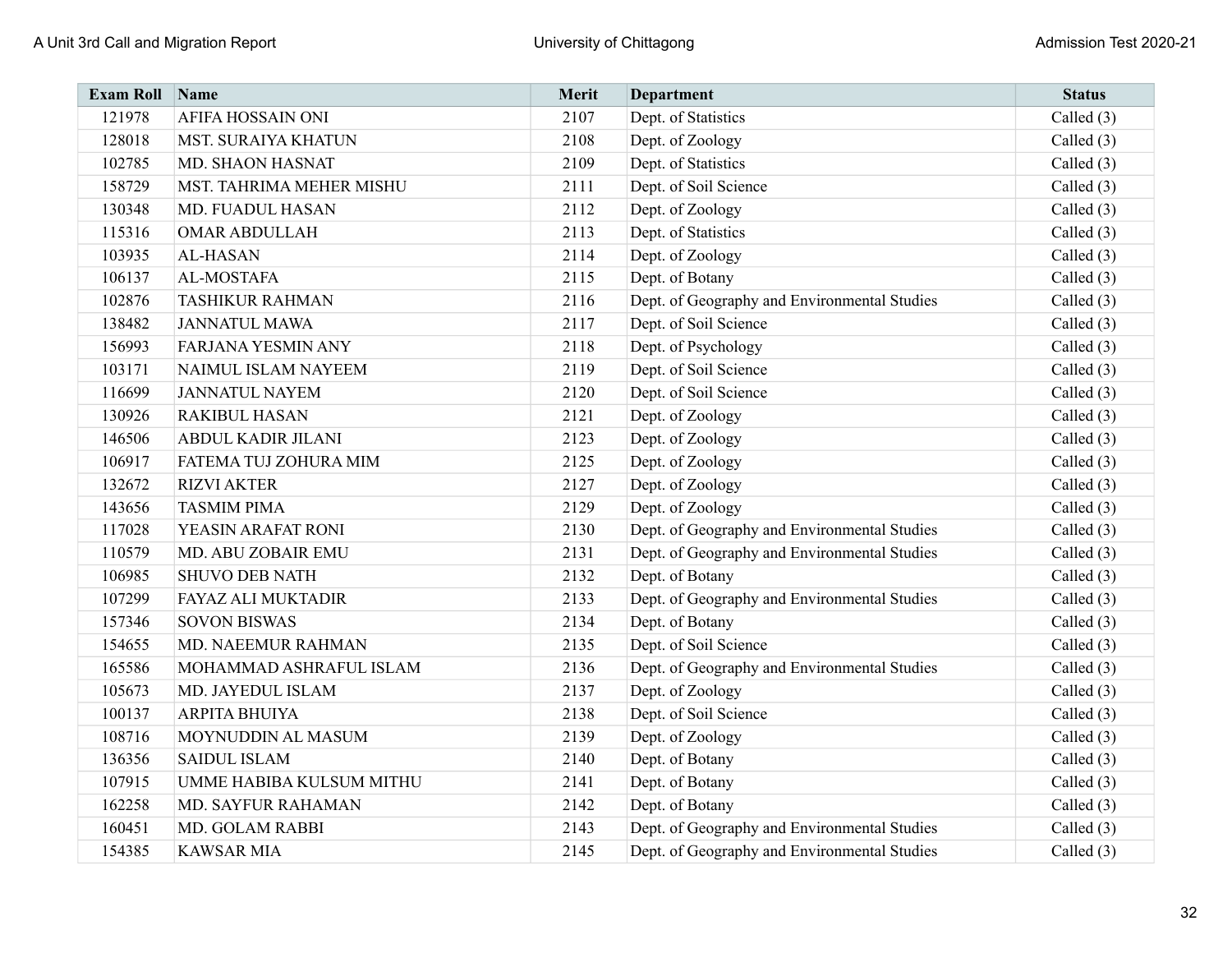| <b>Exam Roll</b> | <b>Name</b>                  | Merit | Department                                   | <b>Status</b> |
|------------------|------------------------------|-------|----------------------------------------------|---------------|
| 123690           | MD. NURUL AINE SADI          | 2146  | Dept. of Geography and Environmental Studies | Called $(3)$  |
| 113379           | <b>HOMYRA AKTER</b>          | 2147  | Dept. of Zoology                             | Called $(3)$  |
| 148250           | <b>SHAIMA SAIF CHOWDHURY</b> | 2148  | Dept. of Botany                              | Called $(3)$  |
| 101067           | SARBAJIT DEBNATH SATU        | 2149  | Dept. of Botany                              | Called $(3)$  |
| 122143           | MD. BYZID BOSTAMI            | 2150  | Dept. of Geography and Environmental Studies | Called $(3)$  |
| 142463           | <b>TAPU KUMAR DAS</b>        | 2151  | Dept. of Geography and Environmental Studies | Called $(3)$  |
| 119295           | MD. NIAMUL HOSSAIN           | 2152  | Dept. of Botany                              | Called $(3)$  |
| 134476           | MD. HANIF                    | 2153  | Dept. of Zoology                             | Called $(3)$  |
| 127320           | <b>JANNATUL FERDOUS</b>      | 2154  | Dept. of Psychology                          | Called $(3)$  |
| 125774           | TASNOVA BINTE SHEKH AHMED    | 2156  | Dept. of Botany                              | Called $(3)$  |
| 166999           | MD. SHAZZAD SHAHRIA          | 2157  | Dept. of Geography and Environmental Studies | Called $(3)$  |
| 132988           | <b>USAEED RAHMAN TIBRO</b>   | 2158  | Dept. of Botany                              | Called $(3)$  |
| 115673           | PRAMARTHI DAS                | 2159  | Dept. of Psychology                          | Called $(3)$  |
| 138044           | S. M. FOJLE RABBY            | 2160  | Dept. of Psychology                          | Called $(3)$  |
| 123885           | <b>RAFIA NUR-E NAHIAN</b>    | 2161  | Dept. of Geography and Environmental Studies | Called $(3)$  |
| 119102           | MARIUM MOJUMDER SAMIA        | 2162  | Dept. of Psychology                          | Called $(3)$  |
| 166955           | MD. MAHEDI HASAN             | 2163  | Dept. of Geography and Environmental Studies | Called (3)    |
| 158592           | MD. NAIM HOSAIN              | 2164  | Dept. of Botany                              | Called $(3)$  |
| 154478           | MD. SHAKIL AHMED             | 2165  | Dept. of Geography and Environmental Studies | Called $(3)$  |
| 157396           | <b>UMME AIMAN SIDDIKA</b>    | 2166  | Dept. of Geography and Environmental Studies | Called (3)    |
| 146370           | <b>MST. MONESHA PARVIN</b>   | 2167  | Dept. of Botany                              | Called $(3)$  |
| 142481           | MAYMUNA AHAMED MUMU          | 2168  | Dept. of Botany                              | Called $(3)$  |
| 100804           | <b>TAFANNUM AZSAN</b>        | 2169  | Dept. of Geography and Environmental Studies | Called $(3)$  |
| 129912           | MD. SHAMIM HOSSAIN           | 2170  | Dept. of Zoology                             | Called $(3)$  |
| 135313           | MD. RAHIM                    | 2171  | Dept. of Zoology                             | Called $(3)$  |
| 107651           | <b>RIMON AHMED TAJ</b>       | 2172  | Dept. of Psychology                          | Called $(3)$  |
| 119346           | RAHAT AZMAIN RUPAK           | 2173  | Dept. of Botany                              | Called $(3)$  |
| 115600           | URBANA SABA ZAMAN            | 2174  | Dept. of Botany                              | Called $(3)$  |
| 162311           | MD. MASHRUR KARIM CHY.       | 2175  | Dept. of Botany                              | Called $(3)$  |
| 107334           | MD. TAWSIF RAHMAN SADMAN     | 2176  | Dept. of Psychology                          | Called (3)    |
| 104986           | MAJEDA RAHAMAN ALIFA         | 2177  | Dept. of Botany                              | Called $(3)$  |
| 126367           | MD. PALASH                   | 2178  | Dept. of Botany                              | Called (3)    |
| 151860           | <b>MARIA NUR TAMANNA</b>     | 2179  | Dept. of Botany                              | Called $(3)$  |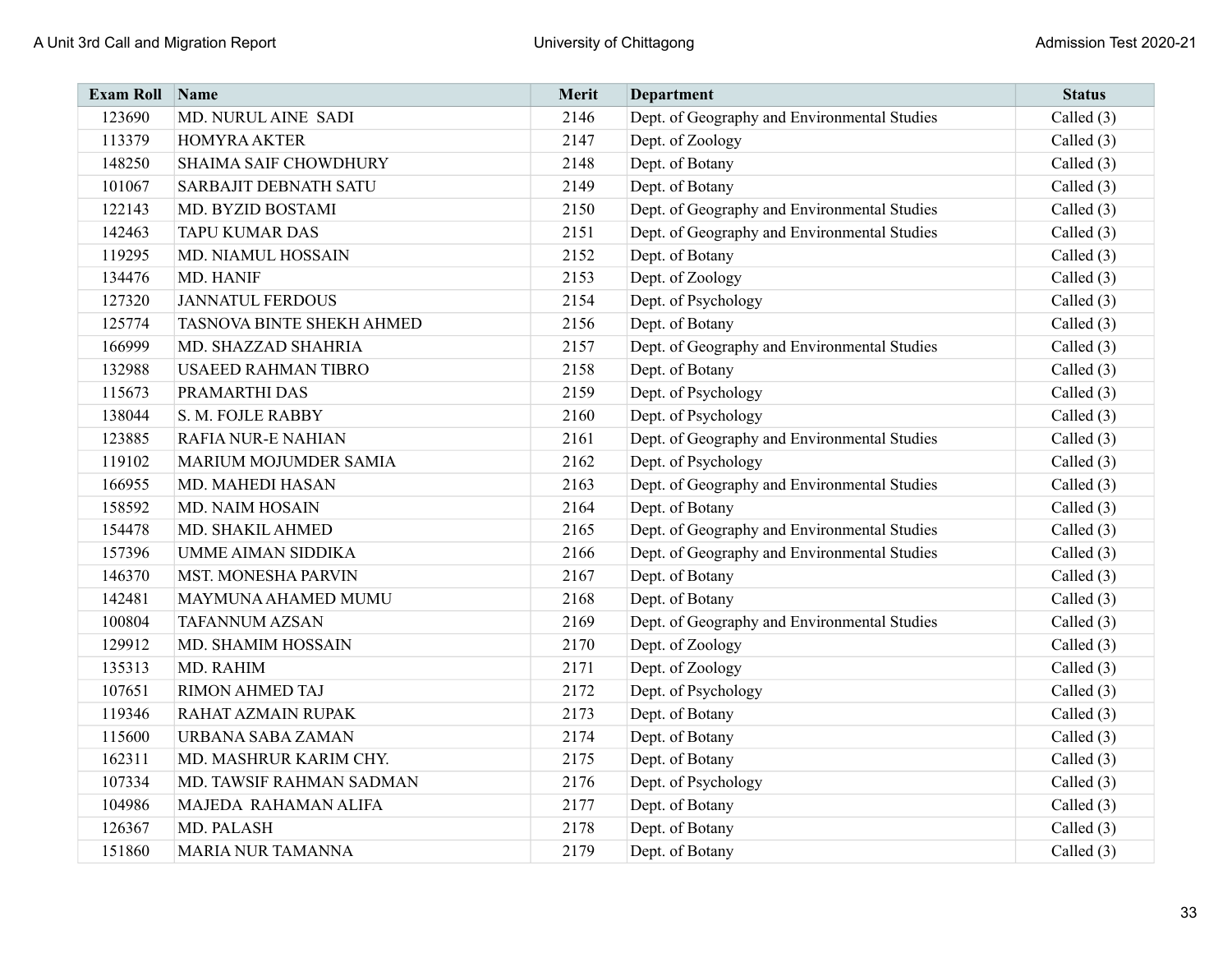| <b>Exam Roll</b> | Name                        | Merit | <b>Department</b>                            | <b>Status</b> |
|------------------|-----------------------------|-------|----------------------------------------------|---------------|
| 133183           | <b>SAMIA KHAN</b>           | 2180  | Dept. of Botany                              | Called (3)    |
| 134275           | FAHIM FAIYAZ KHAN           | 2181  | Dept. of Zoology                             | Called $(3)$  |
| 166293           | MOST. FARHANA YEASMIN       | 2182  | Dept. of Botany                              | Called $(3)$  |
| 124109           | MST. NAHIDA UNAYEJ SHOVA    | 2183  | Dept. of Zoology                             | Called (3)    |
| 144809           | <b>FAZLY RABBI</b>          | 2184  | Dept. of Zoology                             | Called $(3)$  |
| 134469           | MOST. MARIA JANNAT EMA      | 2185  | Dept. of Geography and Environmental Studies | Called $(3)$  |
| 145013           | <b>MST. SUMAIYA AKTER</b>   | 2186  | Dept. of Botany                              | Called $(3)$  |
| 126864           | <b>RAKIB UDDIN SAJIB</b>    | 2187  | Dept. of Geography and Environmental Studies | Called $(3)$  |
| 106166           | <b>AFNAN BAKSHI</b>         | 2189  | Dept. of Botany                              | Called (3)    |
| 123991           | AKASH CHANDRA DAS           | 2190  | Dept. of Zoology                             | Called (3)    |
| 123255           | MD. ZIHAN ADNAN             | 2191  | Dept. of Botany                              | Called $(3)$  |
| 147096           | MD. ABDUR RAHMAN NOMAN      | 2193  | Dept. of Botany                              | Called $(3)$  |
| 118136           | MD. ABDULLAH AL ZOBAYER     | 2194  | Dept. of Zoology                             | Called $(3)$  |
| 134973           | <b>SAMIA SULTANA</b>        | 2195  | Dept. of Geography and Environmental Studies | Called (3)    |
| 128809           | MST. IREEN SULTANA          | 2196  | Dept. of Zoology                             | Called $(3)$  |
| 159924           | <b>UMMEY HANI</b>           | 2197  | Dept. of Botany                              | Called $(3)$  |
| 127654           | ELMA JAHAN TASPIA           | 2198  | Dept. of Zoology                             | Called $(3)$  |
| 106395           | <b>ABDUL JABBER</b>         | 2199  | Dept. of Geography and Environmental Studies | Called $(3)$  |
| 134480           | <b>MST. SAEDA ALAM</b>      | 2200  | Dept. of Zoology                             | Called (3)    |
| 135174           | MD. SADBIN ALAM DIDAR       | 2201  | Dept. of Geography and Environmental Studies | Called $(3)$  |
| 128530           | <b>NABILA</b>               | 2202  | Dept. of Geography and Environmental Studies | Called (3)    |
| 157038           | <b>JOBAYOR RAHMAN</b>       | 2203  | Dept. of Zoology                             | Called $(3)$  |
| 142581           | <b>SORNALY YEASMIN</b>      | 2204  | Dept. of Botany                              | Called $(3)$  |
| 122043           | MD. RAFIKUL ISLAM           | 2205  | Dept. of Psychology                          | Called (3)    |
| 147235           | ASHRAFUL ALAM AKASH         | 2206  | Dept. of Zoology                             | Called $(3)$  |
| 161940           | MD. KAMRUL HASAN            | 2207  | Dept. of Geography and Environmental Studies | Called $(3)$  |
| 116594           | <b>PUJA PAUL</b>            | 2208  | Dept. of Botany                              | Called $(3)$  |
| 126862           | KAZI SUMAIYA ISLAM          | 2209  | Dept. of Geography and Environmental Studies | Called $(3)$  |
| 119578           | <b>ISHRAK HAMIM MAHI</b>    | 2210  | Dept. of Zoology                             | Called $(3)$  |
| 139998           | <b>DIL AFROJ JAHAN EMU</b>  | 2211  | Dept. of Zoology                             | Called $(3)$  |
| 126333           | <b>IFTEKARUL ISLAM IFTY</b> | 2212  | Dept. of Botany                              | Called (3)    |
| 144269           | <b>SWAPNIL SARKER</b>       | 2213  | Dept. of Zoology                             | Called (3)    |
| 137979           | <b>MUSFIKUR RAHMAN</b>      | 2214  | Dept. of Botany                              | Called (3)    |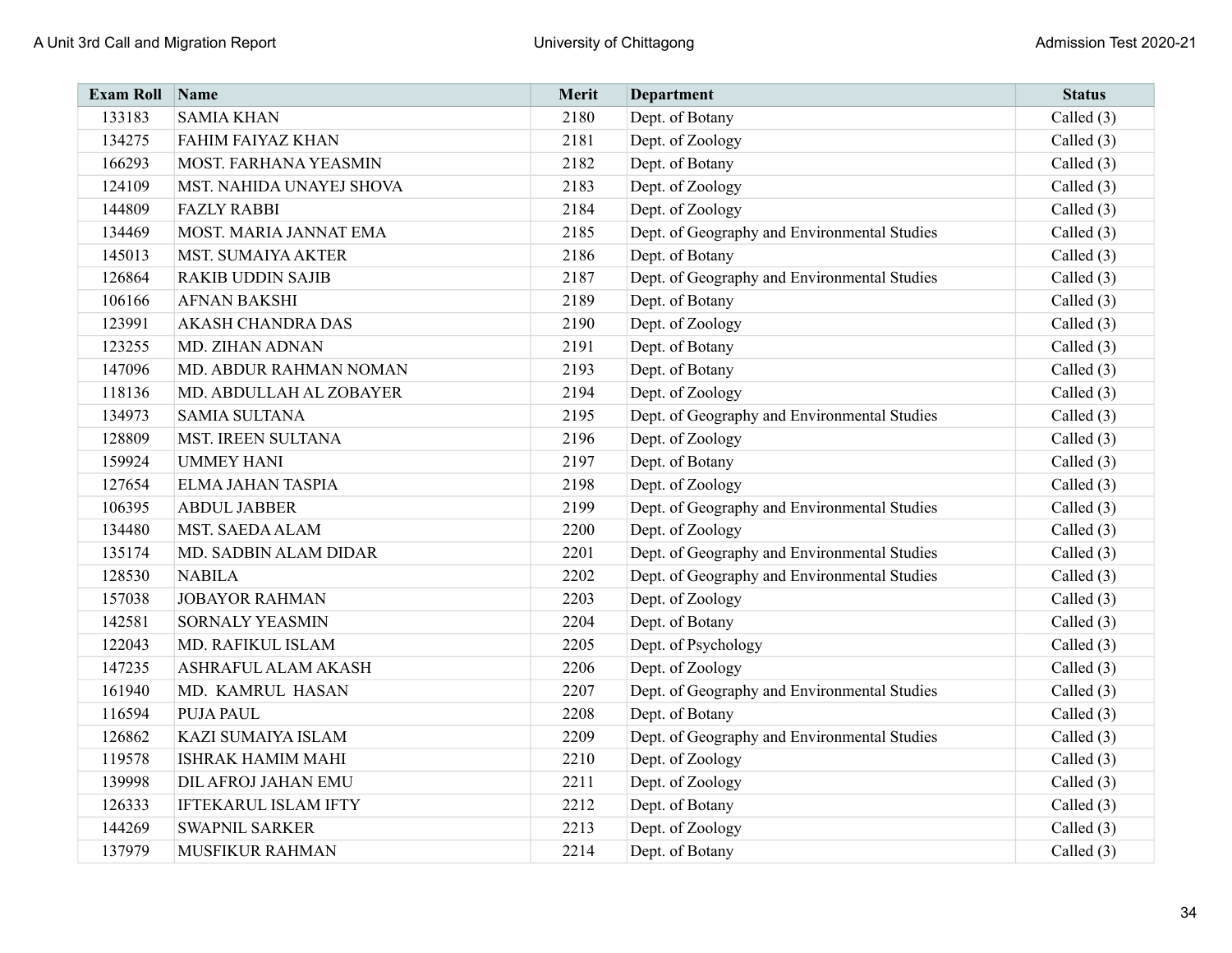| <b>Exam Roll Name</b> |                           | Merit | Department                                   | <b>Status</b> |
|-----------------------|---------------------------|-------|----------------------------------------------|---------------|
| 166361                | <b>SABICUN NAHAR</b>      | 2215  | Dept. of Botany                              | Called (3)    |
| 163686                | MD. MUZAHIDUL ISLAM RAKIB | 2217  | Dept. of Geography and Environmental Studies | Called (3)    |
| 155516                | JANNATUL MAWA AKTER PRIYA | 2218  | Dept. of Zoology                             | Called $(3)$  |
| 111279                | MEHENOOR AKTER IRA        | 2219  | Dept. of Psychology                          | Called (3)    |
| 162581                | MOHAMMAD ULLAH MAHDI      | 2220  | Dept. of Botany                              | Called (3)    |
| 110760                | <b>MORIUM SULTANA</b>     | 2221  | Dept. of Botany                              | Called (3)    |
| 102000                | <b>ABDUR ROB MIRAZ</b>    | 2222  | Dept. of Zoology                             | Called (3)    |
| 106013                | MD. AHMMAD ASHRAF         | 2223  | Dept. of Geography and Environmental Studies | Called $(3)$  |
| 161881                | PRIYA DEBNATH             | 2224  | Dept. of Botany                              | Called $(3)$  |
| 141654                | <b>RETU BANIK EATHI</b>   | 2225  | Dept. of Botany                              | Called (3)    |
| 140938                | MD. ROBIUL AWWAL          | 2226  | Dept. of Zoology                             | Called (3)    |
| 146826                | MD. TACIN AHMED           | 2227  | Dept. of Zoology                             | Called (3)    |
| 114616                | <b>ESRAT JAHAN MEEM</b>   | 2228  | Dept. of Zoology                             | Called $(3)$  |
| 147267                | <b>MD SAKIB KHAN</b>      | 2229  | Dept. of Botany                              | Called (3)    |
| 156930                | ROKSANA AKTER MONMON      | 2230  | Dept. of Zoology                             | Called (3)    |
| 138787                | <b>SADIA AFRIN KOLY</b>   | 2232  | Dept. of Botany                              | Called $(3)$  |
| 101436                | PRIYAM SADHU PALLAB       | 2233  | Dept. of Zoology                             | Called (3)    |
| 109377                | <b>JANNATUL FARDUSH</b>   | 2234  | Dept. of Botany                              | Called $(3)$  |
| 105941                | NAZMUL ISLAM NAIM         | 2235  | Dept. of Zoology                             | Called $(3)$  |
| 102157                | <b>NAZMUL HOSSAIN</b>     | 2236  | Dept. of Zoology                             | Called (3)    |
| 132649                | <b>RAKIB HOSSAIN</b>      | 2238  | Dept. of Zoology                             | Called $(3)$  |
| 122380                | <b>JAKIA SULTANA JOTY</b> | 2239  | Dept. of Zoology                             | Called $(3)$  |
| 146702                | MD. AL FAHAD              | 2240  | Dept. of Zoology                             | Called $(3)$  |
| 119797                | MD IFTEKHAR AHMED         | 2241  | Dept. of Zoology                             | Called (3)    |
| 106888                | <b>MST. ARFINA AKTER</b>  | 2242  | Dept. of Zoology                             | Called (3)    |
| 150338                | <b>ARAFAT</b>             | 2243  | Dept. of Psychology                          | Called $(3)$  |
| 153739                | MD. TORAJ SHEIKH          | 2245  | Dept. of Psychology                          | Called $(3)$  |
| 121448                | MD. ABU SAYEED            | 2246  | Dept. of Zoology                             | Called $(3)$  |
| 138577                | VAGORBA SEN OVI           | 2247  | Dept. of Botany                              | Called $(3)$  |
| 135473                | <b>SADEK AHMED</b>        | 2248  | Dept. of Zoology                             | Called (3)    |
| 149214                | ABDULLAH AL NOMAN         | 2249  | Dept. of Botany                              | Called $(3)$  |
| 145752                | <b>NAYAN PAL</b>          | 2250  | Dept. of Botany                              | Called (3)    |
| 106096                | MD. SHOHAG MIAH           | 2251  | Dept. of Botany                              | Called $(3)$  |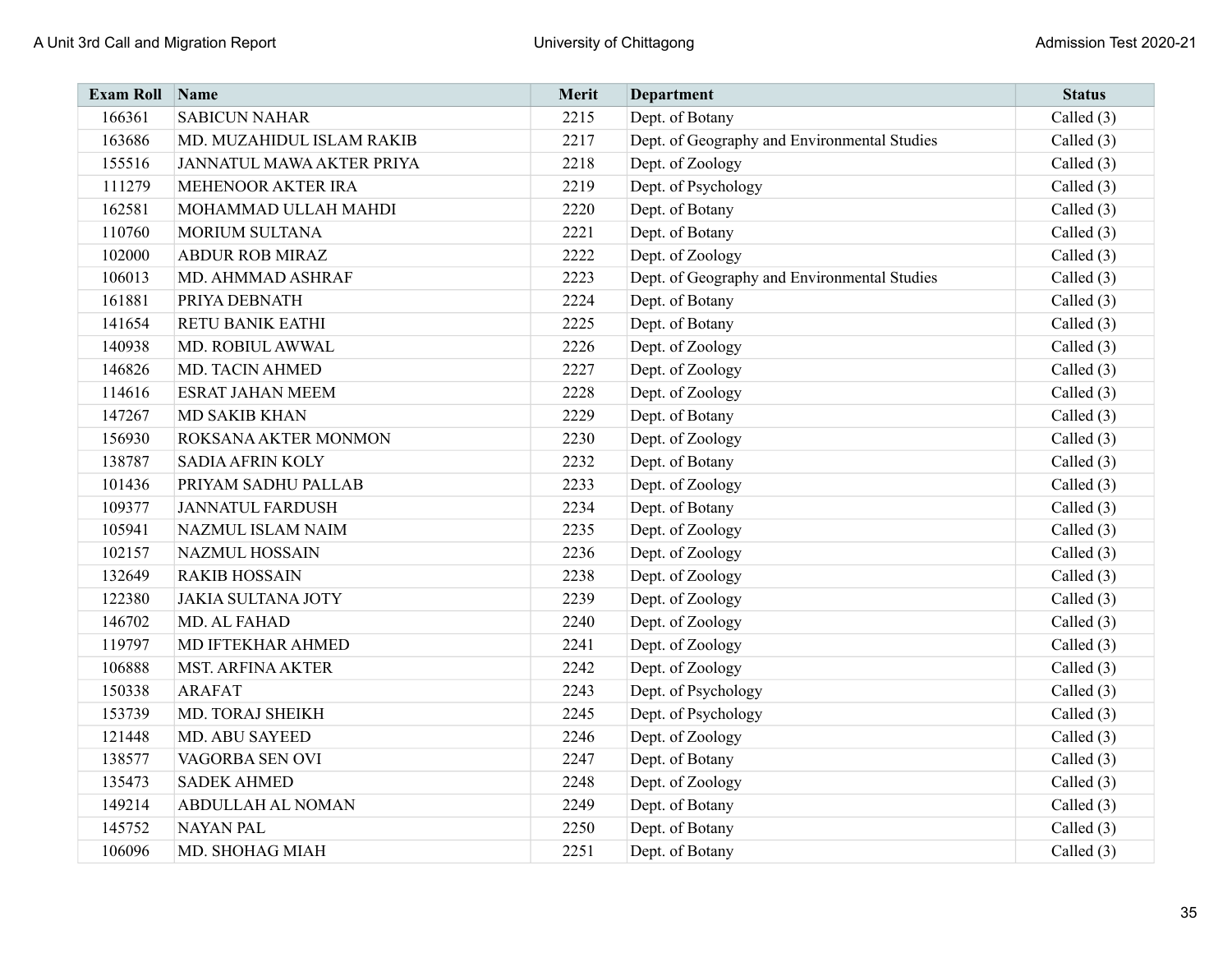| <b>Exam Roll</b> | Name                        | Merit | <b>Department</b>   | <b>Status</b> |
|------------------|-----------------------------|-------|---------------------|---------------|
| 157531           | <b>SADIA KHAN</b>           | 2252  | Dept. of Botany     | Called $(3)$  |
| 129930           | <b>SAIFUR RAHMAN SIAM</b>   | 2253  | Dept. of Zoology    | Called $(3)$  |
| 154877           | <b>AVISHEK MONDAL</b>       | 2255  | Dept. of Zoology    | Called $(3)$  |
| 167351           | <b>SHUVO PAUL</b>           | 2256  | Dept. of Zoology    | Called $(3)$  |
| 136783           | <b>SAIMA AFROZE</b>         | 2257  | Dept. of Botany     | Called $(3)$  |
| 149746           | MIRZA TANVIR AHAMED         | 2258  | Dept. of Zoology    | Called $(3)$  |
| 129495           | <b>JARIN TABASSUM</b>       | 2259  | Dept. of Psychology | Called (3)    |
| 136095           | <b>ANTOR KUMAR SHIL</b>     | 2260  | Dept. of Psychology | Called $(3)$  |
| 123549           | MD. NAZIBUR RAHMAN          | 2261  | Dept. of Botany     | Called $(3)$  |
| 165072           | <b>TASNIA ISLAM NABIHA</b>  | 2262  | Dept. of Botany     | Called $(3)$  |
| 133839           | <b>MD.TAMIM IQBAL</b>       | 2263  | Dept. of Botany     | Called (3)    |
| 144507           | <b>MAHIN CHOWDHURY</b>      | 2264  | Dept. of Botany     | Called $(3)$  |
| 160392           | <b>RAMIS FARIHA</b>         | 2265  | Dept. of Botany     | Called $(3)$  |
| 137095           | MAHBUBA IKRA MIM            | 2266  | Dept. of Psychology | Called $(3)$  |
| 155987           | MD NAZIM UDDIN AHMED        | 2267  | Dept. of Zoology    | Called $(3)$  |
| 143442           | MD. HARUN-OR-RASHID         | 2269  | Dept. of Zoology    | Called $(3)$  |
| 128104           | <b>AZIZUR RAHMAN</b>        | 2270  | Dept. of Botany     | Called $(3)$  |
| 112368           | APARAJITA DASGUPTA          | 2271  | Dept. of Botany     | Called $(3)$  |
| 123904           | <b>MD. TUSHER EMRAN</b>     | 2272  | Dept. of Zoology    | Called $(3)$  |
| 132241           | MAHAPARA HOSSAIN OHE        | 2273  | Dept. of Psychology | Called $(3)$  |
| 144426           | SAMIA ZAMAN                 | 2274  | Dept. of Botany     | Called $(3)$  |
| 120453           | <b>ABU HOBBAB SANJID</b>    | 2275  | Dept. of Botany     | Called $(3)$  |
| 129845           | SANJIDA JAHAN SADIA         | 2276  | Dept. of Botany     | Called $(3)$  |
| 142179           | <b>FAYEZ AHAMMAD SHAHIN</b> | 2277  | Dept. of Zoology    | Called $(3)$  |
| 149348           | <b>TANVIR AHMED MARUF</b>   | 2279  | Dept. of Psychology | Called (3)    |
| 121803           | NURIMMIN SIDDIQUEE          | 2281  | Dept. of Zoology    | Called $(3)$  |
| 113278           | SHAHADAT HOQUE ALI          | 2282  | Dept. of Botany     | Called (3)    |
| 101249           | SABYASACHI DHALI RUDRA      | 2283  | Dept. of Zoology    | Called $(3)$  |
| 120687           | MD. FAZLUR RAHMAN ALIF      | 2284  | Dept. of Zoology    | Called $(3)$  |
| 143875           | MD. NAJIM UDDIN EMON        | 2286  | Dept. of Botany     | Called $(3)$  |
| 117400           | ASHRAFUL ELAHI CHOWDHURY    | 2287  | Dept. of Zoology    | Called $(3)$  |
| 127117           | <b>TASFIA MASUD</b>         | 2290  | Dept. of Zoology    | Called (3)    |
| 127662           | <b>TANNI CHOWDHURY</b>      | 2291  | Dept. of Botany     | Called (3)    |